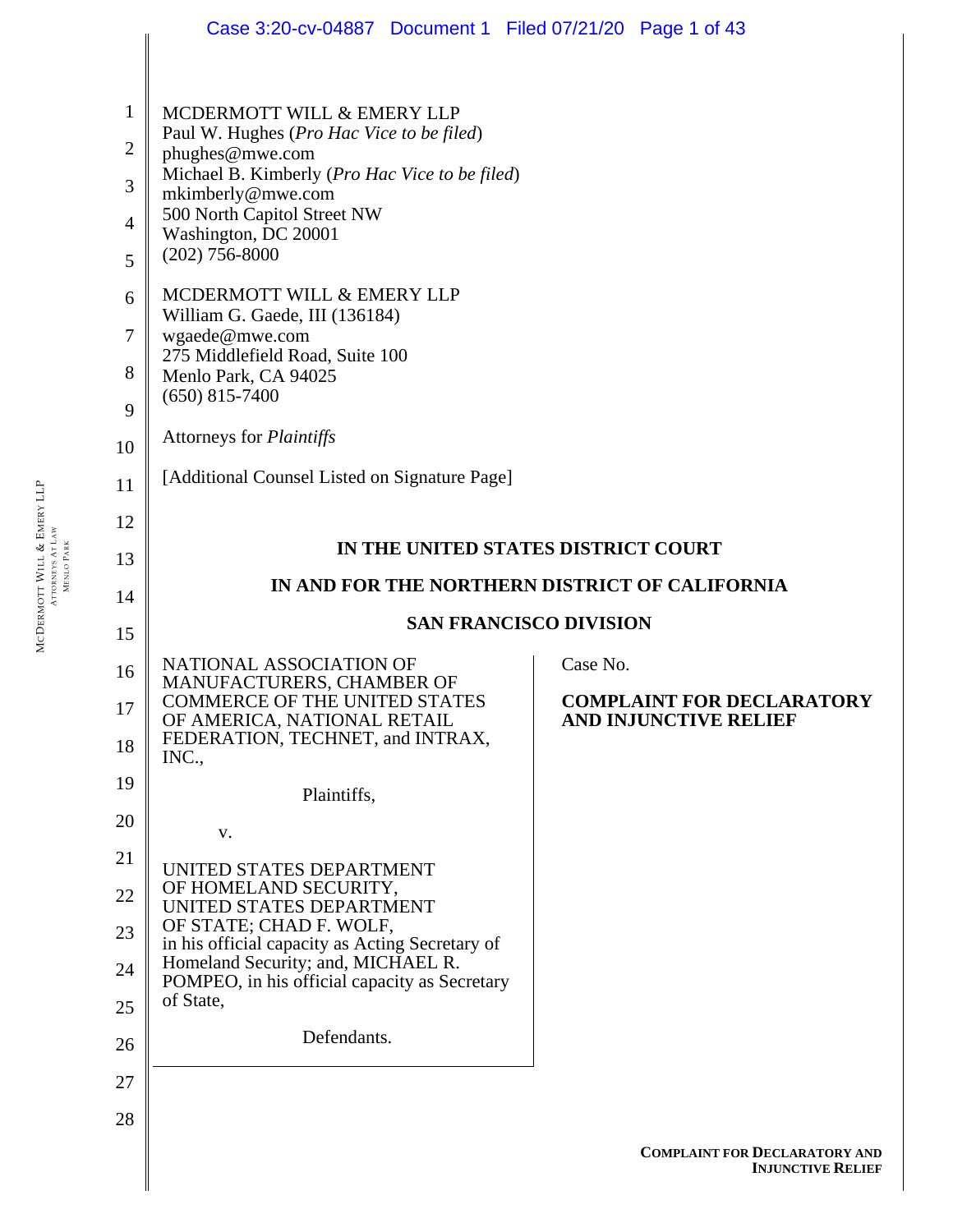1. Presidential Proclamation 10052, issued on June 22, 2020, banned the entry into the United States of workers in several key nonimmigrant visa categories, purportedly in response to the COVID-19 pandemic. 85 Fed. Reg. 38263 (June 25, 2020) (attached as Exhibit A). The Proclamation—which will last at least six months, if not longer, and which is expressly intended to bar hundreds of thousands of workers from entering the country—is inflicting severe economic harm on a wide range of American businesses across all economic sectors. The Proclamation is unlawful: It exceeds the statutory and constitutional authority of the Executive, and thus the federal departments and officials involved may not lawfully implement or enforce it. Plaintiffs bring this complaint requesting, among other things, prompt injunctive and declaratory relief.

### **INTRODUCTION**

11 12 13 14 15 16 2. The United States economy has long been the envy of the world, and American innovation is the engine of this success. By developing groundbreaking new products and services, American businesses stand at the vanguard of virtually every industry, supplying infrastructure, goods, and knowhow to the global marketplace. America as a whole reaps the benefits: Innovative companies create high-paying jobs; they improve the quality of everyday life; and they drive the financial markets, securing the retirements of millions of Americans.

17 18 3. Today, innovation permeates every sector of the economy. Retailers, agricultural producers, and manufacturers thrive by advancing their operations with novel improvements.

19 20 21 22 23 4. American innovation rests on having the best and brightest working here. Over the past century, the United States has benefited immensely from courageous individuals who have left their homes, accepting an invitation to travel to America for temporary work. These individuals' talents, experience, and special skills have propelled their employers' growth—and enriched their broader communities.

24 25 26 5. Some of these individuals later make America their permanent home, often advancing to leadership positions in their companies. Some become entrepreneurs themselves, creating substantial new businesses—indeed, 101 of the Fortune 500 companies were founded by

- 27
- 28

1

2

3

4

5

6

7

8

9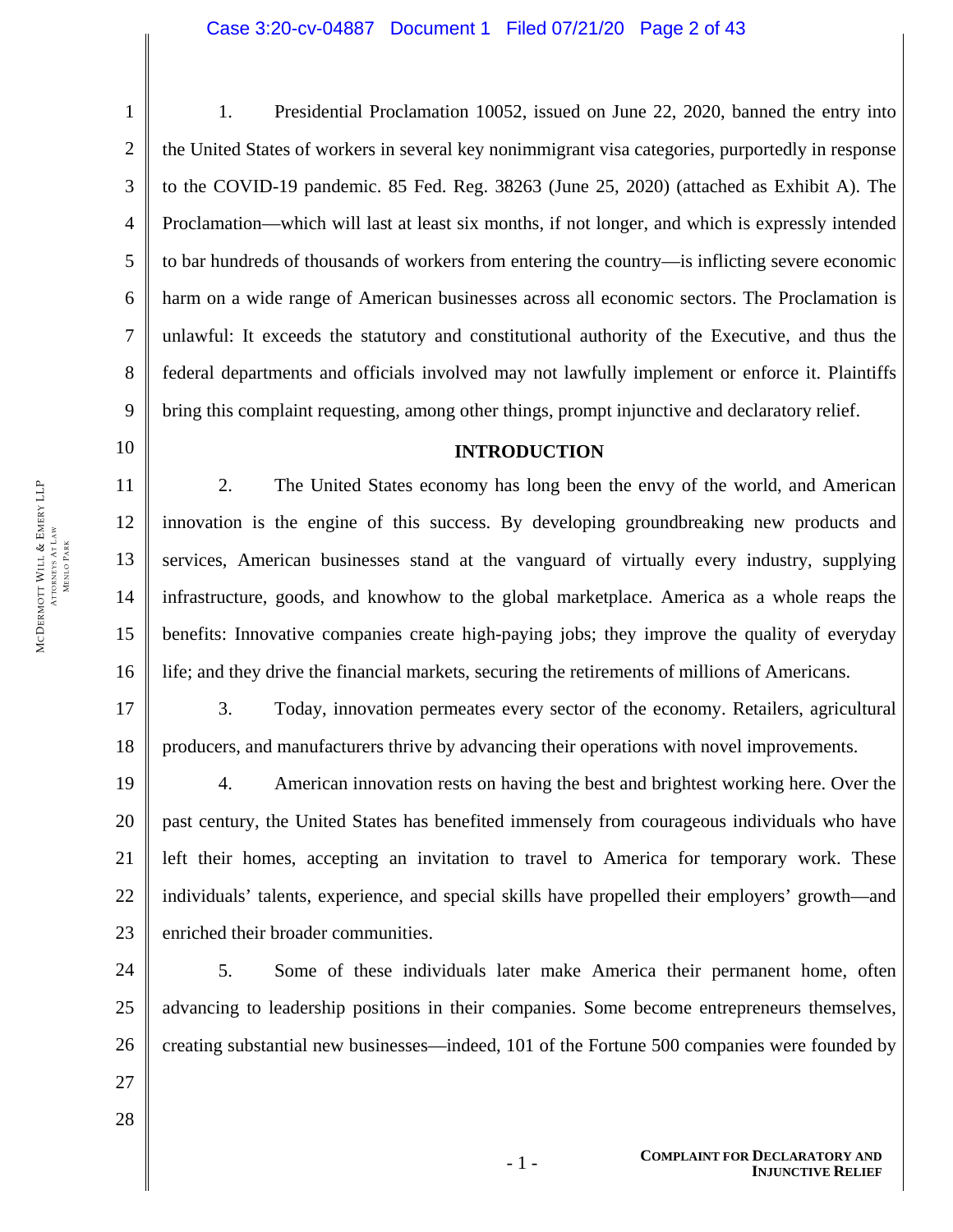2 immigrants.<sup>1</sup> Yet others go on to work for American companies abroad, expanding the Nation's economic leadership.

3 4 5 6 6. Attracting these high-skilled individuals to America is net-positive for the employment of American citizens. As study after study has shown, immigration expands our Nation's economic pie, benefiting domestic workers. That is why the United States has long embraced skilled immigration programs: They advantage all participants in the economy.

7 8 9 10 11 7. Recognizing the benefits that temporary workers bring to the United States, Congress has long established certain visa categories to allow these individuals to enter the country and work here. In doing so, Congress was well aware that American economic growth is not always spread evenly, and it balanced the visa categories with calibrated protections for the domestic labor market.

8. Accordingly, while creating certain temporary worker visa categories, Congress accounted for economic conditions and domestic labor markets. Congress did so through a variety of tools, including annual caps on the numbers of certain visas available, labor certification requirements, and restrictions on the duration of nonimmigrant visas.

16 17 18 19 20 9. Putatively invoking presidential authority bestowed by 8 U.S.C. § 1182(f) (INA § 212(f)), the Proclamation effectively repeals entire visa categories for temporary workers. In issuing the Proclamation, administration officials noted that its purpose is to "clear out this workspace for Americans"—that is, to substantially alter the behavior of domestic employers by banning entry of more than 500,000 individuals this year alone.

21 22 23 24 10. In this way, the Proclamation takes a sledgehammer to the statutes Congress enacted with respect to high-skilled and temporary worker immigration. While the President's powers under Section 212(f) are broad, they do not authorize the President to nullify duly enacted statutory provisions.

25 26 11. No matter the reach of the President's discretionary power, moreover, the executive may not take actions that are facially arbitrary or that lack a rational connection to the

27

 $\overline{a}$ 

12

13

14

15

<sup>28</sup>  1 *See New American Fortune 500 in 2019: Top American Companies and Their Immigrant Roots*, New American Economy (July 22, 2019), perma.cc/MS5P-SV23.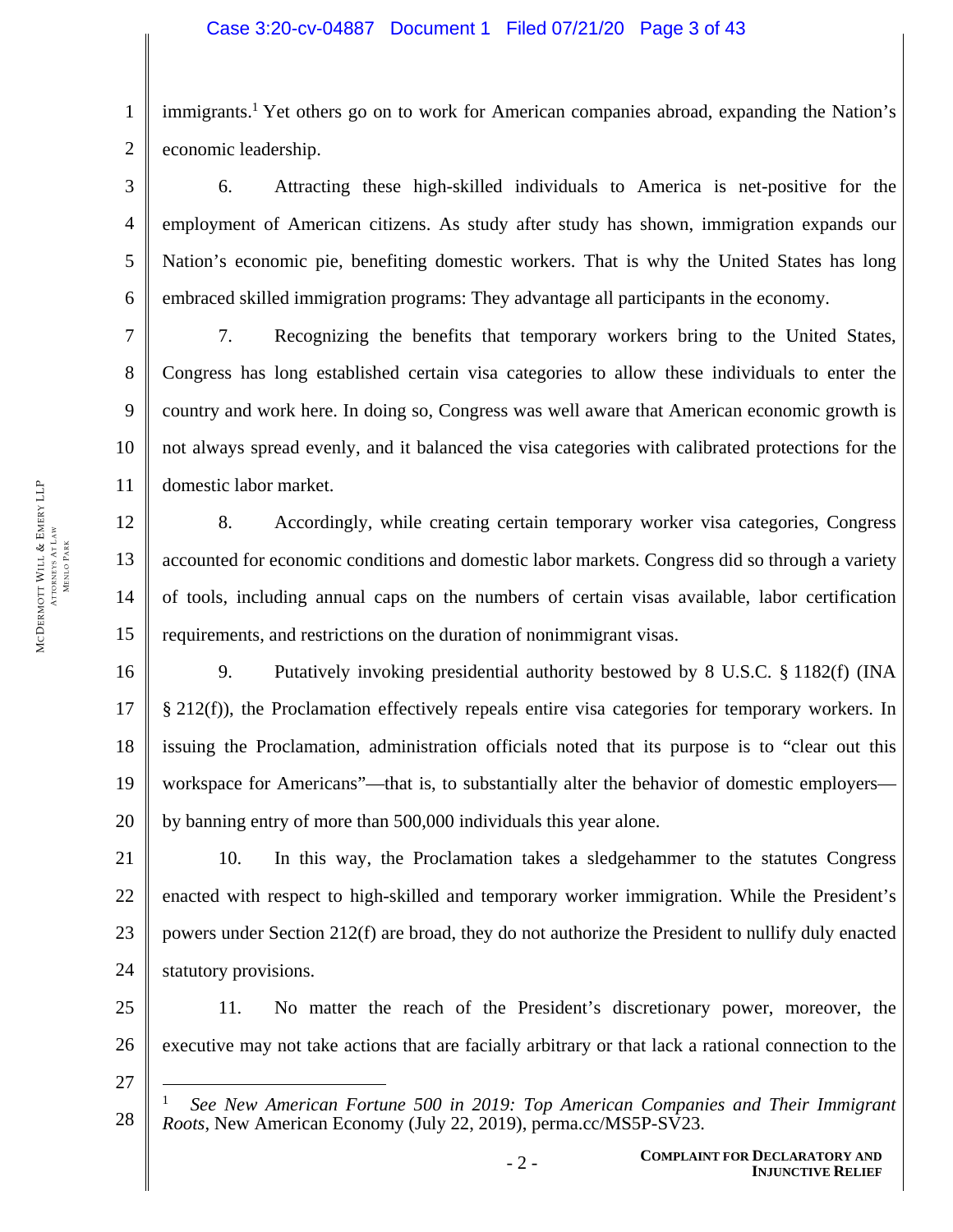# Case 3:20-cv-04887 Document 1 Filed 07/21/20 Page 4 of 43

1 2 3 problem identified. And, when acting, the departments and their officials must take into account central facets of the problem at hand and address crucial factual evidence. The Proclamation flunks these basic requirements.

12. There is no doubt that the COVID-19 pandemic has caused an economic crisis, testing our Nation's resilience. But the policy established by the Proclamation does not bear a rational relationship to this problem.

7 8 9 10 11 12 13 13. The pandemic has not impacted all sectors of the economy equally. Some areas of the economy—including communication technology and healthcare—have never been more critical, and demand for labor has remained extremely high. Federal statistics show, for example, that the unemployment rate in computer-related occupations has remained historically low.<sup>2</sup> One of the visa categories impacted, H-1B, is used predominantly by employers seeking to hire and retain individuals working in these fields, and in computer-related roles. Banning these individuals from entering the United States is thus not a remedy to current unemployment levels.

14 15 16 17 18 14. What is more, the Proclamation on its face bans individuals who are ineligible to work in the United States, including children and certain spouses of temporary workers currently in the United States. Banning the entry of individuals who cannot work, but nevertheless will demand products and services produced by American businesses and American workers, is not a rational response to an unemployment problem.<sup>3</sup>

19 20 21 22 23 15. Denying American businesses access to international labor markets is inflicting swift and severe harms. Companies are unable to move employees who have developed special expertise outside the United States into domestic roles, where they would otherwise help expand operations, develop new products, and contribute to the hiring of domestic workers. The Proclamation stunts the ability of businesses to identify the best talent for a position; indeed, it

24

25

 $\overline{a}$ 

4

5

<sup>26</sup>  2 Nat'l Foundation for American Policy, *Updated Analysis of Employment Data for Computer Occupations* (June 2020), perma.cc/F9K6-ST3D.

<sup>27</sup>  28 3 Perhaps recognizing the irrationality of this ban, a recent communication by the State Department asserts that dependents "may be provided" discretionary waivers. But the mere possibility of a discretionary waiver does not remedy the Proclamation's irrational and unexplained action of banning the entry of individuals from the United States who cannot work.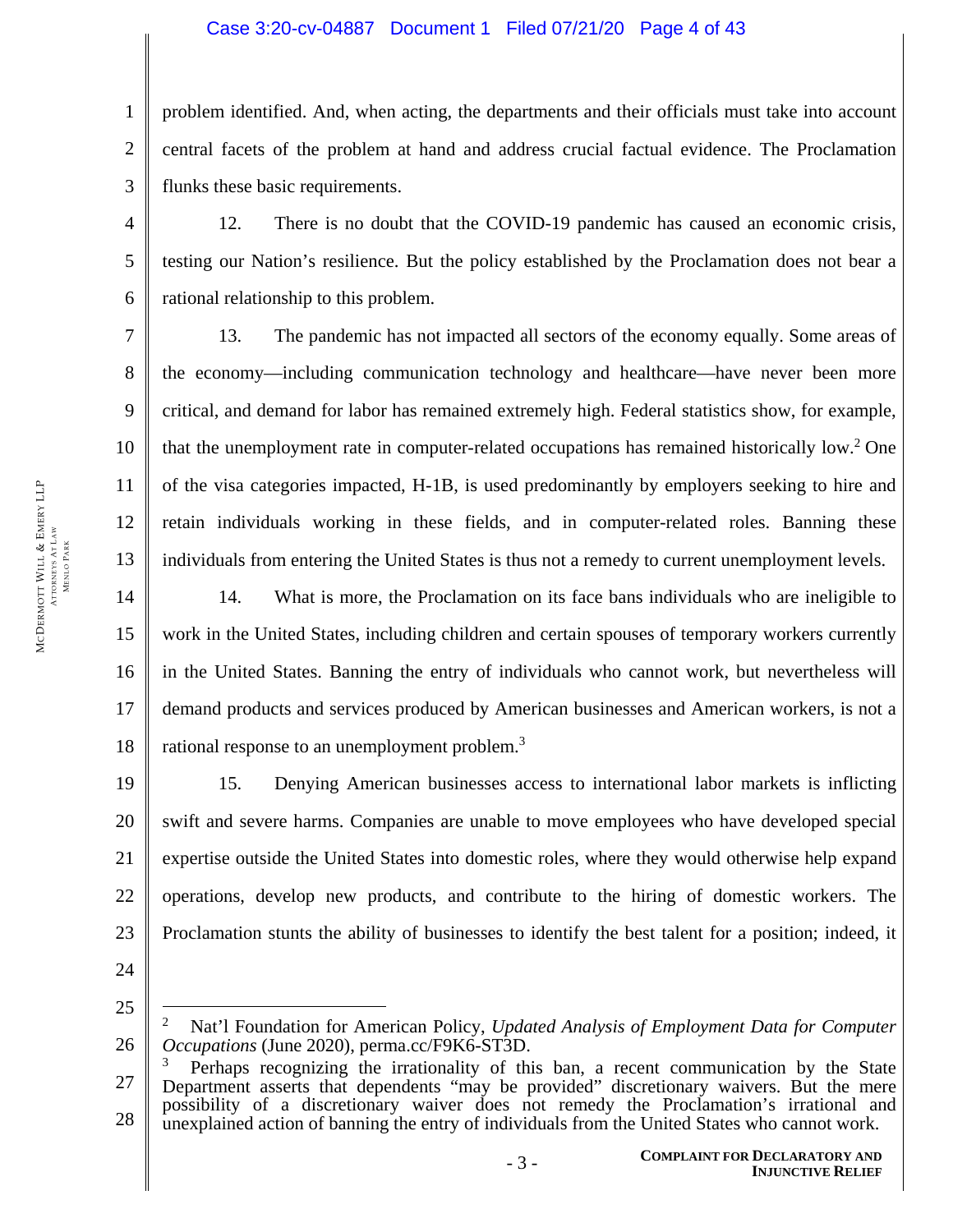2 causes many important positions to go unfilled entirely, stalling projects that would otherwise create jobs.

3 4 5 6 7 8 9 16. Some companies—especially small and medium-size companies—depend mightily on workers in covered visa categories. These companies (including plaintiff Intrax, as well as many members of the Plaintiff associations) are suffering significantly as a result of the Proclamation. Companies have been forced to furlough or layoff numerous *domestic* workers because operations that depend on temporary workers from abroad have been wholly suspended. Some companies will go out of business as a result of the Proclamation, unless it is swiftly enjoined.

MCDERMOTT WILL & EMERY LLP ATTORNEYS AT LAW MENLO PARK

10 11 12 13 14 15 16 17 17. Not only does denying access to nonimmigrant workers deprive American businesses of the talent they need, but it has far-reaching repercussions in today's competitive market for talent. For decades, American economic leadership faced little external competition. That is no longer true. Countries across the globe vie to challenge America's economic might and, taking a page from our playbook, they do so by seeking to attract the world's best talent to their homegrown businesses. Shutting the door to leading talent has direct economic consequences: Not only does it stifle American businesses, but it works to the advantage of foreign nations.

# 18

1

### **PARTIES**

19 20 21 22 23 24 25 26 27 18. Plaintiff National Association of Manufacturers (NAM) is the largest manufacturing association in the United States, representing small and large manufacturers in every industrial sector and in all 50 states. Manufacturing employs more than 12 million men and women, contributes roughly \$2.17 trillion to the U.S. economy annually, has the largest economic impact of any major sector, and accounts for nearly three-quarters of private-sector research and development in the Nation. The NAM is the voice of the manufacturing community and the leading advocate for a policy agenda that helps manufacturers compete in the global economy and create jobs across the United States. The NAM is a  $501(c)(6)$  nonprofit organization headquartered in Washington, D.C.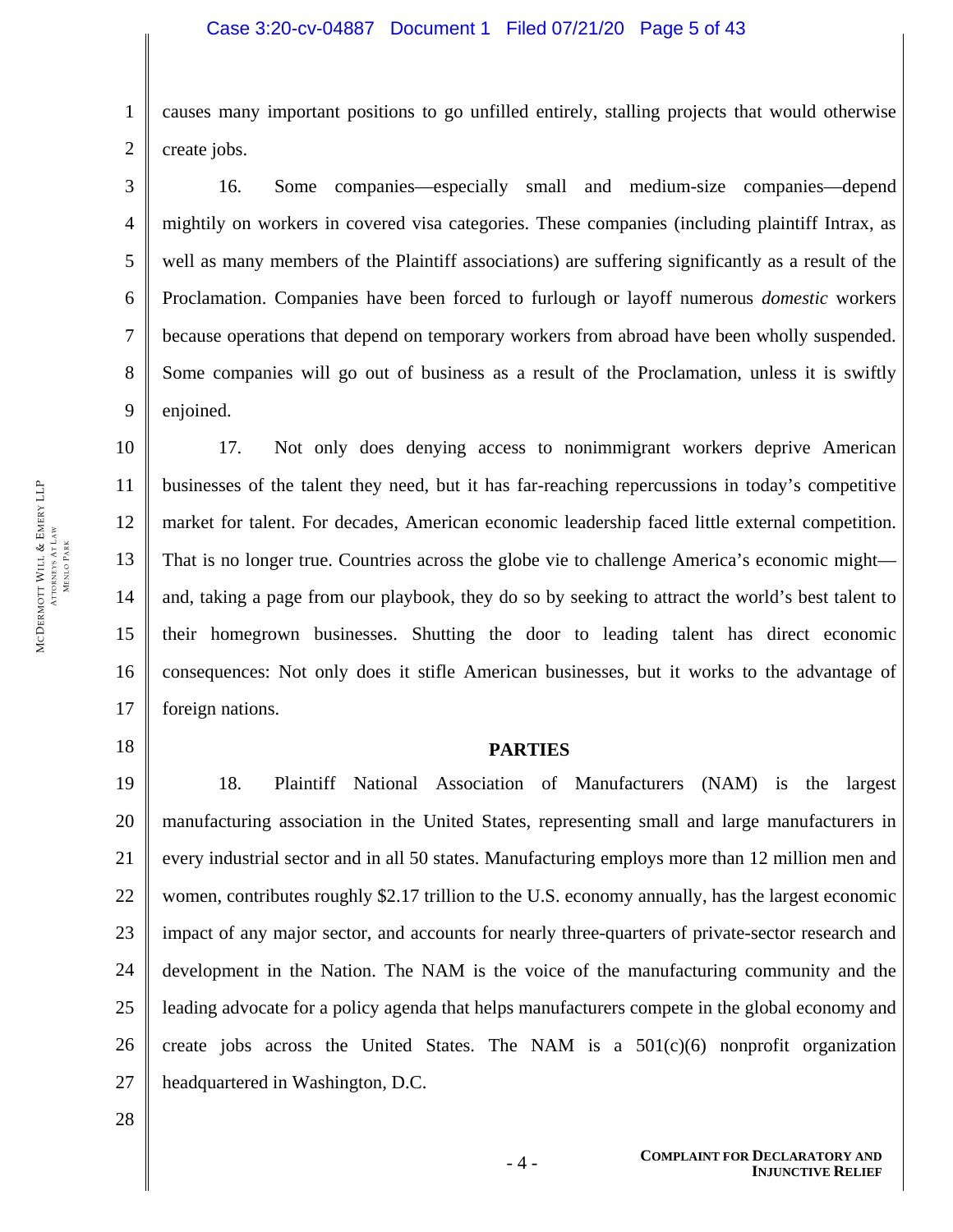19. Plaintiff Chamber of Commerce of the United States of America (U.S. Chamber) is the world's largest business federation. It represents approximately 300,000 direct members and indirectly represents the interests of more than 3 million companies and professional organizations of every size, in every industry sector, and from every region of the country. The U.S. Chamber is a 501(c)(6) nonprofit organization headquartered in Washington, D.C.

6 7 8 9 10 20. Plaintiff National Retail Federation (NRF) is the world's largest retail trade association, representing discount and department stores, home goods and specialty stores, Main Street merchants, grocers, wholesalers, chain restaurants, and internet retailers from the United States and more than 45 countries. The NRF is a  $501(c)(6)$  nonprofit organization headquartered in Washington, D.C.

11 12 13 14 15 16 17 18 21. Plaintiff Technology Network (TechNet) is the national, bipartisan network of technology CEOs and senior executives that promotes the growth of the innovation economy by advocating a targeted policy agenda at the federal and 50-state level. TechNet's diverse membership includes dynamic American companies ranging from startups to the most iconic companies on the planet, and represents over three million employees and countless customers in the fields of information technology, e-commerce, the sharing and gig economies, advanced energy, cybersecurity, venture capital, and finance. TechNet is a 501(c)(6) nonprofit organization headquartered in Washington, D.C.

19 20 21 22 22. Plaintiff Intrax, Inc. (Intrax) is a premier cultural exchange company that operates multiple Department of State-designated exchange programs that bring participants to the United States on J-1 visas. Intrax is incorporated under the laws of the State of California and has its principal place of business in San Francisco, California.

23 24 25 26 27 23. Defendant United States Department of Homeland Security is the federal department with substantial responsibility for immigration policy and enforcement. The Proclamation charges the Department of Homeland Security with certain aspects of its implementation. The Department of Homeland Security is integral to execution of the Proclamation's directive barring large categories of individuals from entering the United States.

1

2

3

4

5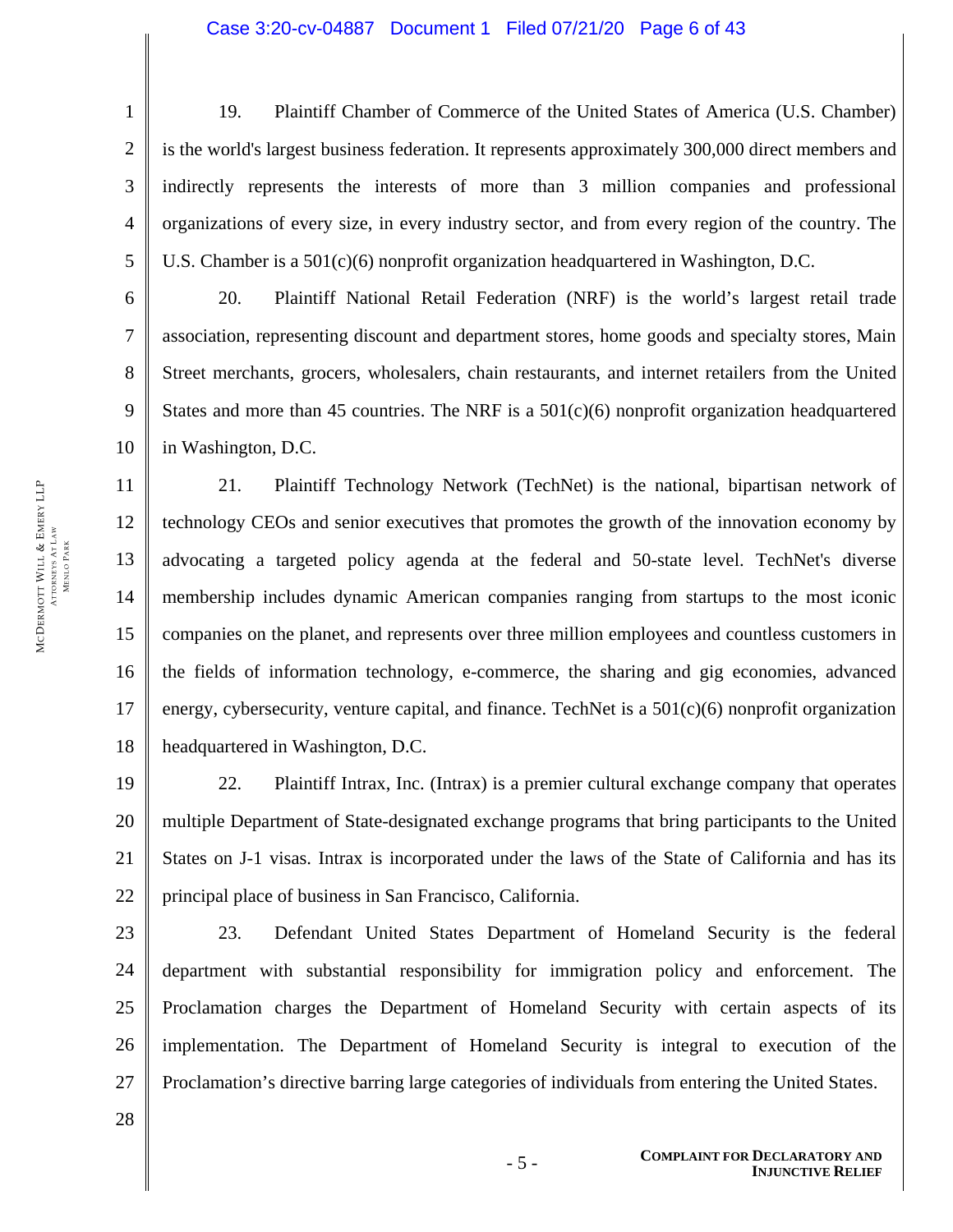# Case 3:20-cv-04887 Document 1 Filed 07/21/20 Page 7 of 43

| 1              | Defendant United States Department of State is the federal department charged<br>24.           |  |  |
|----------------|------------------------------------------------------------------------------------------------|--|--|
| 2 <sup>1</sup> | with conducting foreign relations, including by issuing visas to noncitizens. The Proclamation |  |  |
| 3 <sup>1</sup> | charges the Department of State with certain aspects of its implementation. The Department of  |  |  |
| 4 <sup>1</sup> | State is integral to execution of the Proclamation's directive barring large categories of     |  |  |
| 5 <sub>1</sub> | individuals from entering the United States.                                                   |  |  |
| 6 <sup>1</sup> | Defendant Chad F. Wolf is the Acting United States Secretary of Homeland<br>25.                |  |  |

Security. He is sued in his official capacity.

8 9 26. Defendant Michael R. Pompeo is the United States Secretary of State. He is sued in his official capacity.

10

11

12

13

14

7

### **JURISDICTION AND VENUE**

27. Plaintiffs bring this suit under the Administrative Procedure Act, 5 U.S.C. §§ 551 *et seq.*, the Declaratory Judgment Act, 28 U.S.C. §§ 2201-2202, the Immigration and Nationality Act, 8 U.S.C. §§ 1101 *et seq*., the U.S. Constitution, including but not limited to Article I, Article II, and the Fifth Amendment, and this Court's inherent equitable power.

15 16 17 18 19 20 28. It is within this Court's inherent equitable power to enjoin actions by federal officers in excess of their lawful authority. Indeed, "[r]eview of the legality of Presidential action can ordinarily be obtained in a suit seeking to enjoin the officers who attempt to enforce the President's directive." *Franklin v. Massachusetts*, 505 U.S. 788, 828 (1992) (Scalia, J., concurring) (citing, among others, *Youngstown Sheet & Tube Co. v. Sawyer*, 343 U.S. 579 (1952)).

21 22 29. The court's jurisdiction is invoked under 28 U.S.C. § 1331, as this case arises under the Constitution and laws of the United States.

23 24 25 30. Venue is proper in this district under 28 U.S.C. § 1391(e) because plaintiff Intrax maintains its principal place of business in this district, and no real property is involved in this action.

26

# **INTRADISTRICT ASSIGNMENT**

27 28 31. Assignment to the San Francisco division of this Court is proper because venue is based on plaintiff Intrax's residence in the City and County of San Francisco. As to Intrax, a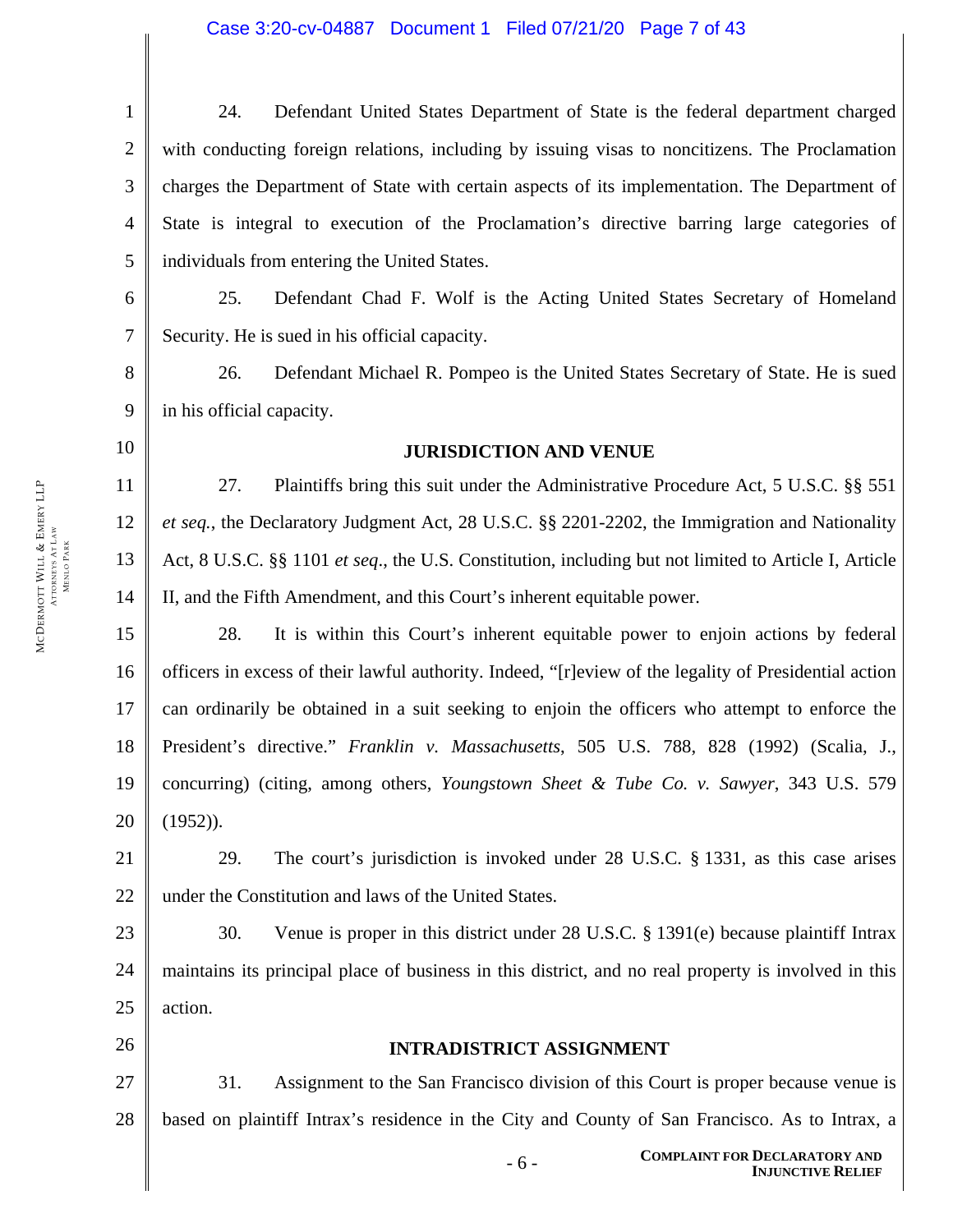1 2 substantial part of the events giving rise to this lawsuit—including the immediate harm to Intrax's business—are occurring in the City and County of San Francisco.

3 4

5

6

7

8

9

10

11

12

# **LEGAL BACKGROUND**

# **A. VISA CATEGORIES**

32. The Immigration and Nationality Act (INA) governs the admission of noncitizens into the United States. *See generally* 8 U.S.C. §§ 1101 *et seq.* Among other things, the INA provides for various categories of nonimmigrant visas for noncitizens planning to enter the United States temporarily and for a specific purpose. *See id.* §§ 1101(a)(15), 1184. Nonimmigrant visas are distinct from immigrant visas, which are issued to those intending to become permanent residents of the United States.

33. At issue here are several nonimmigrant visa categories. $4$ 

# **1. L Visa Category**

13 14 15 16 17 18 19 20 34. The L-1 visa is used for intracompany transfers. It is issued to a noncitizen who "has been employed continuously for one year by a firm or corporation . . . and who seeks to enter the United States temporarily in order to continue to render his services to the same employer or a subsidiary or affiliate thereof in a capacity that is managerial, executive, or involves specialized knowledge." 8 U.S.C. § 1101(a)(15)(L). When it created the L visa in 1970, Congress recognized that "intracompany transfers have contributed immeasurably to the growth of American enterprise throughout the world and to the international trade of the United States."5 35. L-1A visas are provided to transfer existing employees performing a "managerial"

21 or an "executive" function.

22 23 24 25 36. An L-1A visa provides an individual a duration of stay in the United States of up to three years, which may be twice renewed in two-year increments. Thus, an individual admitted to the country via an L-1A visa may work in the United States for a maximum duration of seven years.

26

 $\overline{a}$ 

28 5 H.R. Rep. 91-851, at 5-6 (1970).

<sup>27</sup>  4 The visa categories are designated according to the subsection of 8 U.S.C. § 1101(a)(15) in which each category is defined. *See* 8 C.F.R. § 214.1(a)(2) (table of designations for nonimmigrant visas).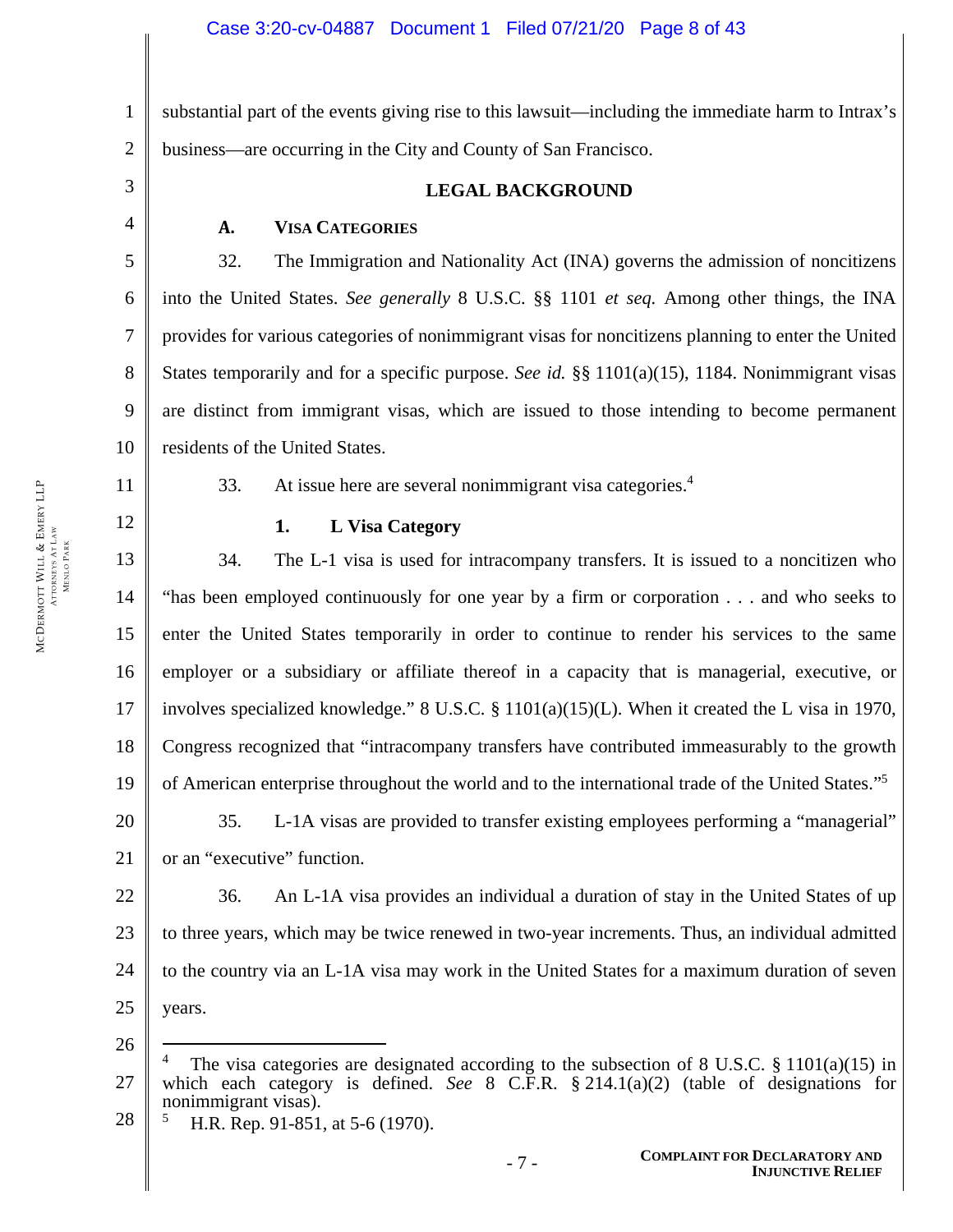### Case 3:20-cv-04887 Document 1 Filed 07/21/20 Page 9 of 43

37. L-1B visas are provided to transfer existing employees with "specialized knowledge." Per statute, "an alien is considered to be serving in a capacity involving specialized knowledge with respect to a company if the alien has a special knowledge of the company product and its application in international markets or has an advanced level of knowledge of processes and procedures of the company." 8 U.S.C. § 1184(c)(2)(B).

38. An L-1B visa provides an individual a duration of stay in the United States of up to three years, which may be renewed once for an additional two-year period. Thus, an individual admitted to the country via an L-1B visa may work in the United States for a maximum duration of five years.

39. L-2 visas are issued to "the alien spouse and minor children of any such alien if accompanying him or following to join him."  $8 \text{ U.S.C.} \$   $1101(a)(15)(L)$ .

40. In 2004, Congress specifically addressed appropriate limitations on the L-1 visa category via the L-1 Visa Reform Act of 2004. 118 Stat. 2809, 3351-53 §§ 411-417. In particular, it provided that an L-1B individual may be "stationed primarily at the worksite of an employer other than the petitioning employer or its affiliate, subsidiary, or parent" only in certain circumstances, barring labor-for-hire arrangements and circumstances in which a third party supervises the individual.

18

17

1

2

3

4

5

6

7

8

9

10

11

12

13

14

15

16

### **2. H Visa Category**

19 20 21 22 23 24 41. The H-1B visa is issued to highly skilled workers with expertise in one or more specialty fields. This visa is available to a noncitizen "who is coming temporarily to the United States to perform services . . . in a specialty occupation." 8 U.S.C. § 1101(a)(15)(H)(i)(b).<sup>6</sup> A "specialty occupation" is one that requires "theoretical and practical application of a body of highly specialized knowledge, and ... attainment of a bachelor's or higher degree in the specific specialty (or its equivalent)." *Id.* § 1184(i)(1).

25 26 42. Before hiring an H-1B nonimmigrant, a company must make various certifications to the Department of Labor regarding prevailing labor conditions. *See* 8 U.S.C. § 1182(n)(1)(A)-

27 28

 $\overline{a}$ 

<sup>6</sup> The visa category is also available for fashion models.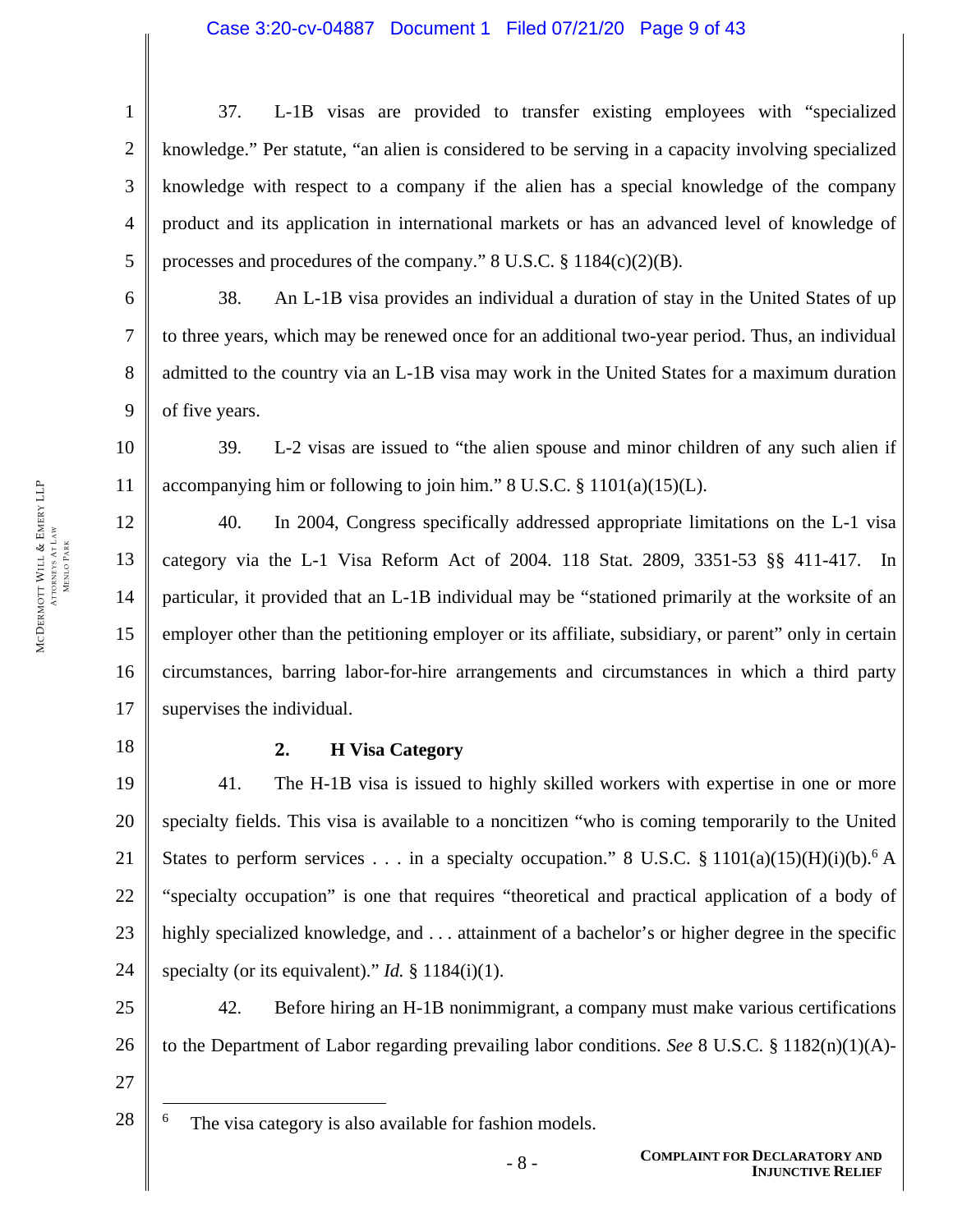### Case 3:20-cv-04887 Document 1 Filed 07/21/20 Page 10 of 43

(D). An employer must attest, among other things, that the position is paying prevailing wages, that the position will not adversely impact other workers, and that the employer has provided certain forms of notice regarding the position. These certification requirements are backed up by monetary fines and bans on further visa applications. 8 U.S.C.  $\S 1182(n)(2)(C)$ .

5

1

2

3

4

6

7

8

9

43. A subset of employers—those with a history of willful certification violations, and those with a large percentage of workers already on H-1B visas—must additionally certify that the company has tried and failed to fill the position with a domestic worker, and that it has not and will not displace a U.S. worker within the 180-day period surrounding the date of the application. 8 U.S.C. § 1182(n)(1)(E), (n)(1)(G), (n)(3)(A); *see also* 20 C.F.R. § 655.736.

10 11 12 13 44. The maximum number of new individuals who may be provided H-1B nonimmigrant status is strictly limited to 65,000 per year, with an additional 20,000 visas per year available to individuals with an advanced degree from a U.S. higher education institution (other than those that are cap-exempt).

14 15 16 17 18 19 20 21 22 23 45. The H-2B visa is issued to a noncitizen "who is coming temporarily to the United States to perform [non-agricultural] temporary service or labor." 8 U.S.C. § 1101(a)(15)(H)(ii)(b). 46. This visa may be issued only "if unemployed persons capable of performing [the needed] service or labor cannot be found in this country." 8 U.S.C. § 1101(a)(15)(H)(ii)(b); *see also* 8 C.F.R. § 214.2(h)(6)(iv)(A) ("An H-2B petition for temporary employment in the United States . . . shall be accompanied by an approved temporary labor certification from the Secretary of Labor stating that qualified workers in the United States are not available and that the alien's employment will not adversely affect wages and working conditions of similarly employed United States workers."); 20 C.F.R. §§ 655.1-655.73 (procedures for Department of Labor's labor certification).

24

47. H-2B visas are limited to 66,000 per year.

25 26 27 28 48. The H-4 visa is available to "the alien spouse and minor children" of any noncitizen described by one of the other H visa categories (such as H-1B or H-2B) "if accompanying . . . or following to join" the primary visa-holder. 8 U.S.C. § 1101(a)(15)(H); *see* 8 C.F.R. § 214.1(a)(2). Most individuals who enter the United States pursuant to an H-4 visa are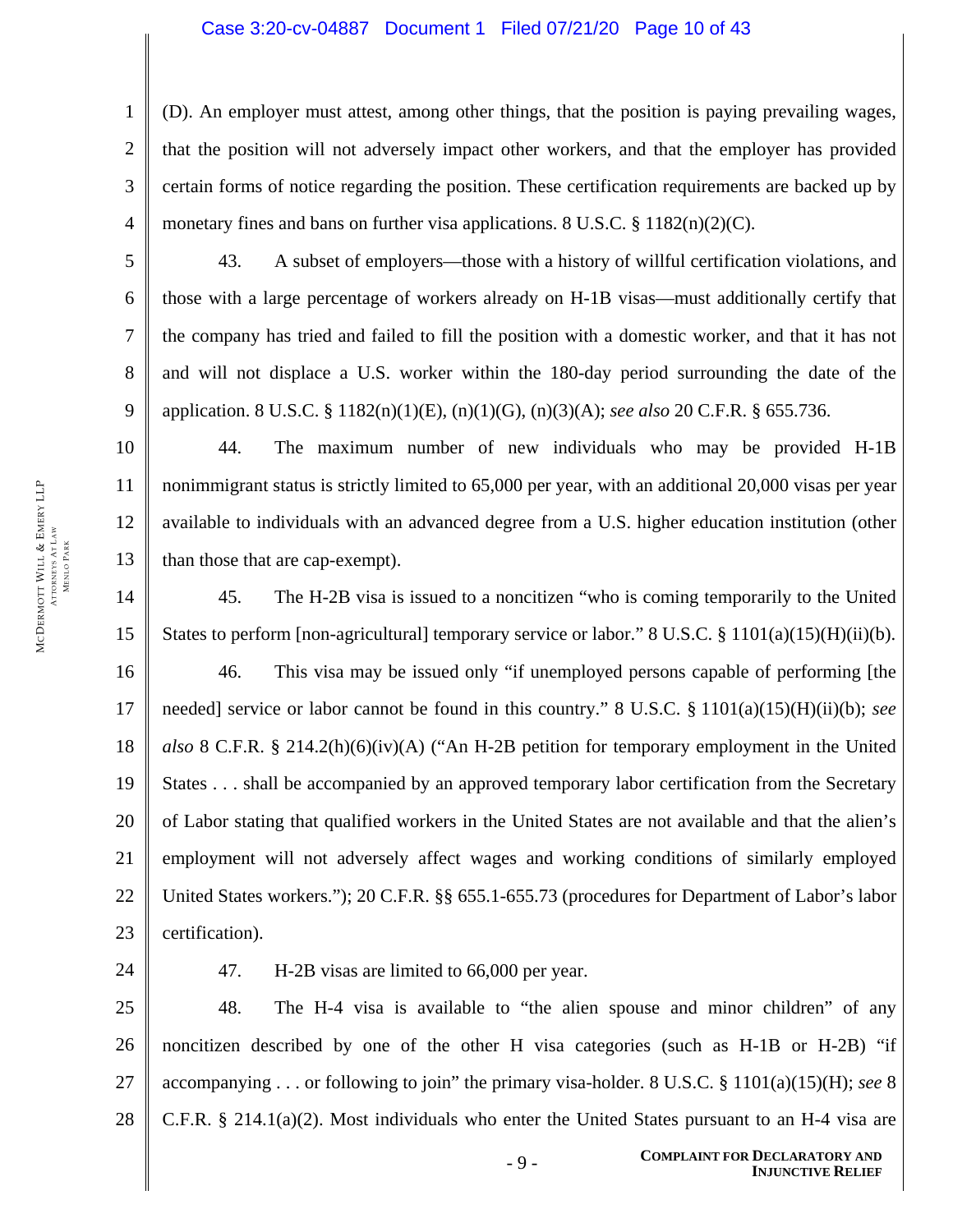ineligible for employment, because only a subset of H-4 spouses—those who are married to H-1B principals that have been sponsored for lawful permanent resident status—may seek employment.

49. Congress has carefully calibrated the H visa system with the needs of the domestic economy.

50. The Immigration Act of 1990 included revisions to the H-1 visa category that had existed since 1952 without any annual numerical limit or other labor protection mechanism, by adding the annual 65,000 cap and a Labor Condition Application. At the same time, the legislation was explicitly aimed at addressing "the need of American business for highly skilled, specially trained personnel to fill increasingly sophisticated jobs for which domestic personnel cannot be found and the need for other workers to meet specific labor shortages."7 And its passage was based on the conviction "that immigration can and should be incorporated into an overall strategy that promotes the creation of the type of workforce needed in an increasingly competitive global economy without adversely impacting on the wages and working conditions of American workers."8

15 16 17 18 19 20 51. That these provisions struck an intentional balance between the hiring needs of businesses and protection for American workers was immediately clear, including to the government itself: "The Department believes that the broad intent of the Act is clear. . . . [It] seeks to make the immigration system more efficient and responsive to the needs of employers experiencing labor shortages, while at the same time providing greater safeguards and protections for both U.S. and alien workers."9

21 22 52. Congress's repeated adjustments to the visa programs involved—without changing their essential nature—stand as reaffirmations of this fundamental principle.

23 24 25 53. In making one such statutory adjustment, the Senate's Report accompanying the American Competitiveness in the Twenty-First Century Act expressly noted that H-1B visas are essential to *growing* the number of American jobs:

26

 $\overline{a}$ 

*Id.*

1

2

3

4

5

6

7

8

9

10

11

12

13

<sup>7</sup> H.R. Rep. 101-723, pt. 1, at 41 (Sept. 19, 1990).

<sup>27</sup>  8

<sup>28</sup>  9 *Alien Temporary Employment Labor Certification Process*, 56 Fed. Reg. 11,705, 11,706- 11,707 (Mar. 20, 1991).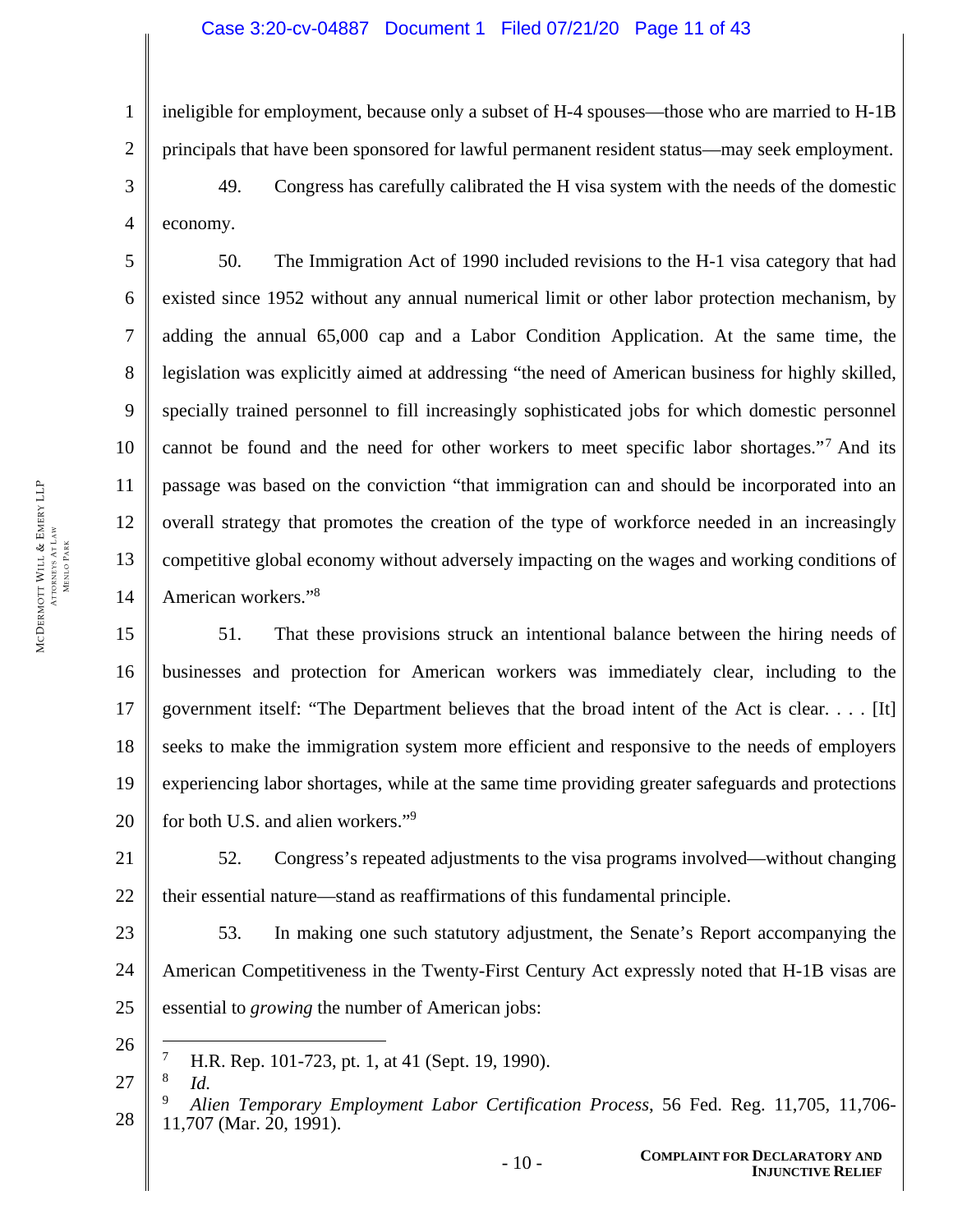### 1 2 3 4 5 6 7 8 9 10 11 12 13 14 15 16 17 18 19 20 21 22 23 24 25 26 27 Critics of H–1B visas claim that they result in taking away jobs from Americans and giving them to foreigners. In fact, however, failure to raise the H–1B ceiling is what will deprive Americans of jobs. This is because artificially limiting companies' ability to hire skilled foreign professionals will stymie our country's economic growth and thereby partially atrophy its creation of new jobs. . . . Many of the concerns about H–1B visas revolve around the fear that individuals entering on H–1B visas will ''take'' a job from an American worker. This fear arises from the premise that there is a fixed number of jobs for which competition is a zero-sum game. But this premise is plainly flawed.  $1^{10}$ 54. In 2004, Congress specifically addressed appropriate limitations on the H-1B visa category via the H-1B Visa Reform Act of 2004. 118 Stat. 2809, 3353-61 §§ 421-430. This Act, among other things, revised prevailing wage requirements, adjusted the number of visas available by adding a set-aside for individuals completing U.S. graduate degrees, and otherwise calibrated the program to meet the needs of the domestic economy. **3. J Visa Category**  55. The J-1 visa is used for exchange visitors, a category that encompasses participants in a wide variety of programs, from professors and research scholars, to trainees and interns, to international medical graduates completing residencies.<sup>11</sup> 56. The exchange visitor program was established by Congress in the Mutual Educational and Cultural Exchange Act of 1961 "to strengthen the ties which unite us with other nations by demonstrating the educational and cultural interests, developments and achievements of the people of the United States and other nations, and the contributions being made toward a peaceful and more fruitful life for people throughout the world." 22 U.S.C. § 2451. 57. By statute, the J-1 visa is available to a noncitizen "having a residence in a foreign country which he has no intention of abandoning who is a bona fide student, scholar, trainee, teacher, professor, research assistant, specialist, or leader in a field of specialized knowledge or skill, or other person of similar description, who is coming temporarily to the United States as a  $\overline{a}$ <sup>10</sup> S. Rep. 106-260, at 11-12 (Apr. 11, 2000). Case 3:20-cv-04887 Document 1 Filed 07/21/20 Page 12 of 43

28 11 *See generally* U.S. Dep't of State, Bureau of Educational and Cultural Affairs, *The United States Department of State Exchange Visitor Program*, perma.cc/3PXF-RURD.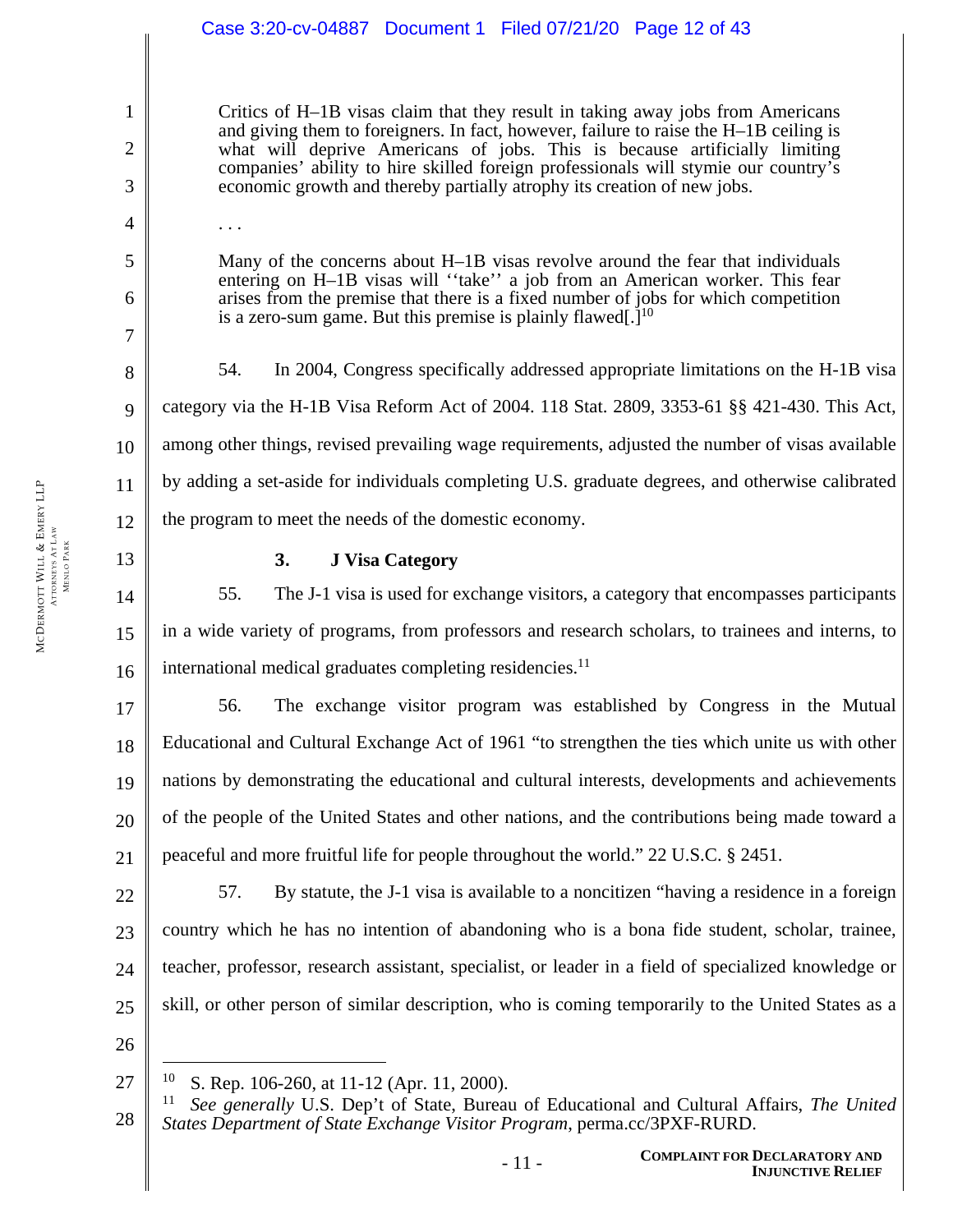# Case 3:20-cv-04887 Document 1 Filed 07/21/20 Page 13 of 43

participant in a program designated by" the U.S. Department of State, "for the purpose of teaching, instructing or lecturing, studying, observing, conducting research, consulting, demonstrating special skills, or receiving training." 8 U.S.C. § 1101(a)(15)(J).

58. The State Department has established individual programs within the overall exchange visitor framework. Those programs include the summer work travel program (*see* 22 C.F.R. § 62.32); the au pair program (*id.* § 62.31); the trainee and intern programs (*id.* § 62.22); and the camp counselor program (*id.* § 62.30).

8 9 10 12 14 59. The governing regulations provide, among other things, that participants in the summer work travel, trainee, and intern programs in particular may not displace domestic U.S. workers. *See* 22 C.F.R. §§ 62.32(n)(3)(ii); 62.22(b)(1)(ii), (f)(2)(v). Further, positions under the summer work travel program must be truly seasonal or temporary; the program may not be used to place a participant temporarily in a permanent position. *Id.*  $\S$  62.32(b), (g)(4)(i). As to the au pair program, Congress considered and rejected claims that it adversely impacted U.S. labor markets. *See* Eisenhower Exchange Fellowship Act of 1990, Pub. L. 101-454 § 8, 104 Stat. 1063, 1065.

16 17 60. The J-2 visa is issued to "the alien spouse and minor children of any such alien if accompanying him or following to join him." 8 U.S.C. § 1101(a)(15)(J).

18 19 20 21 61. The INA sets out extensive procedures, requirements, and other provisions regarding the admission of noncitizens in these and other nonimmigrant visa categories, and these statutory requirements are further implemented through exhaustive regulations. *See generally* 8 U.S.C. § 1184; 8 C.F.R. §§ 214.1, 214.2.

22 23 24 62. Congress has thus comprehensively identified the scope of appropriate labormarket protections for each visa category, deciding under what circumstances and to what extent domestic labor considerations should affect the issuance of these visas.

- 25
- **B. THE PRESIDENT'S STATUTORY AUTHORITY**

26 63. The INA authorizes the President to "suspend" or "impose . . . restrictions" on the entry of noncitizens under certain circumstances. Section 212(f) of the INA provides:

MCDERMOTT

WILL &

ATTORNEYS AT LAW MENLO PARK 1

2

3

4

5

6

7

11

13

15

EMERY LLP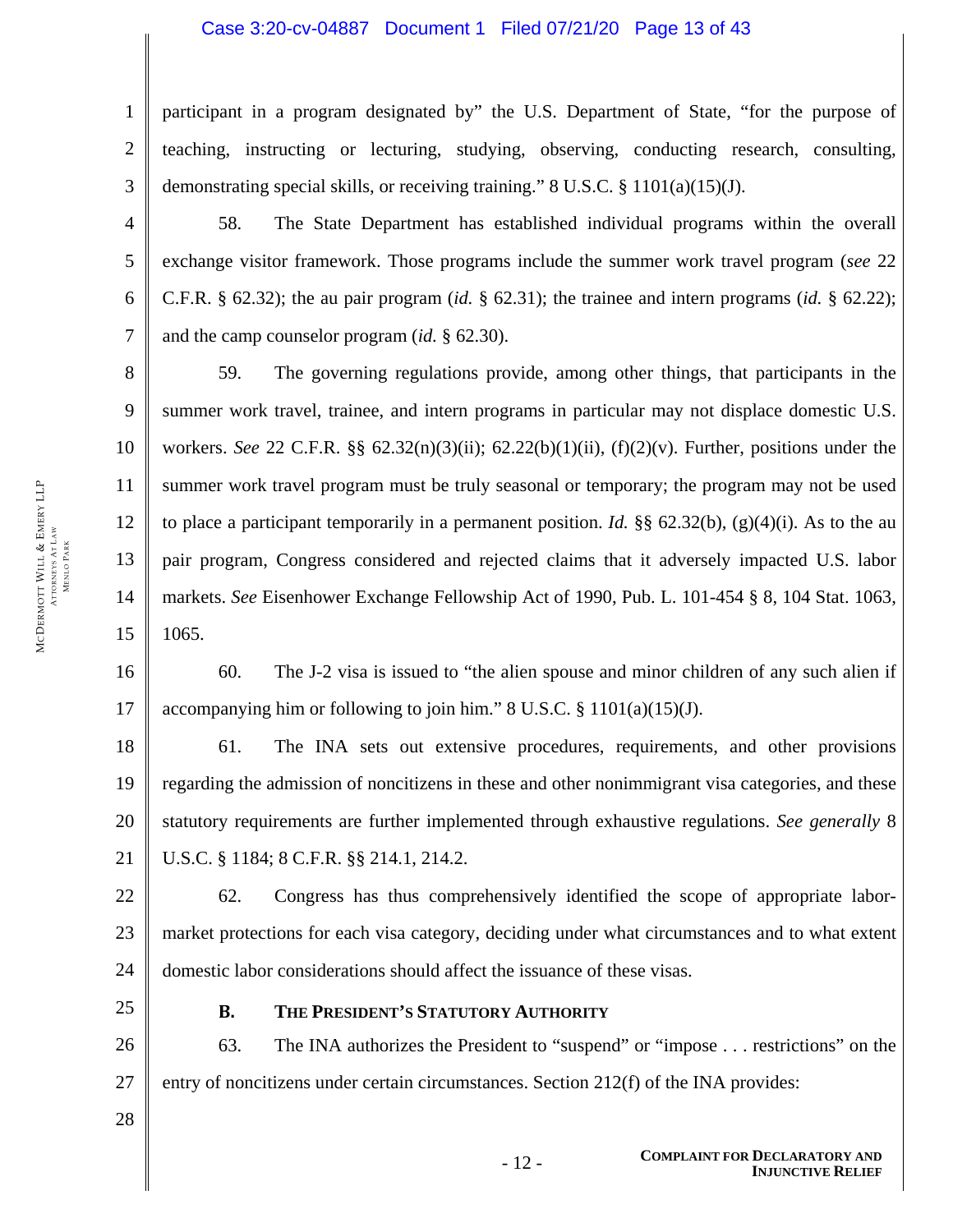# Case 3:20-cv-04887 Document 1 Filed 07/21/20 Page 14 of 43

Whenever the President finds that the entry of any aliens or of any class of aliens into the United States would be detrimental to the interests of the United States, he may by proclamation, and for such period as he shall deem necessary, suspend the entry of all aliens or any class of aliens as immigrants or nonimmigrants, or impose on the entry of aliens any restrictions he may deem to be appropriate.

8 U.S.C. § 1182(f).

64. Section 215(a) of the INA provides that it is unlawful "for any alien to  $\dots$  enter the United States except under such reasonable rules, regulations, and orders, and subject to such limitations and exceptions as the President may prescribe." 8 U.S.C. § 1185(a)(1). Any policymaking authority stemming from this provision "substantially overlap[s]" with the President's authority under Section 212(f). *Trump v. Hawaii*, 138 S. Ct. 2392, 2407 n.1 (2018).

10

11

22

23

24

 $\overline{a}$ 

1

2

3

4

5

6

7

8

9

# **FACTUAL BACKGROUND**

# **A. CONTRIBUTIONS OF FOREIGN NONIMMIGRANT WORKERS**

12 13 65. The visa categories at issue in this case are critical to the success and growth of American businesses.

14 15 16 17 18 19 66. United States Citizenship and Immigration Services estimated that, as of September 30, 2019 (the most recent statistics), the H-1B visa population of foreign workers in specialized occupations was approximately  $580,000$ .<sup>12</sup> Nearly 160,000 L visas were issued in FY 2019 for transfers of executives, managers, or those with special experience within companies and their dependents.<sup>13</sup> Roughly 300,000 exchange visitors enter the United States each year on J visas. $14$ 

20 21 67. These workers contribute enormously to American productivity, prosperity, and innovation. Temporary foreign workers boost innovation at U.S. firms—as measured by proxies

<sup>25</sup>  26 <sup>12</sup> U.S. Citizenship & Immigration Services, Office of Policy & Strategy, Policy Research Division, *H-1B Authorized-to-Work Population Estimate* 1, perma.cc/N9R4-XNQM.

<sup>27</sup>  13 U.S. Dep't of State, *Classes of Nonimmigrants Issued Visas (Including Border Crossing Cards) Fiscal Years 2015-2019*, perma.cc/BE3T-9PR4.

<sup>28</sup>  14 U.S. Dep't of State, Bureau of Educational and Cultural Affairs, *The United States Department of State Exchange Visitor Program*, perma.cc/86D7-ACCC.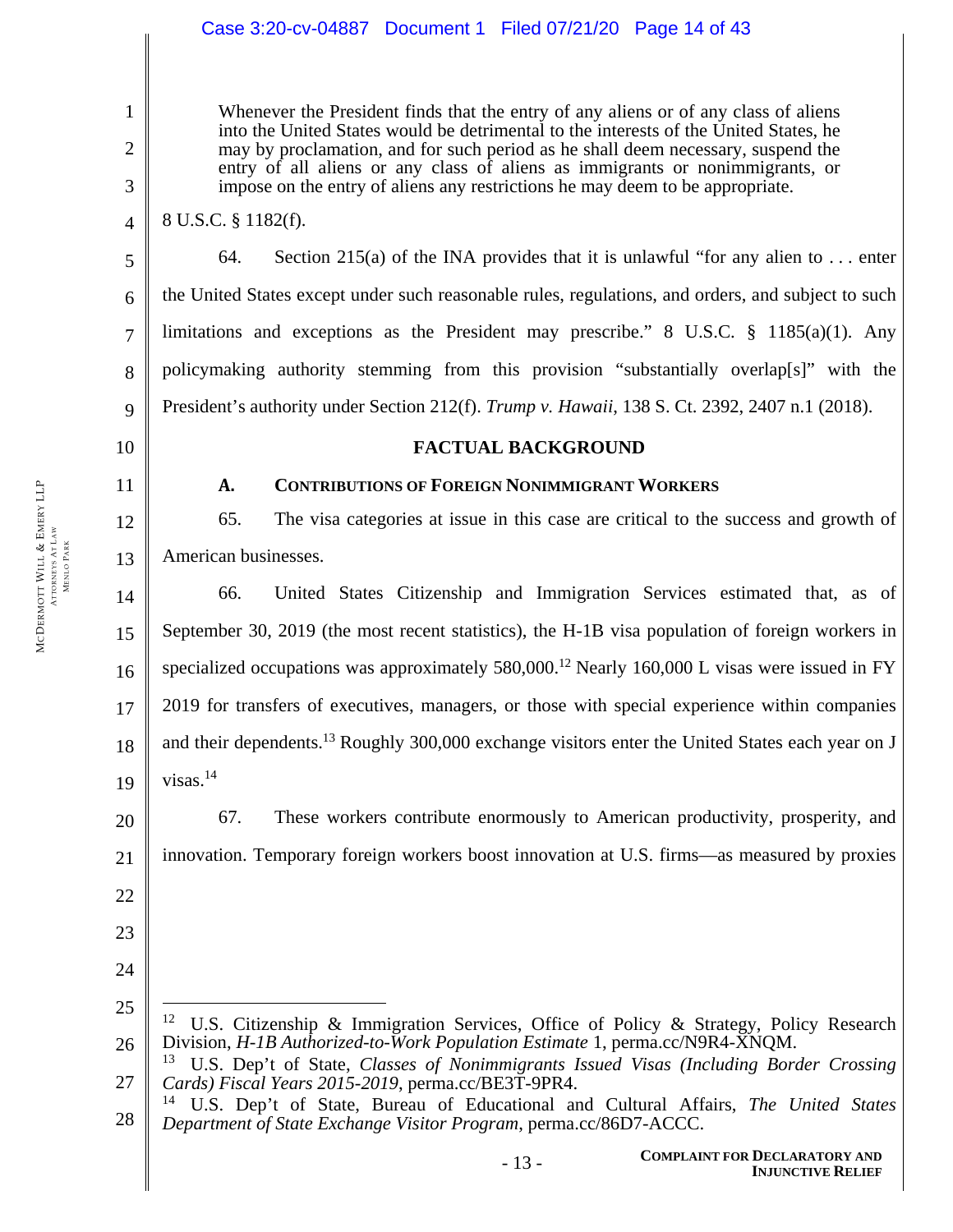1 2 such as patenting activity—driving the economy and helping to ensure American competitiveness on the global stage.15

3 4 5 6 7 8 9 68. American firms, particularly in manufacturing and certain STEM fields, face a structural shortage of domestic workers qualified and available to fill the roles needed for the companies to perform.<sup>16</sup> And "having the workers to fill such jobs"—through nonimmigrant visa programs like H-1B—"allows American employers to continue basing individual operations or offices in the United States, a move that creates jobs at all levels—from the engineers and computer programmers based in American offices to the secretaries, HR staff, and mailroom employees that support them."<sup>17</sup>

10 11 12 69. Economists and other scholars therefore agree that, far from taking jobs from Americans, the employment of temporary workers from abroad actually has the net effect of *creating* jobs for American-born workers.

13 14 15 16 70. A study jointly authored by the American Enterprise Institute and the Partnership for a New American Economy, titled *Immigration and American Jobs*, concluded that "[o]verall, when looking at the effect of all immigrants on employment among US natives, there is no evidence that immigrants take jobs from US-born workers."<sup>18</sup>

<sup>17</sup>  18  $\overline{a}$ 15 *See, e.g.*, U.S. Dep't of Homeland Security, *Improving and Expanding Training Opportunities for F-1 Nonimmigrant Students with STEM Degrees and Cap-Gap Relief for All Eligible F-1 Students*, 81 Fed. Reg. 13,040, 13,048 (Mar. 11, 2016) (collecting authorities).

<sup>19</sup>  20 21 22 23 24 16 *See, e.g.*, Deloitte & The Manufacturing Institute, *The jobs are here, but where are the people?: Key findings from the 2018 Deloitte and The Manufacturing Institute skills gap and future of work study* 2 (2018) ("[R]esearch reveals an unprecedented majority (89 percent) of executives agree there is a talent shortage in the US manufacturing sector."), *available at* perma.cc/W2ND-RRLB; *id.* at 3 fig. 2 ("[The p]ersistent skills shortage could risk US\$2.5 trillion [in] economic output over the next decade."); New American Economy Research Fund, *Sizing Up the Gap in our Supply of STEM Workers: Data & Analysis* (Mar. 29, 2017) (noting that in 2016, "13 STEM jobs were posted online for each unemployed worker that year—or roughly 3 million more jobs than the number of available, trained professionals who could potentially fill them."), perma.cc/4BZR-ED9S. Indeed, because there are substantial costs involved with the hiring of new temporary worker employees—including all the legal fees and costs associated with the

<sup>25</sup>  immigration process—employers have financial incentives to avoid hiring temporary workers where possible.

<sup>26</sup>  17 Partnership for a New American Economy, *The H-1B Employment Effect: H-1Bs awarded between 2010-2013 will create more than 700,000 jobs for U.S.-born workers by 2020* 1-2 (2015), perma.cc/C6T2-6TKZ.

<sup>27</sup>  28 Madeline Zavodny, American Enterprise Institute for Public Policy Research & the Partnership for a New American Economy, *Immigration and American Jobs* 11 (2011), perma.cc/66K3-NZDQ.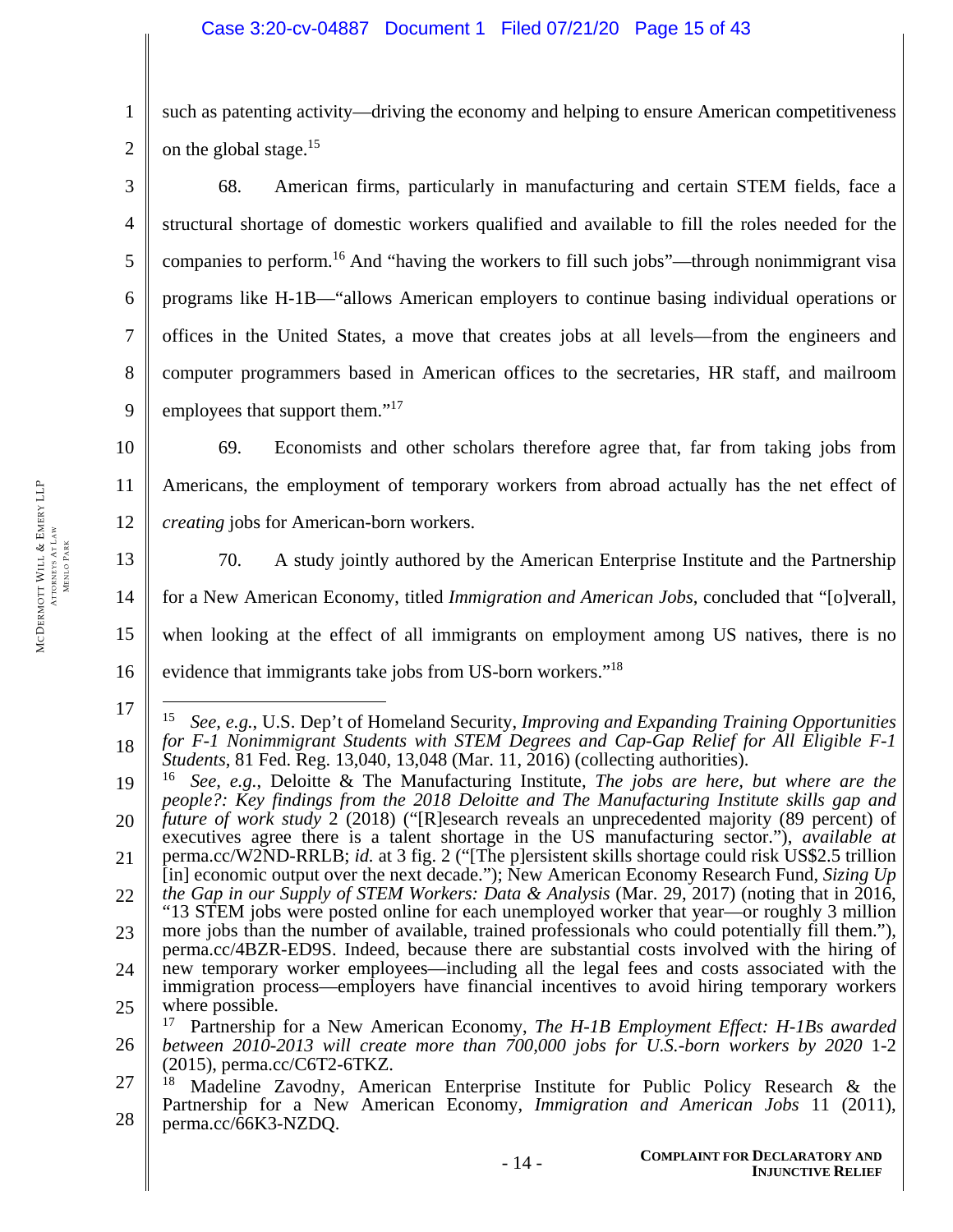### Case 3:20-cv-04887 Document 1 Filed 07/21/20 Page 16 of 43

1 2 3 4 5 6 7 71. That study showed that "states with greater numbers of temporary workers in the H-1B program for skilled workers and H-2B program for less-skilled nonagricultural workers had higher employment among US natives."<sup>19</sup> Specifically, "[a]dding 100 H-1B workers results in an additional 183 jobs among US natives."<sup>20</sup> And "[a]dding 100 H-2B workers results in an additional 464 jobs for US natives."<sup>21</sup> In sum, "[t]he results give clear evidence that both the H-1B and H-2B programs for temporary workers correspond to greater job opportunities for USborn workers."<sup>22</sup>

8 9 10 11 12 72. In a seminal 2015 economic evaluation of H-1B visas and productivity in 219 American cities, economists concluded that, per their simulations, an increased number of H-1B visa holders in a city resulted in productivity gains. Specifically, the economists found that "foreign STEM growth explained between one-third and one-half of the average [Total Factor Productivity] growth during the period" 1990 to  $2010^{23}$ 

13 14 15 16 17 73. An economic study in 2018 on the relationship between H-1B visa petitions and the entry of new products and exit of outdated products (product reallocation) concluded that firm-level analysis shows H-1B visa petitions are associated with higher rates of product reallocation. Generating product reallocation is one measure to identify where smaller, incremental innovations are occurring.<sup>24</sup>

18 19 20 21 74. As described in a July 2019 economic study on the impact of highly-skilled STEM immigration on the U.S. economy, the foreign-born share of STEM professionals in the United States over the period 2000 to 2015 created an estimated benefit of \$103 billion for American workers. This was almost all "attributed to the generation of ideas associated with high-skilled

- 22
- 23
- 24  $\frac{19}{20}$  *Id.* at 4.
- 25

 $\overline{a}$ 

- 
- 26 <sup>20</sup>*Id*. 21 *Id*. 22 *Id*. at 11.

<sup>27</sup>  23 Giovanni Peri, Kevin Shih, Chad Sparber, *STEM Workers, H-1B Visas, and Productivity in U.S. Cities* (July 2015), perma.cc/N4GV-YJJ6.

<sup>28</sup>  24 Gaurav Khanna, Munseob Lee, *High-Skill Immigration, Innovation, and Creative Destruction*, Nat'l Bureau of Economic Research (2018), perma.cc/QE87-KDAC.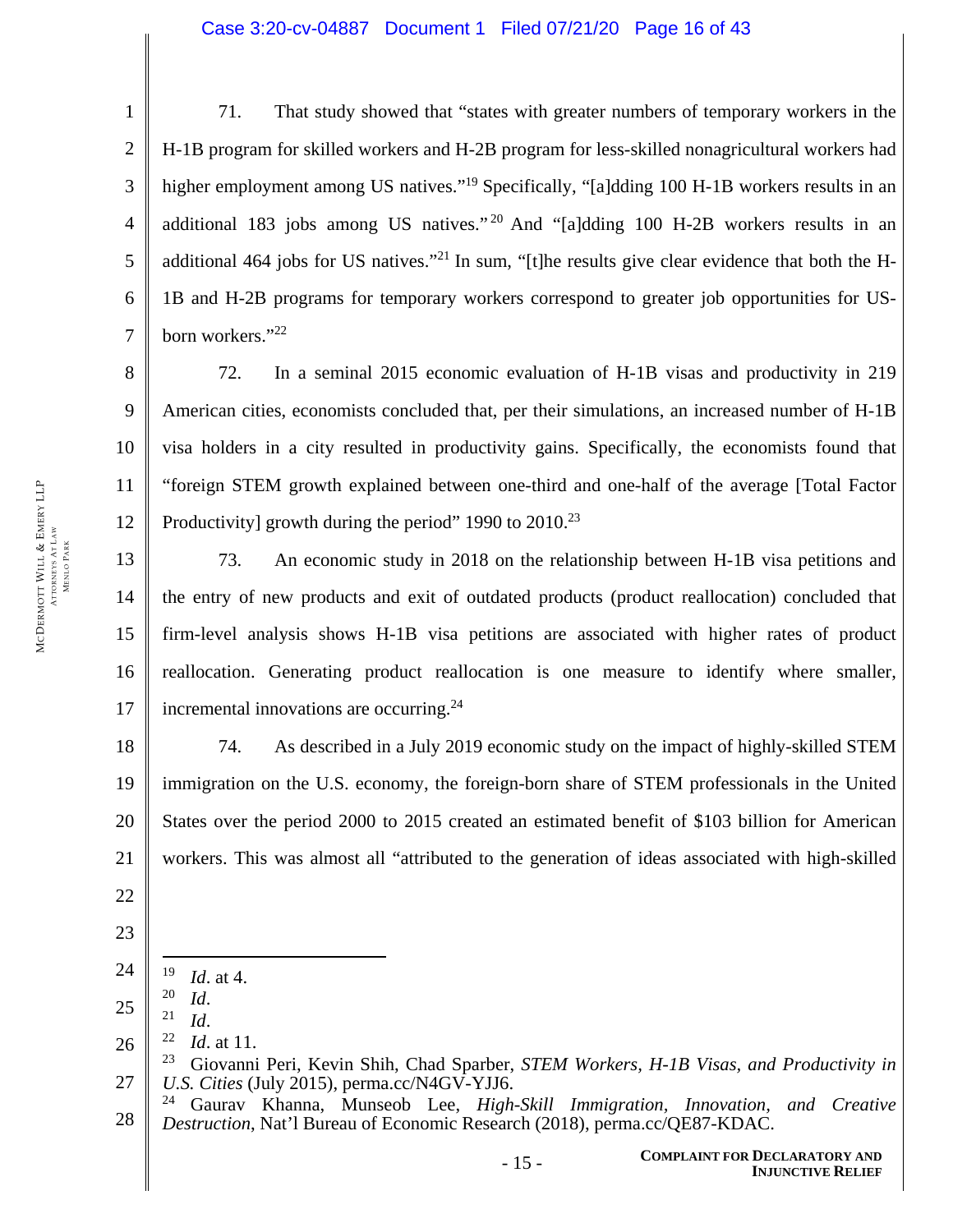- 1 2 3 4 5 6 7 8 9 10 11 12 13 14 15 16 17 18 19 20 21 22 23 24 STEM immigration which promotes the development of new technologies that increase the productivity and wages of U.S.-born workers."25 75. A literature review by the National Academies of Sciences, Engineering, and Medicine likewise concludes that: Importantly, immigration is integral to the nation's economic growth. Immigration supplies workers who have helped the United States to avoid the problems facing stagnant economies created by unfavorable demographics—in particular, an aging (and, in the case of Japan, a shrinking) workforce. Moreover, the infusion by highskilled immigration of human capital has boosted the nation's capacity for innovation, entrepreneurship, and technological change. The literature on immigrants and innovation suggests that immigrants raise patenting per capita, which ultimately contributes to productivity growth. The prospects for long-run economic growth in the United States would be considerably dimmed without the contributions of high-skilled immigrants. 76. At least three factors account for the link between robust high-skilled immigration and economic growth—*first*, those individuals who are motivated to leave home, and who are selected by U.S. colleges or companies for opportunities here, have an overabundance of entrepreneurship and innovative talent; *second*, high-skilled temporary workers tend to focus in "quantitative skills and STEM fields," which are specialties that fuel growth; and *third*, highskilled temporary workers are often instrumental in the creation of new technologies.<sup>27</sup> 77. The H-1B visa category has profound implications for innovation. The Cato Institute recently summarized many of the latest economic analyses, and explained that: H-1B workers have an especially big impact on American innovation. New technology and knowledge allow for more efficient machines and production processes that increase nationwide productivity. Highly skilled migrants on H-1B visa[s] … directly increase the production of knowledge through patents, innovation, and entrepreneurship. These effects are localized and diffuse throughout the country.<sup>2</sup>  $\overline{a}$ 25 Christian Gunadi, *An inquiry on the impact of highly-skilled STEM immigration on the U.S. economy*, 61 Labour Economics (2019), perma.cc/U39W-P2SZ. Case 3:20-cv-04887 Document 1 Filed 07/21/20 Page 17 of 43
- 25 26 National Academies of Sciences, Engineering, and Medicine, *The Economic and Fiscal Consequences of Immigration*, The National Academies Press 6-7 (2017), perma.cc/JU7U-LVJ2.

<sup>26</sup>  27 Giovanni Peri & Chad Sparber*, Presidential Executive Actions Halting High Skilled Immigration Hurt the U.S. Economy* 2 (July 2020), perma.cc/3B6B-25YU.

<sup>27</sup>  28 28 Alex Nowrasteh, *Don't Ban H-1B Workers: They Are Worth Their Weight in Innovation*, Cato at Liberty (May 14, 2020) (summarizing and linking to several leading studies), perma.cc/SMW4- UUJT.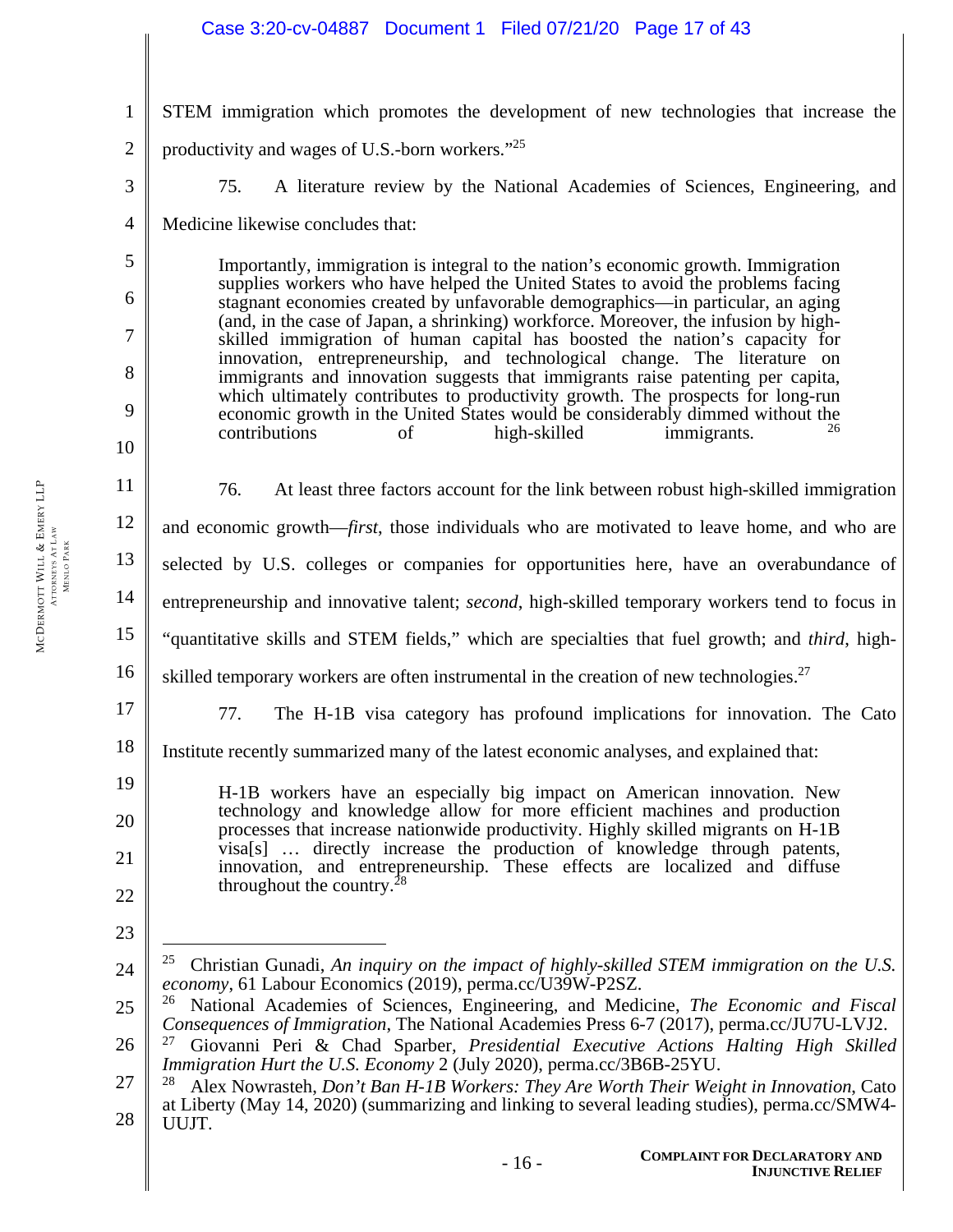1 2 3 4 78. The L-1 visa program is especially important for companies as it involves the transfer of an existing employee to the United States. These jobs often have significant impact for the employer because the individual already possesses familiarity with the company's products, services, organization, methods, or research.

79. The Congressional Research Service has thus described the L-1 visa as "essential to retaining and expanding international businesses in the United States."29 And an investigation by DHS's Office of Inspector General concluded that "the claims that appear in the media about L-1 workers displacing American workers . . . do not seem to represent a significant national trend."30

10 11 12 13 14 15 16 17 80. Cultural exchange visitors travel to the United States on J visas, allowing a broad range of experiences in this country. That program has long been a key tool for diplomacy: Individuals from across the world, often where governments may be antagonistic to the United States, travel here to experience firsthand the American way of life. Not only do those individuals enrich themselves and their communities while here, but they return home with positive visions of America. Indeed, 1 in 3 current world leaders are alumni of State Department cultural exchange programs, to the considerable benefit of our foreign relations.<sup>31</sup> Ultimately, J-1 exchange visitors "assist the Department of State in furthering the foreign policy objectives of the United States."<sup>32</sup>

18 19 20 21 22 23 81. The J-1 exchange visitor program is a profoundly effective public diplomacy tool, showcasing the best America has to offer to thousands of young people who will go on to shape the perception of the United States in their home countries: "Exchange Visitor Program participants take home positive impressions of America—9 out of 10 report a more favorable view of the U.S. These university students and young professionals move into a broad range of professions in their home countries where they are likely to be influencers. Their exchange

24

 $\overline{a}$ 

28 32 *See* 22 C.F.R. § 62.1.

5

6

7

8

<sup>25</sup>  29 Cong. Research Serv., *Temporary Professional, Managerial, and Skilled Foreign Workers: Policy and Trends* 5 (Jan. 13, 2016), perma.cc/9VHJ-J3SE.

<sup>26</sup>  30 U.S. Dep't of Homeland Security, Office of Inspector General, *Review of Vulnerabilities and Potential Abuses of the L-1 Visa Program* 10 (Jan. 2006), perma.cc/Y88X-3JBP.

<sup>27</sup>  31 U.S. Dep't of State, Bureau of Educational & Cultural Affairs, *Moving People to Move Ideas*, https://perma.cc/5XPX-EADR.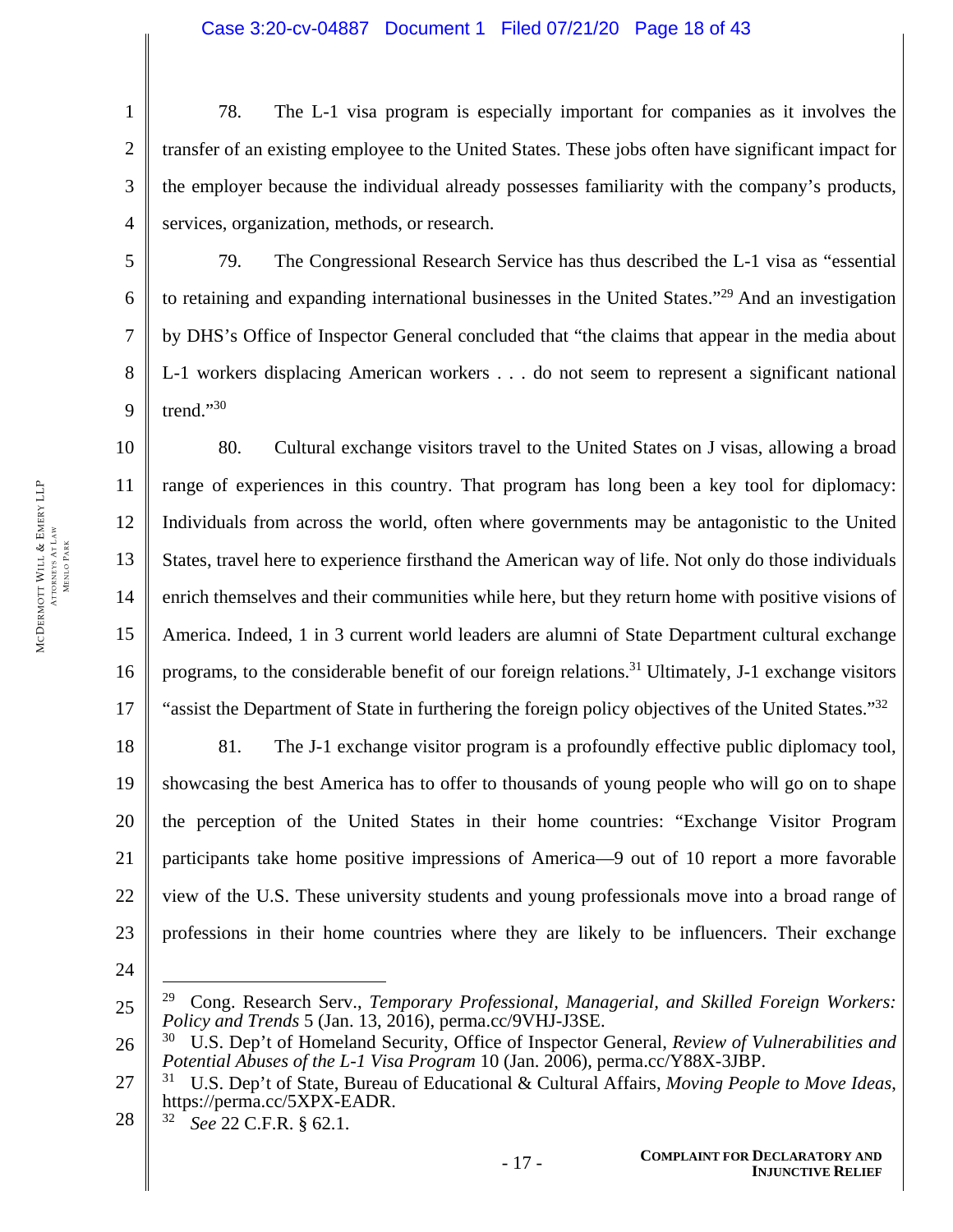# Case 3:20-cv-04887 Document 1 Filed 07/21/20 Page 19 of 43

1 2 3 experiences create a foundation for positive relationships and trust with our country, equipping these future leaders with favorable impressions of America, firsthand experience with American business practices and American families, and improved English skills."<sup>33</sup>

4 5 6 7 8 9 10 11 12 13 14 15 82. J-1 participants also help grow local economies, contributing net jobs to the domestic labor market. For summer work travel programs, 97% of U.S. employers report that they have more seasonal jobs available than workers available to fill them.<sup>34</sup> For camp counselors, 99% of camps participating in a J-1 program offer equally available opportunities to Americans, and 78% would have to reduce services in the absence of J-1 international counselors.<sup>35</sup> For the intern and trainee programs, the vast majority of employers report that positions are equally or more available to Americans; additionally, J-1 interns and trainees contribute \$662.6 million annually to the U.S. economy.<sup>36</sup> And the au pair program is principally used by families that would otherwise lack live-in childcare.<sup>37</sup> That resource is especially critical now, with children forced to stay home by the pandemic rather than attend school in person: Without childcare, many parents will be unable to work, decreasing productivity and deepening the Nation's economic issues.

16

# **B. COVID-19 AND UNEMPLOYMENT**

17 18 19 83. The first confirmed cases of COVID-19 in the United States were identified in January 2020, and state and local governments began shutting down parts of the economy in mid-March.

- 20
- 21

22

 $\overline{a}$ 

- 33 Americans for Cultural Exchange, *Benefits* (2019), https://perma.cc/Y6PR-AGVY.
- 23 24 34 *See* Alliance for International Exchange, *EurekaFacts Study: Impact of SWT Program* 2, perma.cc/7L99-MZ38.
- 25 35 *See* Alliance for International Exchange, *EurekaFacts Study: Impact of Camp Counselor Program* 2, perma.cc/MJK2-SYWH.
- 26 36 *See* Alliance for International Exchange, *EurekaFacts Study: Impact of Intern and Trainee Programs* 1-2, perma.cc/4WH2-5DWY.
- 27 28 37 *See* Alliance for International Exchange, *EurekaFacts, Au Pair Program: 2020 Executive Summary Report* 7 (July 16, 2020) (two-thirds of families employing an au pair through the J-1 program "would likely not be able to find suitable care for the children" without the program), perma.cc/EB2T-WL7C.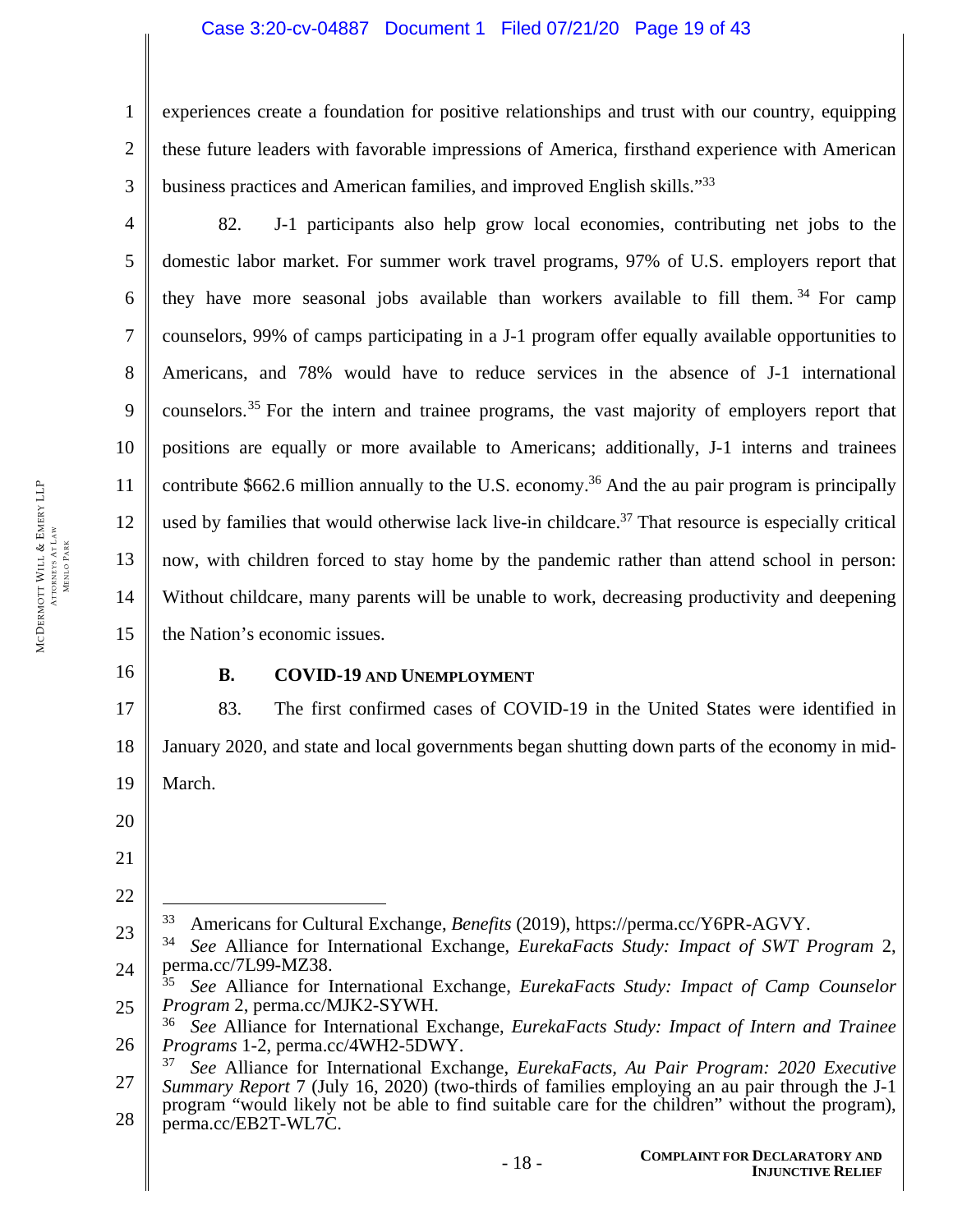1 2 3 84. As a result, unemployment increased dramatically. The last two weeks of March saw record numbers of new unemployment filings,<sup>38</sup> and the Bureau of Labor Statistics reported a 14.7% total unemployment rate in April.39

85. That spike in unemployment was not distributed evenly across occupations. While certain jobs in tourism, hospitality, and related service industries were hit hardest, an analysis of Bureau of Labor Statistics data shows that the unemployment rate in computer occupations decreased—from 3.0% in January 2020 (before the economic impacts of the virus were felt) to 2.8% in April 2020, and to 2.5% in May 2020.40

9 10 86. Nearly two-thirds of approved H-1B visa petitions are for jobs in "computerrelated occupations," according to DHS data. $41$ 

11 12 13 14 87. According to a June 2020 analysis by the Federal Reserve, the lowest rate of unemployment the economy can sustain is likely between  $3.5\%$  and  $4.5\%$ .<sup>42</sup> The exceedingly low unemployment rate in computer-related jobs indicates that there is significant unmet demand for individuals in these occupations.

15 16 17 18 88. Moreover, during the 30 days ending June 9, 2020, there were over 630,000 active job vacancy postings advertised online for jobs in common computer occupations—including over 260,000 postings for "software developers (applications)" alone—indicating that overall demand for high-skilled workers in these occupations still exceeds the domestic supply.<sup>43</sup>

19

4

5

6

7

<sup>20</sup>   $\overline{a}$ 38 *See, e.g.*, Heather Long, *Over 10 Million Americans Applied for Unemployment Benefits in March as Economy Collapsed*, Wash. Post (Apr. 2, 2020), perma.cc/J6LY-R7HM.

<sup>21</sup>  22 39 *See* U.S. Bureau of Labor Statistics, *Graphics for Economic News Releases: Civilian Unemployment Rate*, perma.cc/AX44-WCWW.

<sup>23</sup>  40 Nat'l Foundation for American Policy, *Updated Analysis of Employment Data for Computer Occupations* (June 2020), perma.cc/P7JB-NFBQ. *See also* Stuart Anderson, *Unemployment Rate For Computer Occupations Fell In May*, Forbes (June 11, 2020), https://perma.cc/JRX9-BJ79.

<sup>24</sup>  25 41 U.S. Dep't of Homeland Security, U.S. Citizenship & Immigration Services, *Characteristics of H-1B Specialty Occupation Workers: Fiscal Year 2019 Annual Report to Congress* 12 & tbl 8A (Mar. 5, 2020), perma.cc/VL4G-FVNN.

<sup>26</sup>  27 42 Bd. of Governors of the Federal Reserve System, *What is the lowest level of unemployment that the U.S. economy can sustain*? (June 10, 2020), perma.cc/R79F-QVFE; *see also id.* ("Even in good times, a healthy, dynamic economy will have at least some unemployment as workers switch jobs, and as new workers enter the labor market and other workers leave it.").

<sup>28</sup>  43 Nat'l Foundation for American Policy, *Updated Analysis of Employment Data for Computer Occupations* 1 (June 2020), perma.cc/P7JB-NFBQ.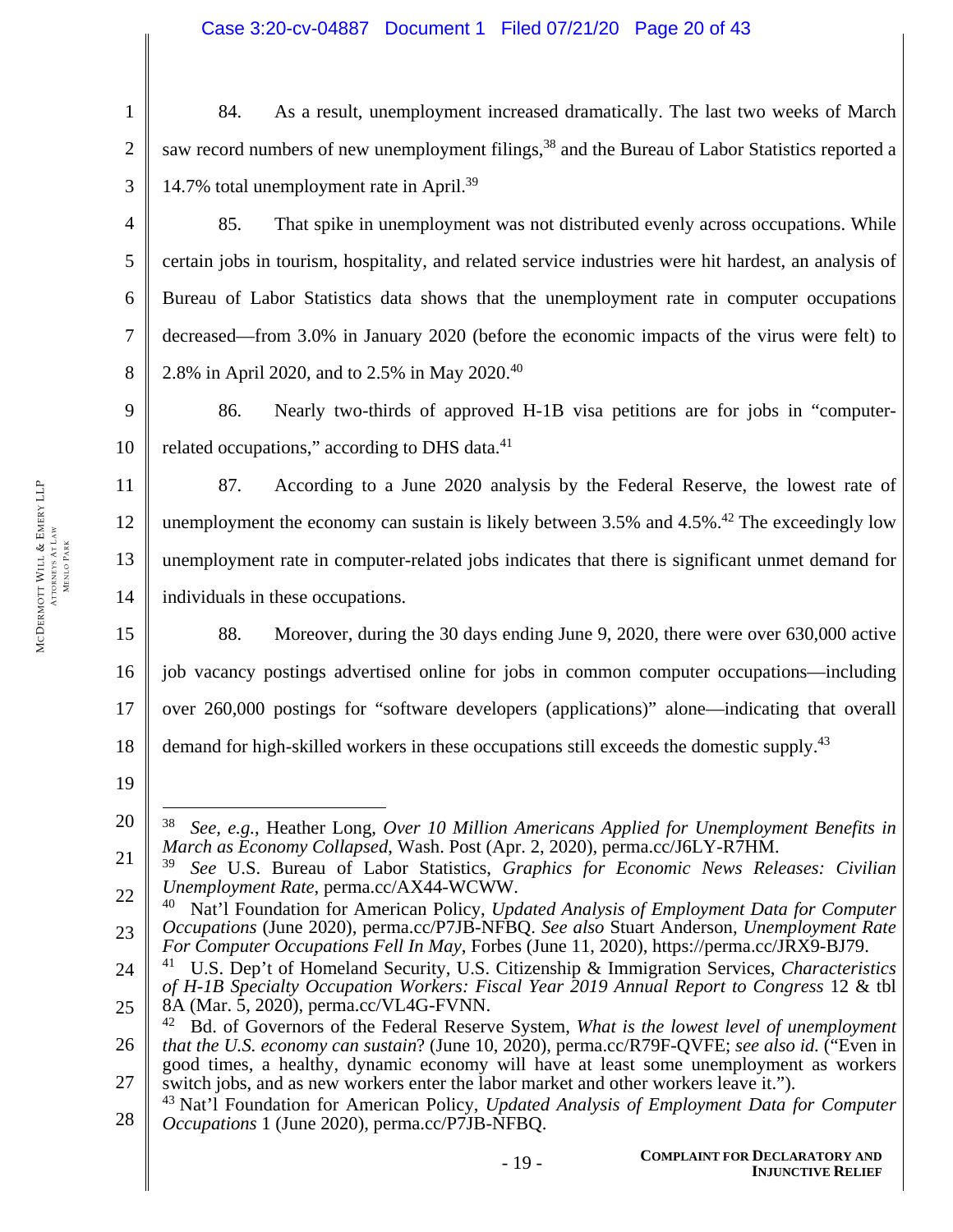# **C. THE PROCLAMATION**

89. The President issued the Proclamation on June 22, 2020. The Proclamation's preamble cites the "extensive disruptions" faced by "United States businesses and their workers . . . while undertaking certain public health measures necessary to flatten the curve of COVID-19," along with unemployment statistics: "While the May [unemployment] rate of 13.3 percent reflects a marked decline from April, millions of Americans remain out of work." Ex. A, 85 Fed. Reg. at 38,263.

10 90. The Proclamation acknowledges that, "[u]nder ordinary circumstances, properly administered temporary worker programs can provide benefits to the economy." Ex. A, 85 Fed. Reg. at 38,263. But it asserts that "under the extraordinary circumstances of the economic contraction resulting from the COVID-19 outbreak, certain nonimmigrant visa programs authorizing such employment pose an unusual threat to the employment of American workers." *Id.*

14 15 16 17 18 19 20 21 22 23 24 25 91. As support for its conclusion that "[t]he entry of additional workers through the H-1B, H-2B, J, and L nonimmigrant visa programs . . . presents a significant threat to employment opportunities for Americans affected by the extraordinary economic disruptions caused by the COVID-19 outbreak," the Proclamation cites three supposed data points. Ex. A, 85 Fed. Reg. at 38,264. First, "between February and April of 2020, more than 17 million United States jobs were lost in industries in which employers are seeking to fill worker positions tied to H-2B nonimmigrant visas." *Id.* at 38,263-38,264. Second, "[d]uring this same period, more than 20 million United States workers lost their jobs in key industries where employers are currently requesting H-1B and L workers to fill positions." *Id.* at 38,264. Finally, "the May unemployment rate for young Americans, who compete with certain J nonimmigrant visa applicants, has been particularly high—29.9 percent for 16-19 year olds, and 23.2 percent for the 20-24 year old group." *Id.*

26 27 28 92. Citing Sections 212(f) and 215(a) of the INA, the President asserted that "the entry into the United States of . . . persons described in section 2 of this proclamation, except as provided for in section 3 of this proclamation, would be detrimental to the interests of the United

1

2

3

4

5

6

7

8

9

11

12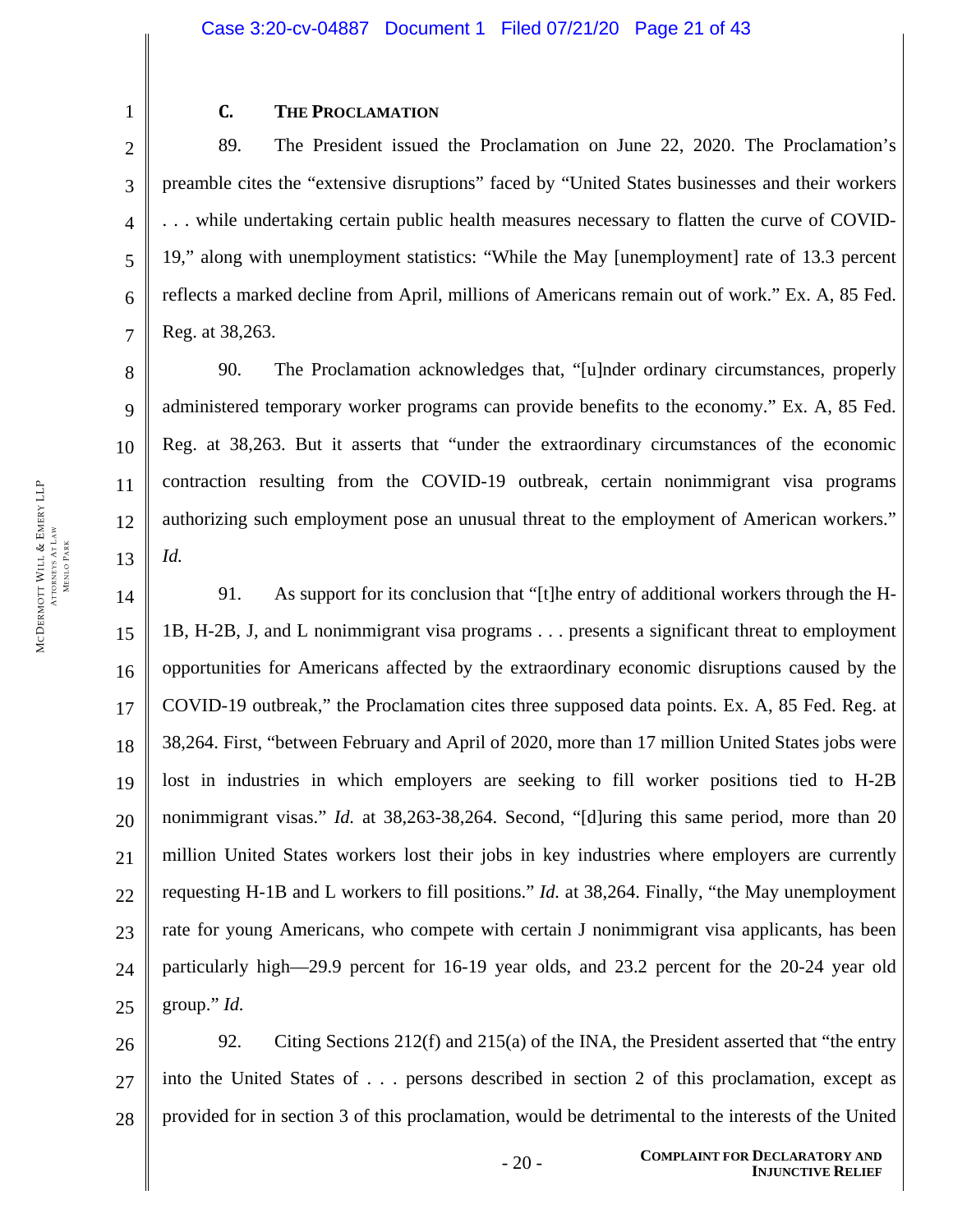# 1 2 3 4 5 6 7 8 9 10 11 12 13 14 15 16 17 18 19 20 21 22 23 24 25 26 27 28 States, and that their entry should be subject to certain restrictions, limitations, and exceptions." Ex. A, 85 Fed. Reg. at 38,264. 93. Section 2 of the Proclamation therefore barred "the entry into the United States of any alien seeking entry pursuant to": (a) an H-1B or H-2B visa, and any alien accompanying or following to join such alien; (b) a J visa, to the extent the alien is participating in an intern, trainee, teacher, camp counselor, au pair, or summer work travel program, and any alien accompanying or following to join such alien; and (c) an L visa, and any alien accompanying or following to join such alien. Ex. A, § 2. 94. The ban does not apply to noncitizens who were in the United States or held a valid nonimmigrant visa or other valid travel authorization document as of the Proclamation's June 24, 2020 effective date. Ex. A, § 3(a). 95. The Proclamation also exempts lawful permanent residents; spouses and children of U.S. citizens; "any alien seeking to enter the United States to provide temporary labor or services essential to the United States food supply chain"; and "any alien whose entry would be in the national interest as determined by the Secretary of State, the Secretary of Homeland Security, or their respective designees." Ex. A, § 3(b). 96. The Proclamation's travel ban "shall expire on December 31, 2020," but "may be continued as necessary." Ex. A, § 6. **D. THE PROCLAMATION'S IMMEDIATE, HARMFUL EFFECTS ON AMERICAN BUSINESS** 97. The purpose of the Proclamation is to radically alter the hiring behavior of America's employers. The effects of this policy are immediate, and—if not enjoined—will result in irreparable changes to U.S. labor markets. The Proclamation will inflict substantial harm on many American businesses of all sizes and across all economic sectors. Many of these businesses are members of the Plaintiff associations. Case 3:20-cv-04887 Document 1 Filed 07/21/20 Page 22 of 43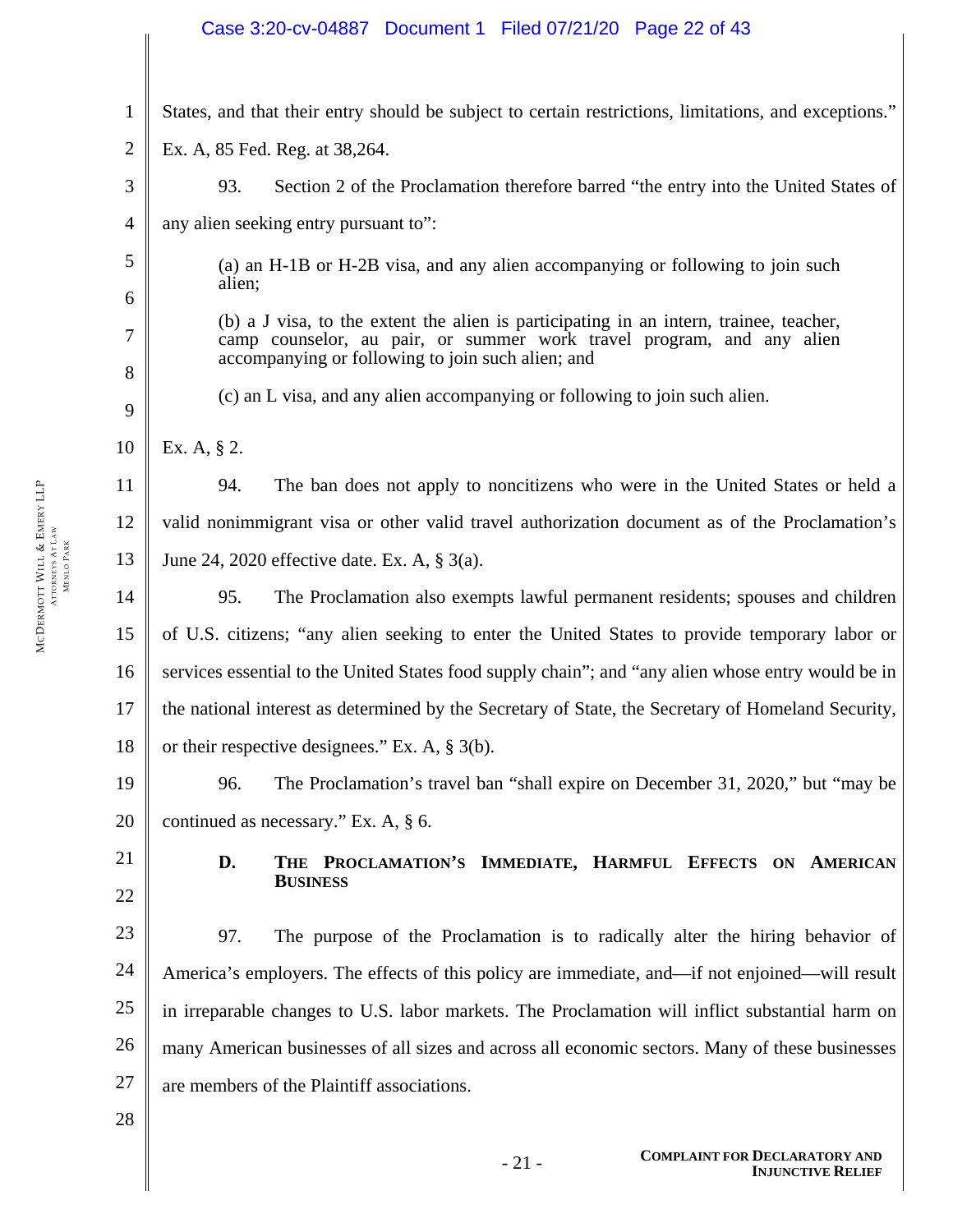# Case 3:20-cv-04887 Document 1 Filed 07/21/20 Page 23 of 43

1 2 3 4 5 6 98. On June 22, 2020, the White House held a "background press call." A transcript of that call indicates that an individual, who the White House described as a "senior administration official," stated that "the sum total of what these actions will do in terms of freeing up jobs over the course of the rest of 2020 is about 525,000 jobs. Quite a significant number."44 99. The official reiterated that, "[t]aken together, the green card pause, along with the

pausing of the H-1Bs, the H-4s, the H-2Bs, Js, and Ls, it will open up about 525,000 jobs."<sup>45</sup>

7 100. The official described that the desired purpose and effect of the policy is to "clear out this workspace for Americans."46

9 10 11 12 13 101. On June 22, 2020, Acting Deputy Secretary of Homeland Security Ken Cuccinelli appeared on Fox News, Lou Dobbs Tonight, stating that "just the temporary pieces of this . . . are over 500,000 job openings for Americans in the latter half of this year. That is a very big deal. Unprecedented level of effort by a president to clear the American job market of competition like this." $47$ 

14 15 16 17 18 102. The Migration Policy Institute, a nonpartisan think tank, provided an estimate of the impacts of the Proclamation based on historic trends. It estimates that the Proclamation will block a total of 167,000 nonimmigrants from entering the country between July and December 2020.48 This number includes 29,000 H-1B workers, 23,000 H-2B workers, 72,000 J-1 exchange visitors, and 6,000 L-1 intracompany transfers, along with their dependents.

24 25 44 Transcript of White House Background Press Call Concerning the June 22 Presidential Proclamation Suspending Entry of Certain Nonimmigrants, *available at* perma.cc/Z9YU-MUZK. <sup>45</sup>*Id*. 46 *Id.*

26

 $\overline{a}$ 

8

19

20

21

22

<sup>27</sup>  47 *See* Ken Cuccinelli (@HomelandKen), Twitter (June 22, 2020), https://twitter.com/ HomelandKen/status/1275201179920760839.

<sup>28</sup>  Migration Policy Institute (@MigrationPolicy), Twitter (June 22, 2020), https://twitter.com/ MigrationPolicy/status/1275193001401344000.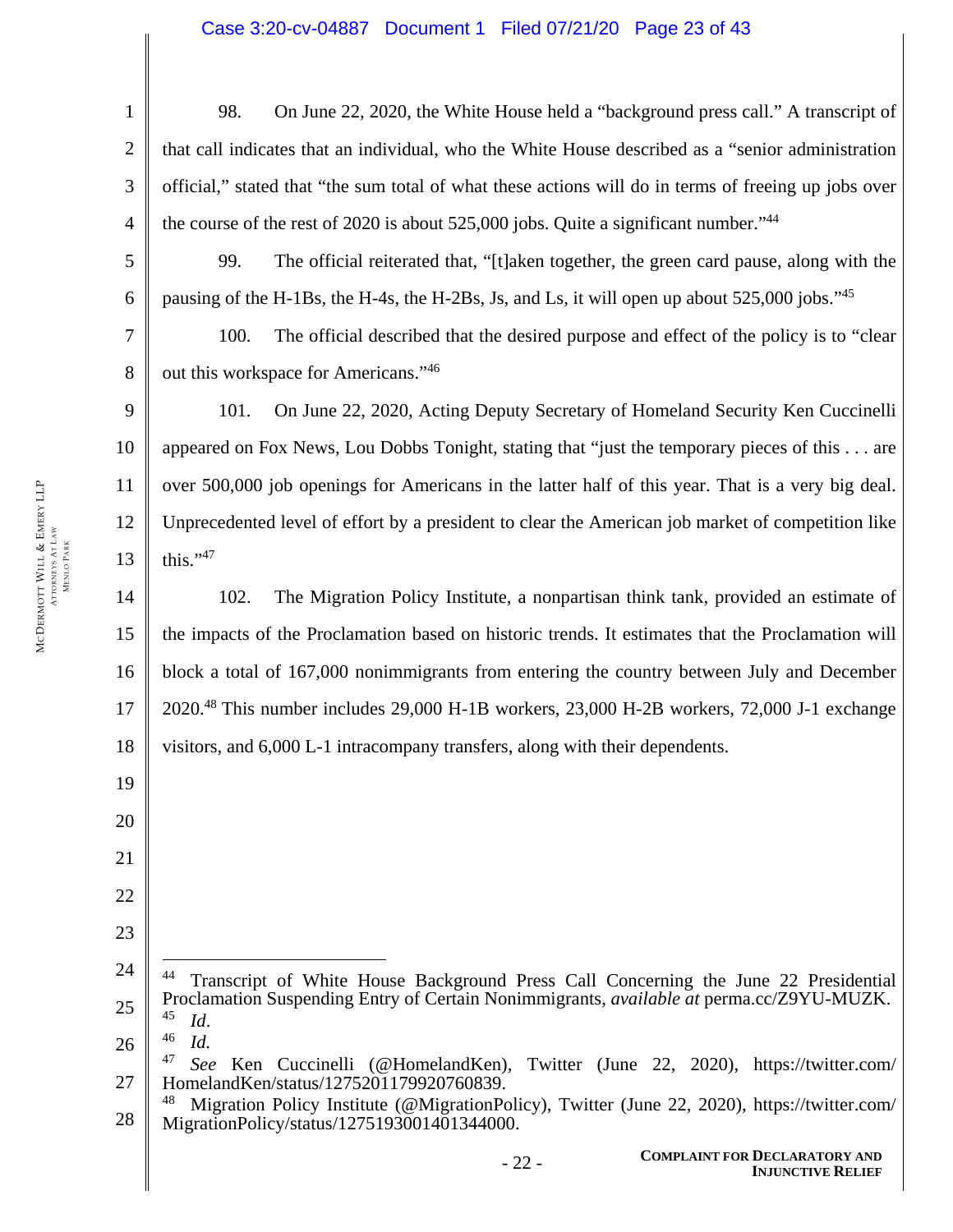Case 3:20-cv-04887 Document 1 Filed 07/21/20 Page 24 of 43

| <b>Migration Policy Institute Estimates of Total</b><br>Temporary Visas Blocked during July – December<br>2020 Period Covered by June 22, 2020<br><b>Proclamation</b> |         |  |
|-----------------------------------------------------------------------------------------------------------------------------------------------------------------------|---------|--|
| H-1B visa                                                                                                                                                             | 29,000  |  |
| H-4 (H-1B dependents)                                                                                                                                                 | 19,000  |  |
| $H-2B$                                                                                                                                                                | 23,000  |  |
| $J-1$                                                                                                                                                                 | 72,000  |  |
| J-2 (J-1 dependents)                                                                                                                                                  | 11,000  |  |
| $L-1$                                                                                                                                                                 | 6,000   |  |
| L-2 (L-1 dependents)                                                                                                                                                  | 7,000   |  |
|                                                                                                                                                                       | 167,000 |  |

Note: These estimates are derived from visa levels recorded during fiscal year 2019 and do not reflect changes occurring as a result of suspension of visa processing during the pandemic or changed economic circumstances. Source: Migration Policy Institute analysis of administrative data from the State Department and Department of Homeland Security.

103. These numbers, however, likely greatly underestimate the total impact. As the note to the analysis explains, it does not account for pent-up demand that occurred due to delays occasioned by the COVID-19 pandemic.

16 17 18 19 104. The stated purpose of this policy is to alter the hiring practices of American employers as it relates to hundreds of thousands of jobs in the next few months. This is achieved by, in the Administration's words, "clear[ing] out" temporary foreign workers, and targeting the "high-tech" sector, among many others.

20 21 22 105. Plaintiffs represent a broad cross-section of the American economy that, in the aggregate, employs tens of millions of Americans. The U.S. Chamber alone has 300,000 business members.

23 24 25 26 106. The express purpose of the Proclamation is to forcibly change hiring practices across a wide swath of Plaintiffs' members. As the Administration has expressly stated, the purpose of the Proclamation is to create an enormous change in job hiring patterns in the United States for, at minimum, the second half of 2020.

- 27
- 28

1

2

3

4

5

6

7

8

9

10

11

12

13

14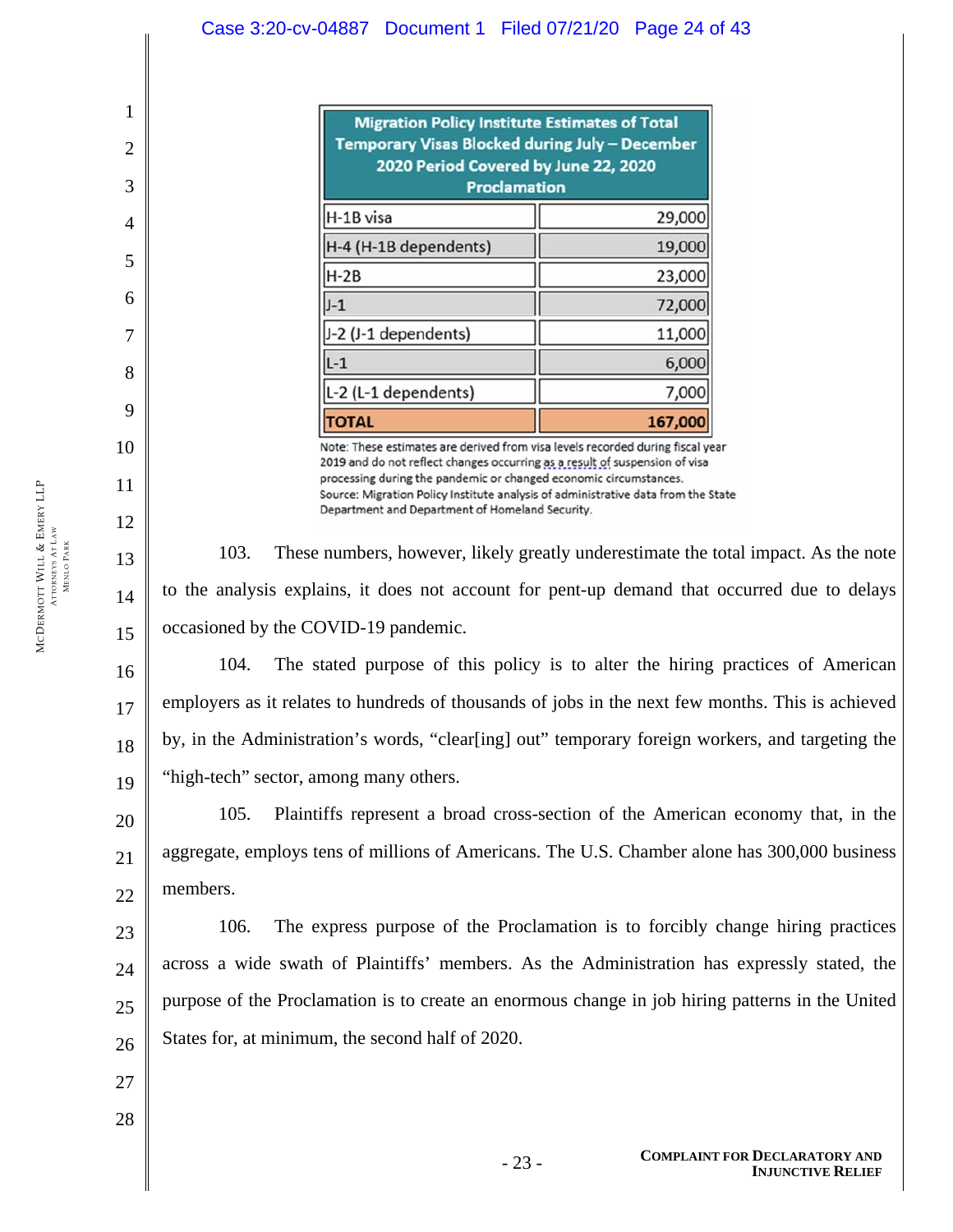### Case 3:20-cv-04887 Document 1 Filed 07/21/20 Page 25 of 43

 EMERY LLP ATTORNEYS AT LAW **MENLO PARK** MENLO PARK WILL &MCDERMOTT

1 2 3 107. That is, for at least the last two quarters of 2020, the Administration has told American businesses that they may not hire most workers who would normally enter the United States on an H-1B, H-2B, L-1, and J-1 visa.

4 5 6 7 8 9 10 11 108. To accomplish this end, and to implement the Proclamation, Defendant Department of State has announced that it will not issue visas in the impacted categories. The "Travel – State Dept" Twitter account (@TravelGov) is the "Official Twitter for U.S. Department of State Bureau of Consular Affairs." On June 30, 2020, in response to a question from a Twitter user, the Department of State announced via this Twitter account that "We will not be issuing H-1B, H-2B, L, or certain J visas, and their derivatives through December 31, 2020, unless an exception applies. *See* Proclamation for exceptions."49 Elsewhere, the Twitter account confirmed that the Department of State is not currently "processing" the "L1" "visa category."<sup>50</sup>

12 13 14 15 16 109. For decades, many of Plaintiffs' members have collectively hired tens of thousands of individuals who are reliant upon the H-1B, H-2B, L-1, or J-1 visa categories to enter and work in the United States. For example, for 50 years the L-1 visa has been a central implement in the toolbox of Plaintiffs' multinational company members to assign and transfer their organization's professional talent around the globe without regard to national borders.

17 18 19 110. The Proclamation forecloses these important, established patterns of hiring in the international labor markets, directly harming companies that rely on access to leading talent from around the globe.

<sup>20</sup> 

<sup>21</sup>  22 23 24  $\overline{a}$ <sup>49</sup> U.S. Dep't of State, Bureau of Consular Affairs (@TravelGov), Twitter (June 30, 2020), https://twitter.com/TravelGov/status/1277938802259042304. This Tweet is one of many. From the same account, *see* Tweets published on June 25, 2020 ("Suspension of entry applies to those who do not have a valid nonimmigrant visa as of June 24, 2020. We will not be issuing H-1B, H-2B, L, or certain J visas, and their derivatives through December 31, 2020, unless an exception applies."), https://twitter.com/TravelGov/status/1276130798719184896, and June 26, 2020 ("We will not be issuing H-1B, H-2B, L, certain J visas, or their derivatives through December 31, 2020, unless an exception applies. See the link for exceptions."), https://twitter.com/TravelGov/status/1276502018815692802.

<sup>25</sup>  26 27 28 50 U.S. Dep't of State, Bureau of Consular Affairs (@TravelGov), Twitter (July 16, 2020) (in response to the question—"Hi - I had an interview appointment for L1 scheduled in March. This was rescheduled multiple times and finally now stands cancelled after the EO. When the EO is lifted and visas issued, can we expect priority for cases where appointments were cancelled due to the pandemic?"—the State Department responded "Hello - Please refer to the information published by the embassy or consulate where you intend to apply once processing of this visa category resumes.").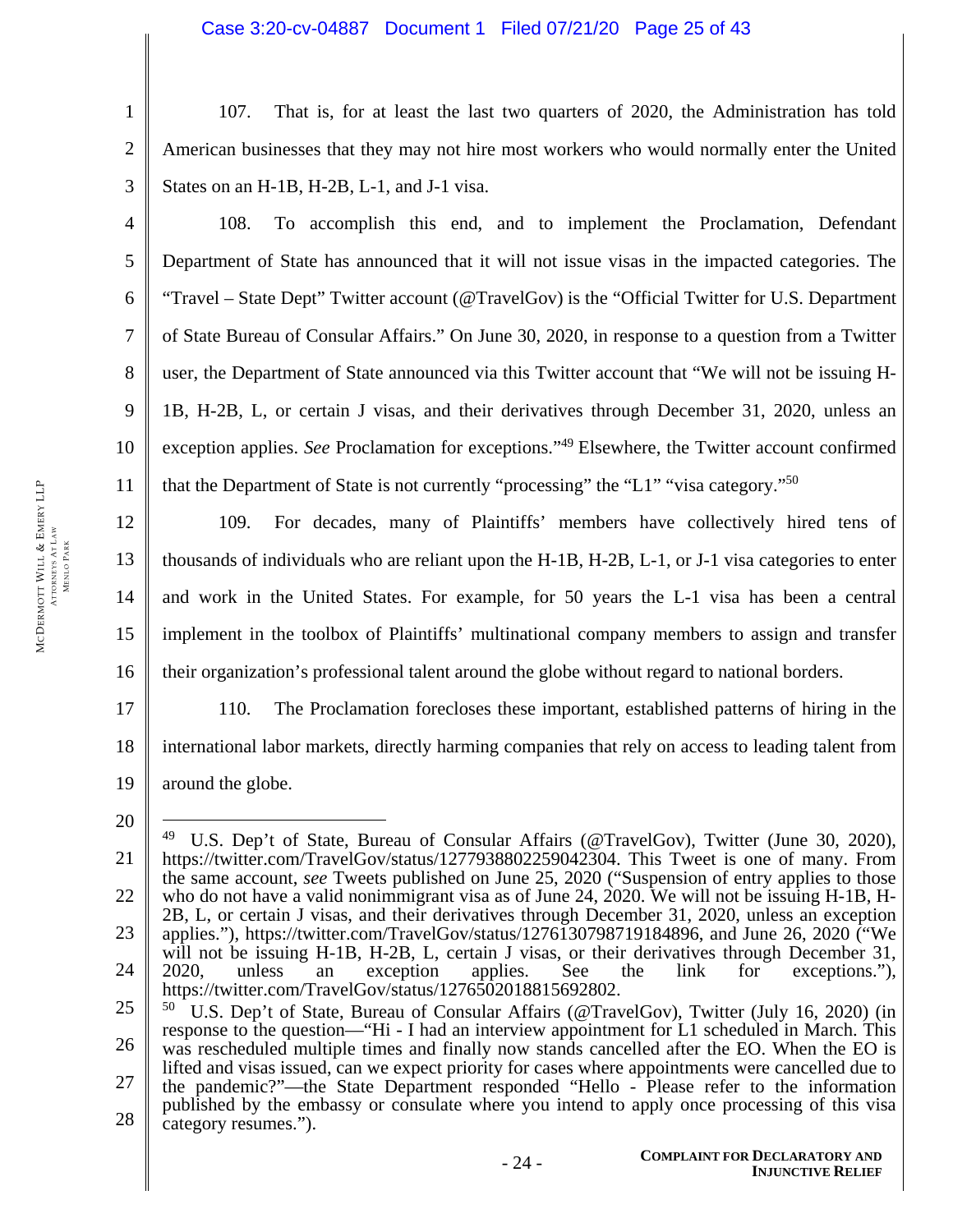#### Case 3:20-cv-04887 Document 1 Filed 07/21/20 Page 26 of 43

1 2 3 4 5 6 7 111. This massive shift, which the Administration calls "[u]nprecedented" and "a very big deal," causes immediate and irreparable injury to American businesses of all sizes and shapes. 112. As a result of the Proclamation, American businesses—including the members of the NAM, the U.S. Chamber, the NRF, and TechNet—are unable to fill necessary positions. There is a shortage of high-skilled American workers in certain fields, and the Proclamation bars American companies from turning to the international labor market to fill these positions. As a result, many of those openings will go unfilled entirely.

8 9 10 11 113. These changes to the labor market cause irreparable injury. When a job sits vacant because a company cannot hire an individual with the proper qualifications, the result is a direct loss of productivity. That lost productivity is an opportunity cost that is permanent and cannot later be remedied.

12 13 114. Because employment is durable, the employment decisions made during this period will have lasting and irreparable effects.

14 15 16 17 18 19 115. When some intracompany transfer workers are unable to enter the United States via an L visa due to the Proclamation to pursue what amounts to a promotion or an expanded job portfolio, they will choose to take positions with a competitor abroad. Once employees are lost, U.S. businesses will not regain those individuals. Because many employees—often the best employees—stay with their companies for many years, employment decisions made today have tangible implications for years to come.

20 21 22 23 24 25 116. By barring individuals who would enter the country on an H category visa, the Proclamation will cause many of the individuals recruited to join American firms to secure employment outside the U.S., erasing the value of the time and money spent recruiting talent to fill U.S.-based jobs, obtaining certification of compliance with labor market protections, and preparing and filing immigration petitions. Because companies cannot recoup the time and money spent recruiting this talent, the loss is irreparable.

26 27 117. Many of those individuals who would enter the United States via a J visa will now choose to engage in similar programs in other nations that will accept them. This will cause direct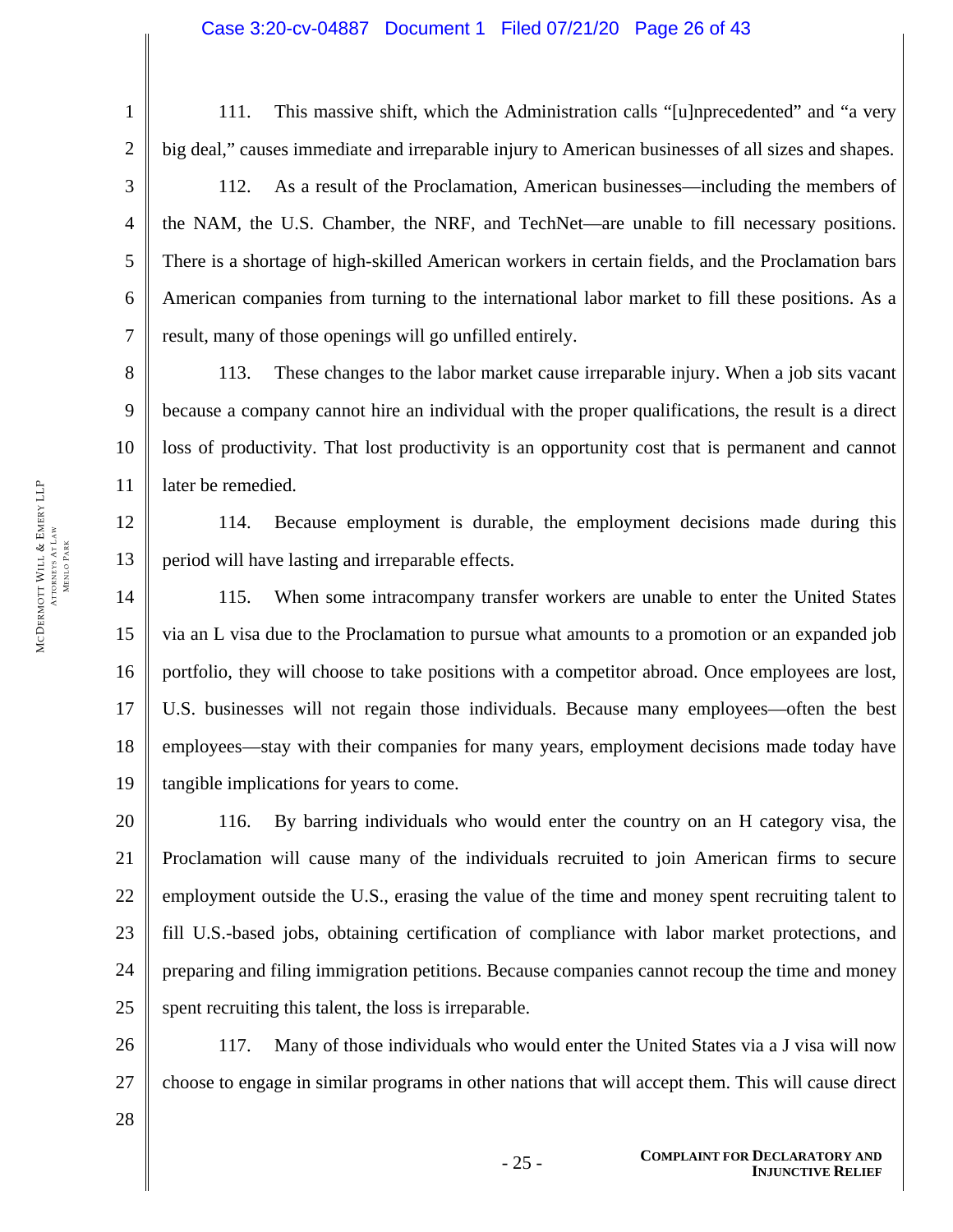#### Case 3:20-cv-04887 Document 1 Filed 07/21/20 Page 27 of 43

1 2 and irreparable loss to the companies that serve as program sponsors, as well as the companies and individuals that employ individuals who enter on J visas.

3

4

5

6

7

8

9

10

11

12

118. The Proclamation, moreover, upends countless investment-backed reliance interests. For example, in today's global economy, companies often have several options as to the country in which they will build critical facilities, such as research-and-development laboratories, manufacturing plants, and leadership hubs. Countries compete mightily for this infrastructure. In choosing to site facilities in the United States, many businesses—including Plaintiffs' members did so with the understanding that they could bring foreign talent to work at those locations, including the flexibility to transfer current employees from a location outside the United States to a new, domestic operation. The Proclamation undermines the ability of businesses to engage in this activity, frustrating the investments already made and ultimately harming these companies' global competitiveness.

13 14 15 16 17 18 19 20 21 22 23 119. For example, one of Plaintiffs' members has foreign employees already based in the U.S. who happened to be overseas on short-term travel when the pandemic hit. These employees did not anticipate or prepare for the need to situate their U.S.-based teams for their unavailability. Their absence from the U.S. has fundamentally impacted the speed, agility, and efficiency of the company's work in many sectors, including core engineering, research and development, ensuring stability and reliability of critical technological infrastructure for customers, and in developing new business strategies to increase growth. As U.S. consulates begin to reopen, the Proclamation's restrictions have become in many cases the sole reason why this impediment to the company's business planning will continue for another six months. The resulting inefficiency will cause irreparable harm. Products will be delayed, services will become less resilient, and technological advancement will not happen as quickly.

24 25 26 27 28 120. Multinational companies, including members of the Plaintiff associations, rely on the ability to transfer high-performing employees from subsidiaries outside the U.S. to growthproducing jobs located at U.S.-based headquarters. Multinational companies constantly engage in forward-looking global workforce planning, including the integration of skill development within the workforce with forecasted business needs. The experience and technical depth employees gain

- 26 - **COMPLAINT FOR DECLARATORY AND INJUNCTIVE RELIEF**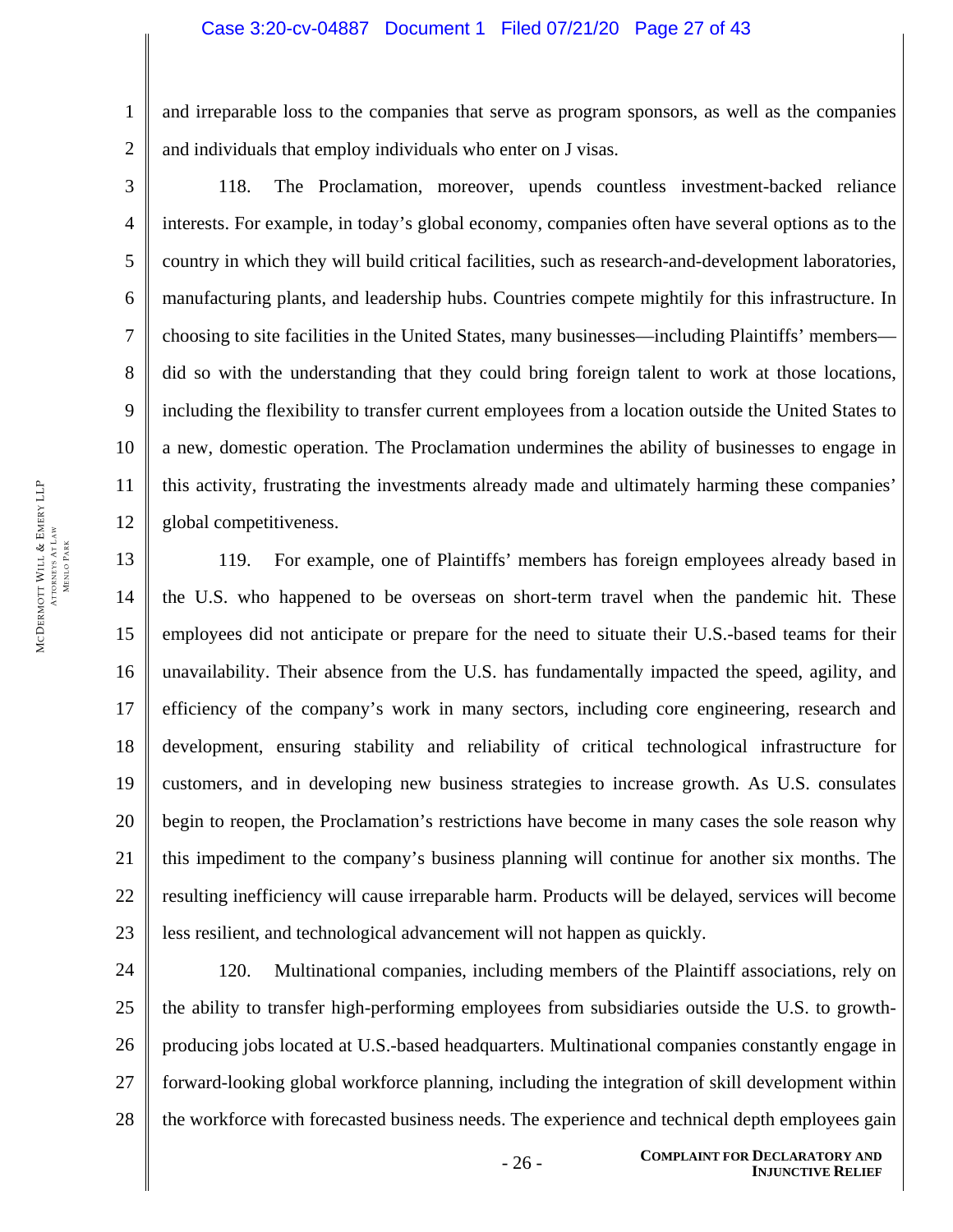### Case 3:20-cv-04887 Document 1 Filed 07/21/20 Page 28 of 43

while working on teams in one region of the world are often essential components for advancing work on different teams and for different products or services in the U.S.

3 4 5 6 7 8 9 10 11 12 13 14 15 16 121. For example, one of Plaintiffs' members in the software and network engineering business has built its U.S.-based business in reliance on the ability to identify top managerial talent throughout its global operations and bring those individuals to the United States through the L-1 visa program to grow the company's business. The Proclamation, however, leaves the company unable to do so. This has had a detrimental impact on the company's business operations. For instance, the company built a team of full-time employees at its U.S.-based headquarters to manage network engineering for clients. An Indian national currently located in India, and employed by the company since 2013, was slated to transfer to the U.S. on an L-1 visa to lead that team. Due to COVID-19, he was unable to get a visa appointment at the U.S. consulate before the consular posts closed—and he is now subject to the Proclamation, preventing his entry into the U.S. at least until 2021. In the meantime, he has been leading the team from a time zone 13 hours ahead of his colleagues. This has created a strain on the team's ability to service their customers, which could lead those customers to look elsewhere for these network engineering services—including, potentially, to non-U.S. based competitors.

17 18 19 20 21 22 23 24 122. Another of the company's employees is also an Indian national currently in India, employed by the company since 2006. The employee currently manages 18 global business programs in the Indian market. He was slated to transfer to the U.S. on an L-1 visa to manage a \$1.2 billion business portfolio that works with more than 4,000 businesses across the United States. Due to COVID-19, he was unable to get a visa appointment at the U.S. consulate before the consular posts closed, and now he is subject to the Proclamation. The time zone difference between India and the U.S.-based headquarters has made it difficult for him to manage his new team.51

25 26

 $\overline{a}$ 

1

2

- 27 - **COMPLAINT FOR DECLARATORY AND INJUNCTIVE RELIEF**

<sup>27</sup>  28  $51$  That companies have responded to the Proclamation by having employees work overseas further confirms that the Proclamation is arbitrary and capricious and not rationally tied to its stated goal. There is no basis to conclude that exempting this wide swath of workers from the United States will have a material impact on unemployment rates of U.S. citizens.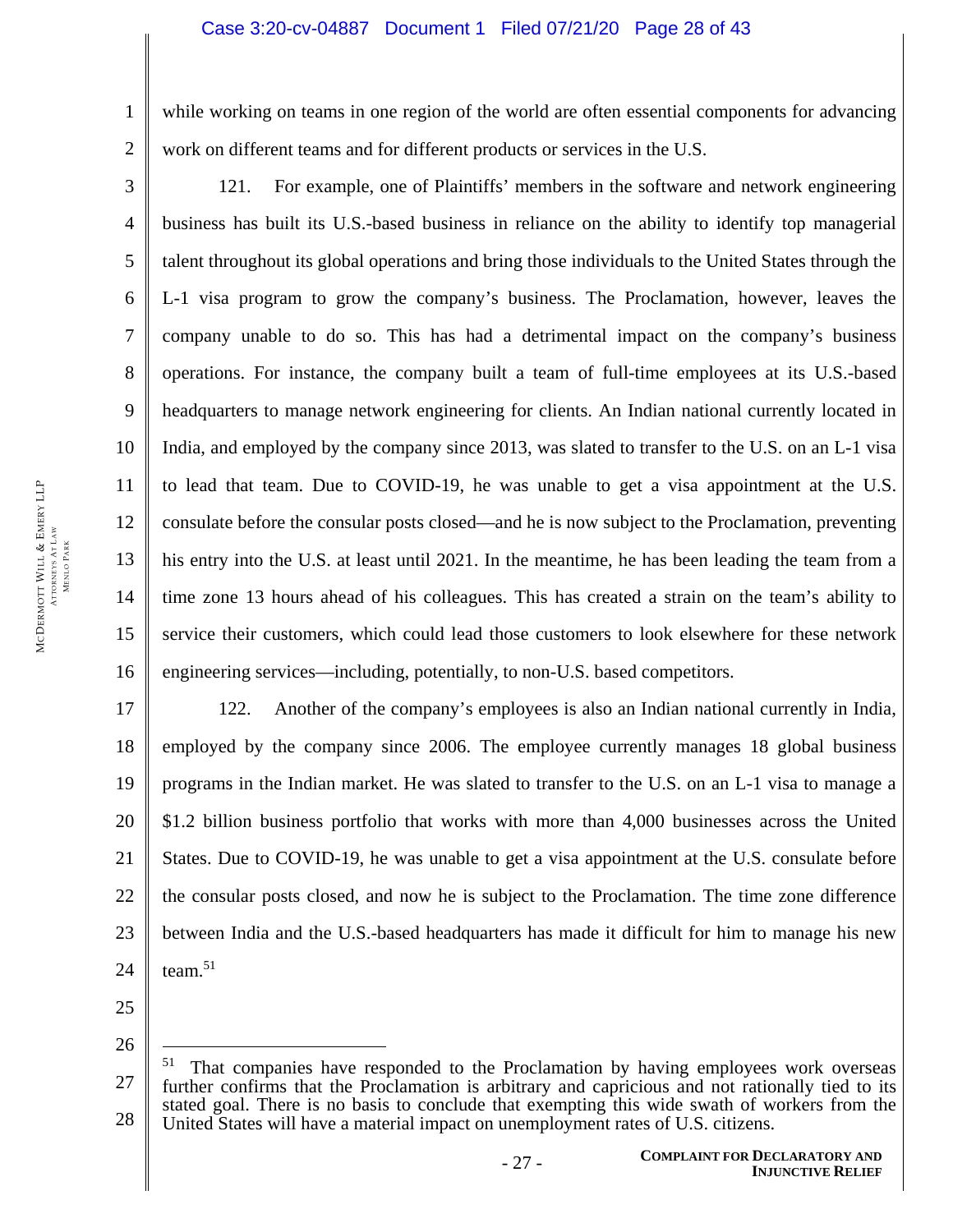### Case 3:20-cv-04887 Document 1 Filed 07/21/20 Page 29 of 43

123. Now aware that temporary workers are barred from entering the United States, many companies will decide against expanding operations here. If, for example, a company needs the leadership of an employee who has worked abroad to open a new production line, the Proclamation will preclude this form of investment into U.S. infrastructure. And if a company chooses to make that investment outside the United States, the loss to the domestic economy is irrecoverable.<sup>52</sup> Not only does this harm the country as a whole, but it is to direct the detriment of many members of the Plaintiff associations, as those companies would provide goods and services to those facilities based domestically.

9 10 11 12 13 14 15 16 17 18 19 124. For example, one of Plaintiffs' members had planned to use the L-visa program to transfer an employee currently in France to the United States. The employee was slated to lead a new team in the U.S. tasked with building a new business analytics product. Initially, the new team would have consisted of 25 software engineers, and the company's goal was to grow that team to 50 by early 2021. The company anticipates significant opportunity for growth in this new product line over the next three to four years. While the transfer was understandably delayed as a result of the consular post closures due to COVID, the Proclamation now bars this transfer and this employee cannot come to the United States. The company has hired a team of 10 software engineers in France to get the project started, and by the time the Proclamation expires, that project will be well underway. Because of the team leader's inability to enter the United States, the employment opportunities created by the project will largely end up being filled overseas.

20 21 22 23 24 125. Moreover, there is no guarantee that the Proclamation will terminate at the end of the year, further deepening the planning uncertainty it imposes on businesses. Although the Proclamation states that it is to end on December 31, 2020, the Proclamation provides that it "may be continued as necessary." Indeed, the Proclamation also extended a prior entry ban, relating to immigrant visas, that had been set to expire, providing that it would continue as well

25 26

 $\overline{a}$ 

1

2

3

4

5

6

7

<sup>27</sup>  28  $52$  Economists Peri and Sparber have observed that "[t]he world competes for global talent. Lost technological and productivity growth in the US could mean increased growth elsewhere. For example, Glennon (2020) argues that H-1B restrictions cause firms to increase their offshore operations, particularly in Canada, India, and China." Peri & Sparber, *supra*, at 2.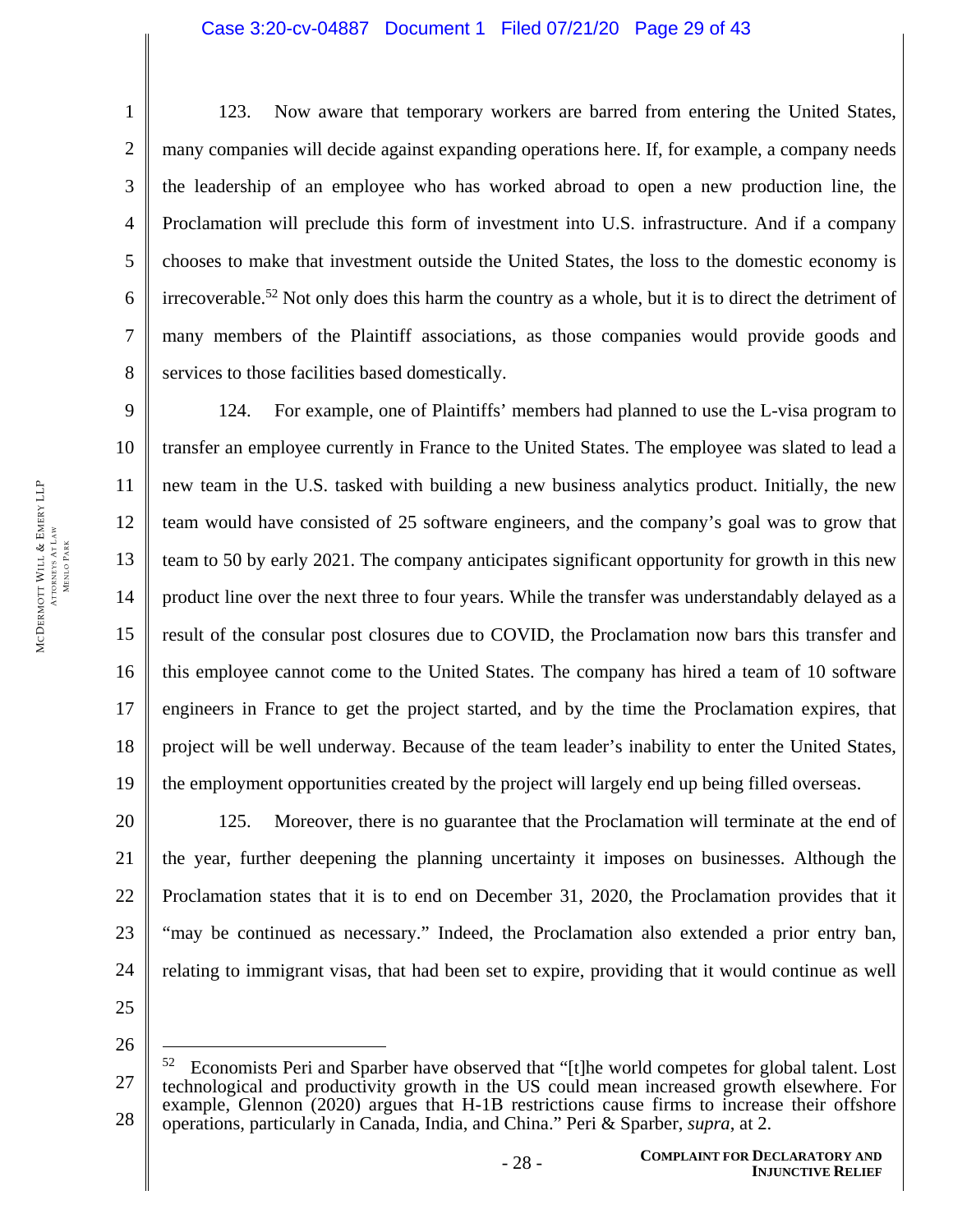# Case 3:20-cv-04887 Document 1 Filed 07/21/20 Page 30 of 43

1 2 3 4 5 through at least December 31, 2020. Ex. A,  $\S$  1.<sup>53</sup> Not only have companies' existing reliance interests been upended, but businesses cannot engage in any prospective planning, because no one knows if or when the Proclamation's bar will ever be lifted. Companies that require access to their international talent now lack any assurance of when such access will become possible again.54

126. America's loss will be other countries' gain. "Rather than protect U.S. jobs," the Administration's "restrictions on visas for foreign workers will encourage companies to move highly skilled roles to Canada, executives and immigration advisers on both sides of the border predict."55 As one Fortune 100 CEO put it, "[t]his may be a Canadian Jobs Creation Act. You can go to Toronto and hire people there and work quite effectively."56

11 12 13 127. In all, the Proclamation constitutes a massive upheaval of immigration programs that have functioned for decades. This drastically upsets settled reliance interests, as businesses depend on the access to talent that these visa categories provide.

14 15 16 17 18 128. Leading economists have thus explained, in response to the Proclamation, that "[t]he continued reduction of opportunities for legal immigration produced by this administration's executive orders will likely have no positive short-run effects but will risk dire long run implications."<sup>57</sup> This policy is especially destructive in light of COVID-19: "The restrictive policies of the last three years, culminating with the halt of H-1B processing in this

19

 $\overline{a}$ 

6

7

8

9

10

27 55 Andrew Edgecliffe-Johnson, *U.S. Companies Say Visa Rules Are Jobs Boon for Canada*, Financial Times (June 26, 2020), perma.cc/MP7G-ZSKB.

<sup>20</sup>  53 *See* Proclamation 10014 of April 22, 2020, *Suspension of Entry of Immigrants Who Present a Risk to the United States Labor Market During the Economic Recovery Following the 2019 Novel Coronavirus Outbreak*, 85 Fed. Reg. 23,441 (Apr. 22, 2020).

<sup>21</sup>  22 23 24 25 26 <sup>54</sup> The State Department has repeatedly underscored that the Proclamation may not expire on December 31, 2020. For example, a State Department Tweet issued on July 21, 2020, by the @TravelGov account states that "An approved petition is not a valid US visa. If you did not have a valid visa on June 24, 2020, and you were not present in the US on that date, you are subject to the Proclamation. The Proclamation's restrictions expire on Dec. 31, 2020, unless extended." U.S. Dep't of State, Bureau of Consular Affairs (@TravelGov), Twitter (July 21, 2020), twitter.com/TravelGov/status/1285567720910618624. *See also* U.S. Dep't of State, Bureau of Consular Affairs (@TravelGov), Twitter (July 21, 2020), twitter.com/TravelGov/status/1285565730679816194 ("The Proclamation's restrictions are set to expire on Dec. 31, 2020, unless extended by the President.").

<sup>56</sup> *Id.* 

<sup>28</sup>  57 Peri & Sparber, *supra*, at 2.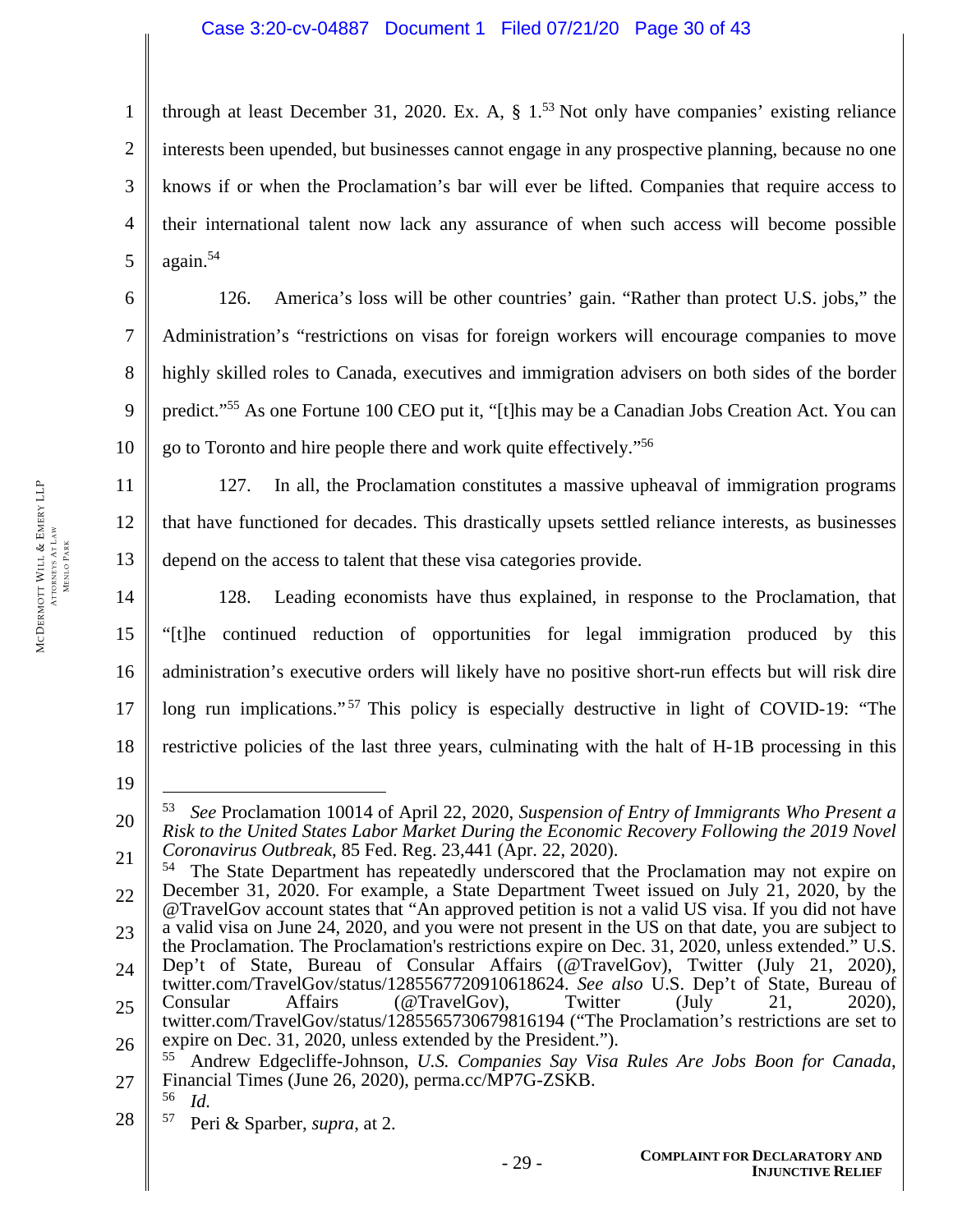1 2 latest Executive Order, will deprive the US of skills and talents that would have helped the economic recovery."58

3 4 5 6 7 8 9 10 129. The Department of State's suspension of visa processing is causing harm to members of the Plaintiff associations separate and in addition to the entry bar issued in the Proclamation. By suspending the processing and issuance of H-1B, H-2B, L-1, and J-1 visas now, the Department of State is creating a massive backlog of visa petitions. The net effect will be to create very substantial delay if and when the travel entry implemented by the Proclamation lifts. This delay creates yet more uncertainty for businesses, gutting advance planning, and precluding companies from arranging for global talent to enter the United States to perform important functions.

130. Plaintiff Intrax, which is a member of Plaintiff U.S. Chamber, is directly harmed by the bans contained in the Proclamation. Intrax operates six exchange programs, five of which—summer work travel, au pair, intern, trainee, and camp counselor—are entirely shut down by the Proclamation.

15 16 17 18 131. The inability to plan for the future is causing Intrax enormous harm. Intrax is currently working to attract participants for next year after the ban supposedly ends, but potential participants are understandably unwilling to sign up without assurances that the Proclamation actually will be lifted and the programs will go forward.

19 20 21 22 132. As a result of the Proclamation, Intrax has already had to furlough a significant percentage of its staff members, and the remaining staff have taken large pay cuts. The Proclamation is thus directly causing a loss of U.S. jobs at Intrax and other J-1 sponsors across the Nation.

23 24 25 133. If the Proclamation is enjoined, Intrax's currently-shuttered programs would resume. Accordingly, if the Proclamation is enjoined, Intrax would promptly rehire these staff members. In this way, an injunction would redress the harm that the Proclamation is inflicting on

- 26
- 27

28  $\overline{a}$ 58 *Id*.

11

12

13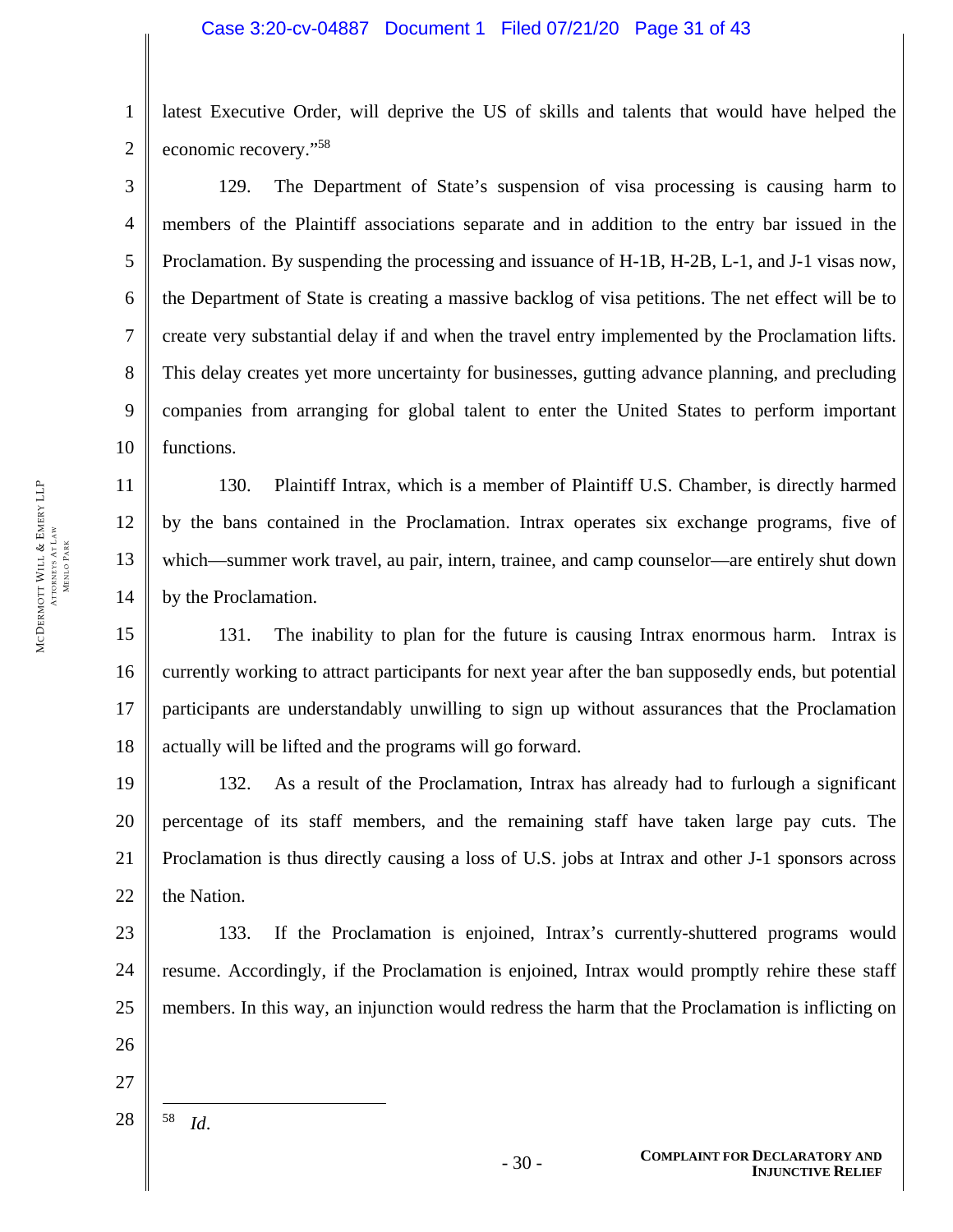### Case 3:20-cv-04887 Document 1 Filed 07/21/20 Page 32 of 43

Intrax. For Intrax—and its employees—time is of the essence, as every day that elapses with the Proclamation in place causes yet more, irreparable economic injury to the company.

134. Intrax is far from alone. Many small businesses—including members of the Plaintiff associations—operate J-1 cultural exchange programs. Because of the Proclamation, many of these companies have seen their businesses substantially—if not entirely—shut down by virtue of the entry bar. Many companies, including members of the Plaintiff associations, are being forced to suspend operations and furlough or lay off staff as a direct result of the Proclamation.

9 10 135. For operators of J-1 programs, the Proclamation is an existential crisis. Loss of these small companies will only exacerbate current unemployment rates.

136. Enjoining the Proclamation would have the immediate, short-term effect of saving U.S. jobs.

13 14 15 16 17 18 137. H-2B workers, meanwhile, undertake jobs in circumstances where there is a lack of sufficient domestic labor available, as confirmed by a rigorous labor certification process. Many small businesses are dependent upon their H-2B workers, relying on the invaluable contributions of these foreign employees. Without H-2B workers, many small companies would diminish operations or go out of business entirely. The Proclamation's restrictions on H-2B's entry into the United States will thus cost American citizens jobs.

19 20 21 22 23 24 25 138. As just one example, a landscaping business, which is a member of a Plaintiff association, has long hired H-2B employees because there have not been sufficient domestic workers available to fill open positions. Currently, because of the Proclamation, this business is unable to fill its labor needs via H-2B workers. And, as long been the case for this business, there is vastly insufficient domestic labor filling a number of open jobs. The inability to fill these open positions is causing the company substantial and irreparable economic harm. An order enjoining the Proclamation would redress the substantial harm presently being suffered by this company.

- 26
- 27
- 28

1

2

3

4

5

6

7

8

11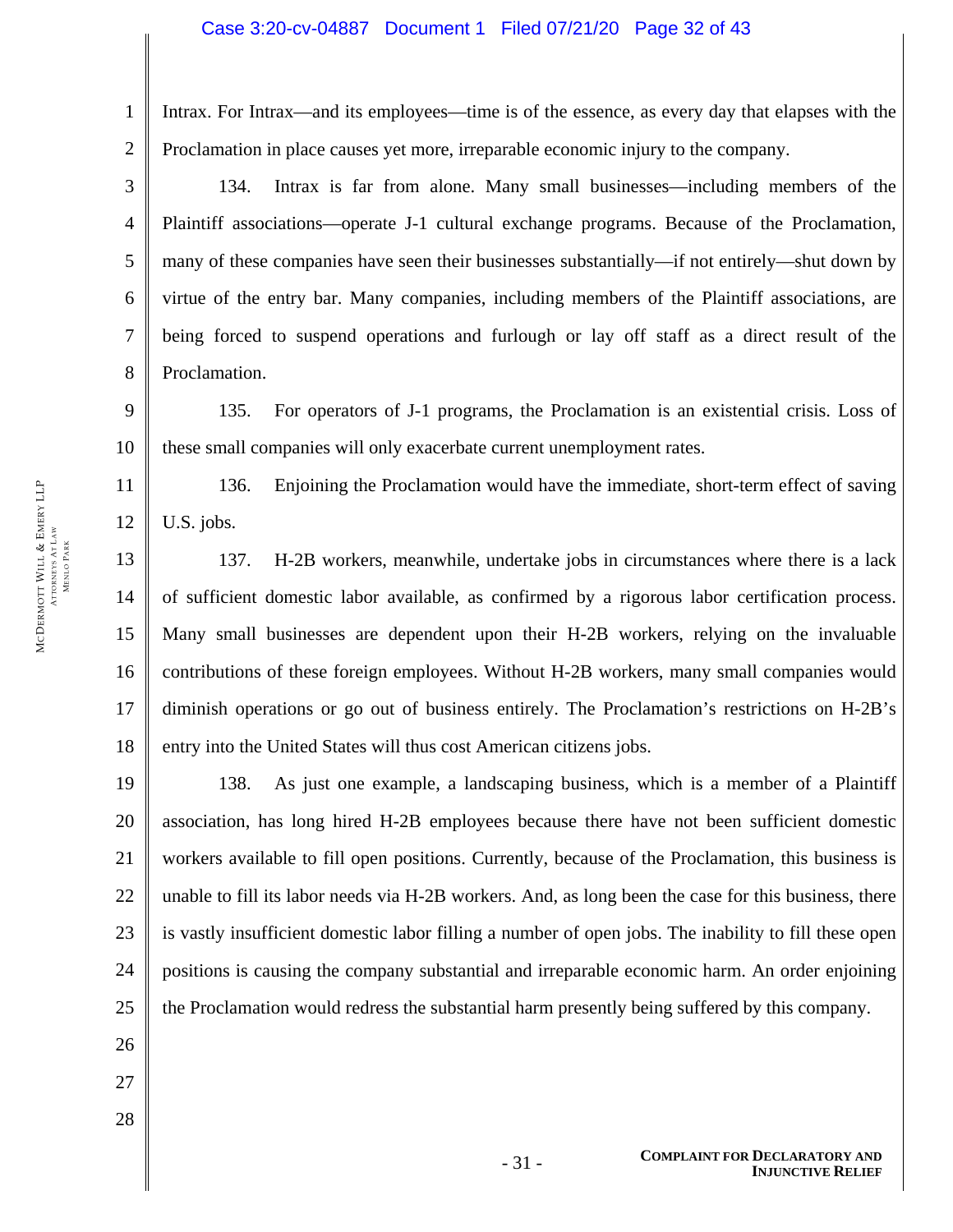2 3

5

6

7

8

9

10

11

12

13

14

15

16

17

1

# **1. National Interest Exceptions**

4 139. The Proclamation purports to provide a discretionary "national interest" exception. Ex. A, § 3(b). This does not cure the irreparable harms faced by Intrax and members of the Plaintiff associations.

140. Notwithstanding the theoretical existence of national interest waivers, five of Intrax's programs have been entirely shuttered, causing enormous injury to the company. And, notwithstanding these exceptions, Intrax has furloughed a substantial portion of its staff, remaining employees have taken significant pay cuts, and it faces grave fiscal harm. If the Proclamation is enjoined, Intrax's programs would resume, its staff would be removed from furlough, and it would reverse the pay cuts to remaining staff.

141. Any waivers, moreover, fail to account for the full range of individuals in the impacted visa categories. For example, as to H-1B visas, State Department guidance asserts that waivers are available only for those working to alleviate the COVID-19 pandemic, or those working on behalf of the U.S. government, to meet U.S. foreign policy objectives, or to satisfy a treaty or contractual obligation.<sup>59</sup> This leaves the vast majority of those who would enter the United States pursuant to an H-1B visa subject to the Proclamation, thus inflicting substantial harm on numerous businesses who are members of the Plaintiff associations.

18 19 20 21 22 23 24 142. Similarly, for L-1 visas, the State Department guidance asserts that a waiver may be available for "[t]ravel as a public health or healthcare professional, or researcher to alleviate the effects of the COVID-19 pandemic, or to conduct ongoing medical research in an area with a substantial public health benefit. This includes those traveling to alleviate effects of the COVID-19 pandemic that may be a secondary effect of the pandemic."60 Once more, this narrow waiver accounts for only a small fraction of individuals who would otherwise enter the United States via an L-1 visa.

25

28

 $\overline{a}$ 

<sup>26</sup>  27 59 U.S. Dep't of State, Exceptions to Presidential Proclamations (10014 & 10052) Suspending the Entry of Immigrants and Nonimmigrants Presenting a Risk to the United States Labor Market During the Economic Recovery Following the 2019 Novel Coronavirus Outbreak (July 17, 2020), perma.cc/9MYA-2SNR. 60 *Id*.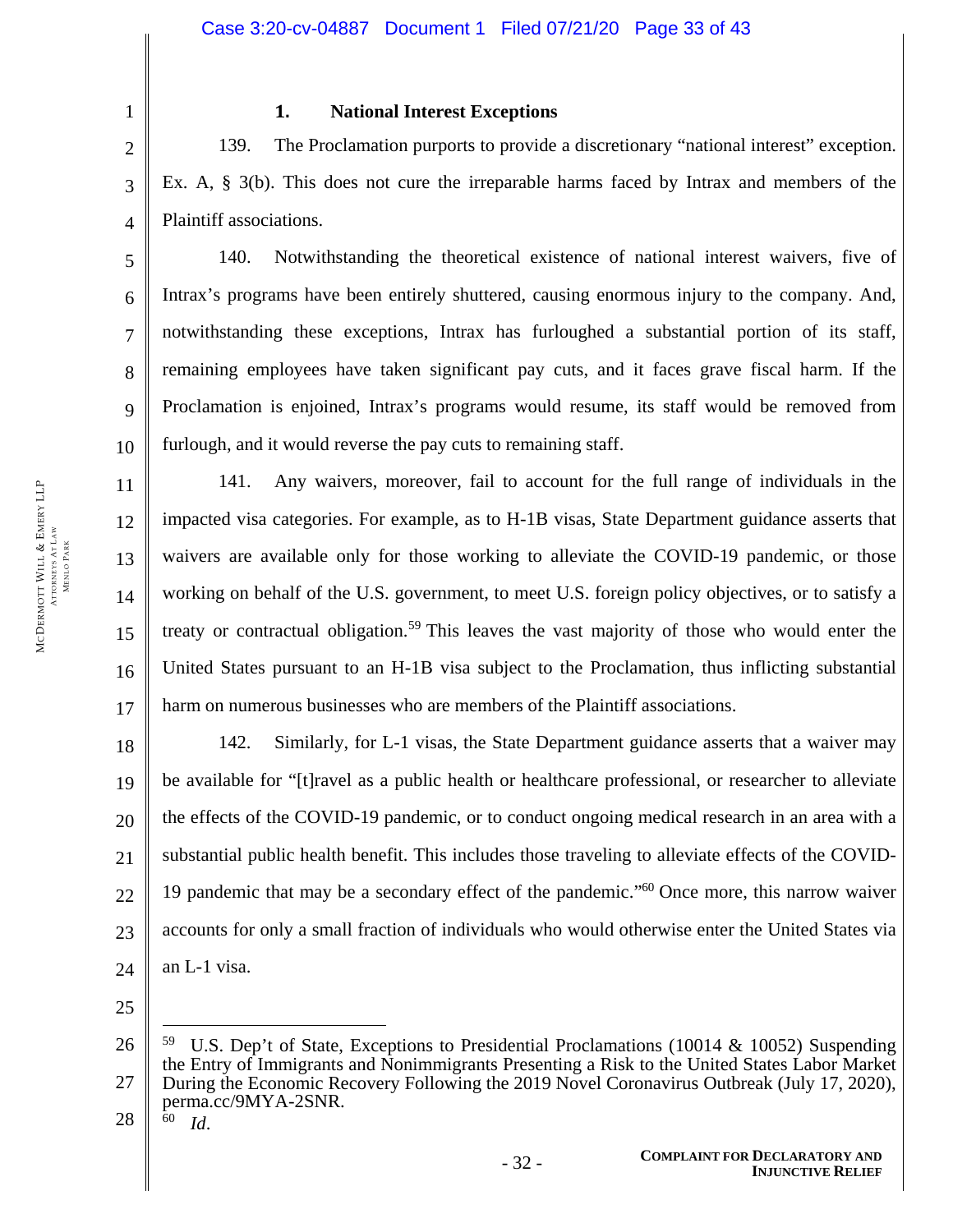143. Given that the Administration has stated that the purpose of the Proclamation is to fundamentally alter the labor markets, the putative exceptions to the Proclamation cannot alleviate the harm imposed on American businesses by the intentional disruption of settled, historic hiring practices.

144. That is, the Administration has represented that the Proclamation, because it (along with related measures) will impact 500,000 or more jobs this year, it is a "very big deal" and "[u]nprecedented."61 It is this fundamental reworking of the labor markets that causes plaintiffs serious and irreparable harm. The narrow national interest waivers do not alleviate the fundamental purpose and effect of the Proclamation, and thus they do not remedy the harm that the Proclamation is currently inflicting on the plaintiffs and their members.

145. Additionally, businesses are unable to plan their affairs around the exception, which is vague and lacks any content to guide discretionary determinations. The process for applying, the standard under which applications will be reviewed, the type of proof required, the potential for reconsideration of an adverse decision, and the timeline for a decision all remain unknown. Given the volume of disruptions happening for businesses across the Nation, a case-bycase adjudication of exceptions likely would be inefficient and administered inconsistently from one applicant to the next, and from one consular post to the next.

18 19 20 21 146. Indeed, H-1B *doctors* are reportedly being denied entry under the Administration's new edict,<sup>62</sup> despite the Proclamation's explicit direction that noncitizens "involved with the provision of medical care to individuals who have contracted COVID-19 and are currently hospitalized," or related research, should be exempted under the exception. Ex A,  $\S$  4(a)(i).

22 23 147. Businesses cannot make necessary hiring or promotion decisions if they are ultimately dependent on the unknown result of a lengthy, discretionary administrative process.

24 25

148. For these reasons, the prospect of applying for a "national interest" exception to the Proclamation for a particular employee does not cure the harm that the Proclamation causes to

26

 $\overline{a}$ 

1

2

3

4

5

6

7

8

9

10

11

12

13

14

15

16

<sup>27</sup>  61 *See* Ken Cuccinelli (@HomelandKen), Twitter (June 22, 2020), https://twitter.com/ HomelandKen/status/1275201179920760839.

<sup>28</sup>  62 Dara Lind, *Hospitals Are Suddenly Short of Young Doctors—Because of Trump's Visa Ban*, ProPublica (July 17, 2020), perma.cc/2QDW-ZENU.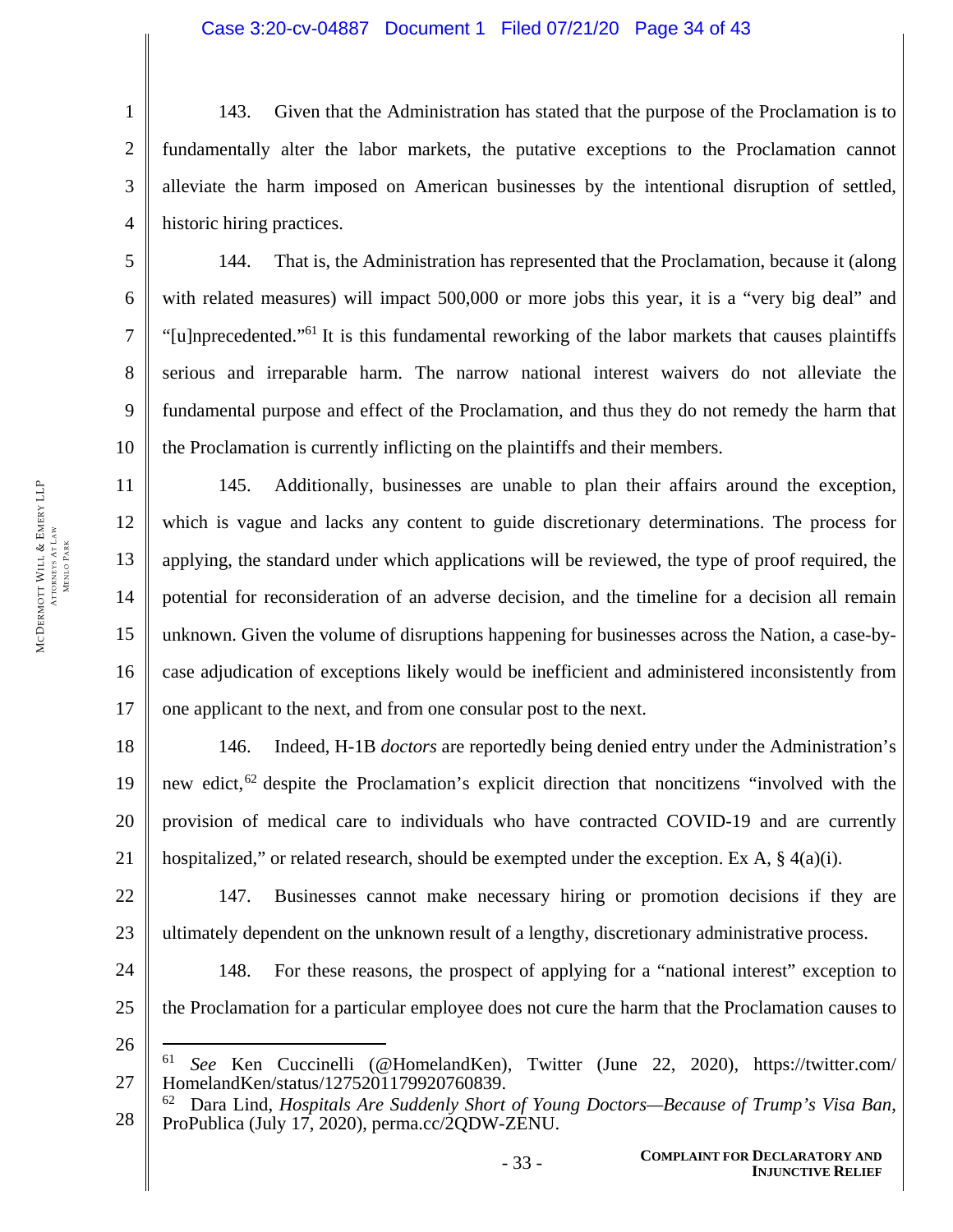# Case 3:20-cv-04887 Document 1 Filed 07/21/20 Page 35 of 43

1 2 companies' business planning. The exception thus does not resolve the difficulties imposed by the Proclamation on business that must plan for their workforce needs.

3 4 5 6 149. Ultimately, given that the Proclamation is specifically designed to fundamentally disrupt hiring practices of many American businesses, including many members of the Plaintiff associations, the stated exception is categorically unable to remedy the substantial and immediate harm the Proclamation inflicts on plaintiffs and their members.

7 8

### **E. THE PROCLAMATION IS ARBITRARY AND CAPRICIOUS, IT FAILS TO ADDRESS SEVERAL CRITICAL ASPECTS OF THE PROBLEM AT ISSUE, AND IT FAILS TO TAKE ACCOUNT OF ESSENTIAL EVIDENCE**

9 10 11 12 150. The Proclamation is vastly overbroad because it applies to individuals who are not authorized to work, and thus cannot have any meaningful impact on unemployment rates. The Proclamation fails to account for why it is substantially more broad than the problem it allegedly addresses.

13 14 15 16 17 18 19 20 151. The entry ban applies not only to H-1B, H-2B, J, and L-1 visa-holders, but also to their dependents: "any alien accompanying or following to join such alien." Ex. A, § 2. Many of these dependents, who are in the H-4, J-2, and L-2 visa categories, are not authorized to work at all.<sup>63</sup> These individuals, accordingly, cannot have any impact on the unemployment rate of domestic workers. Rather, they increase consumer demand, indirectly lowering unemployment.<sup>64</sup> 152. A seven-year-old boy, for example—the dependent of a skilled nonimmigrant worker—is now barred from returning to Texas for second grade because he happened to be visiting his sick grandmother in India when the Proclamation was issued.<sup>65</sup> Neither second-

- 21 graders nor any other dependents ineligible for work authorization can logically "pose[] a risk of
- 22
- 23

 $\overline{a}$ 

<sup>24</sup>  25  $63$  For example, only those H-4 spouses whose H-1B spouse has an approved Form I-140, Immigrant Petition for Alien Workers, is eligible for an employment authorization document. Likewise, juveniles who enter the United States via H-4, J-2, and L-2 visas are ineligible for work authorization.

<sup>26</sup>  27 The existence of potential waivers—which appear at odds with the text of the Proclamation cannot *ex post* render the *Proclamation* lawful. Nor, for reasons we have described, is the mere possibility of a waiver sufficient to solve the harms of the Proclamation.

<sup>28</sup>  65 *See* Catherine Rampell, *Opinion: Trump's Visa Suspensions May Permanently Damage America's Reputation*, Wash. Post (June 29, 2020), perma.cc/D5QS-7ANC.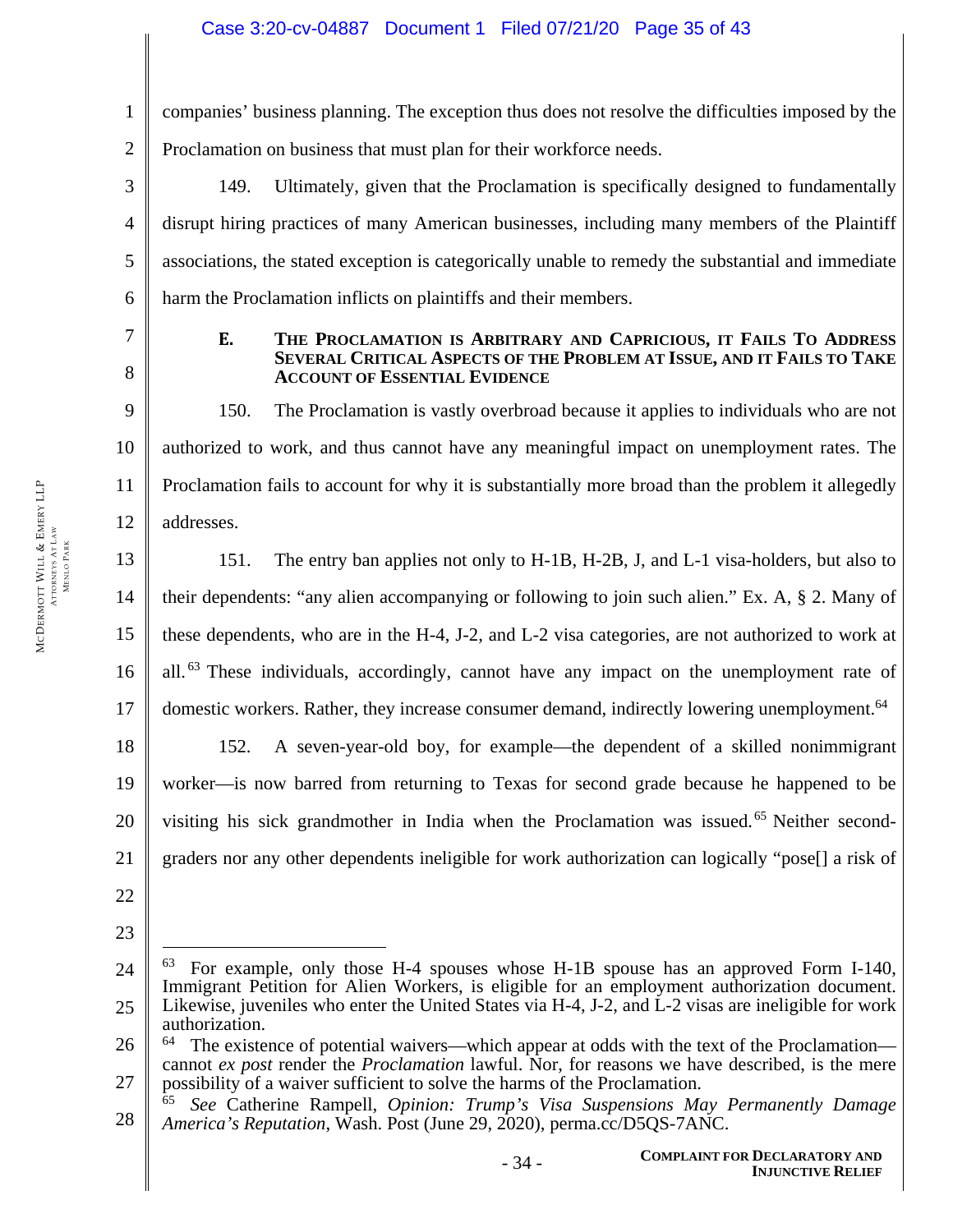1 2 displacing and disadvantaging United States workers during the current recovery." Ex. A, 85 Fed. Reg. at 38,263.

3 4 5 153. Moreover, the areas of the economy that have suffered the worst unemployment as a result of COVID-19 do not significantly overlap with the occupations in which many individuals on impacted visa categories work.

154. The Bureau of Labor Statistics (BLS) calculated the overall unemployment rate in May 2020 (the latest available numbers when the Proclamation issued) as 13.3%.<sup>66</sup>

8 9 10 11 12 13 155. The May jobs report, however, showed that the unemployment rate *fell* during this period of time. While the unemployment rate in computer-related professions was 3.0% in January 2020, it had dropped to 2.8% in April 2020, and 2.5% in May 2020. 67 Indeed, unemployed workers in such occupations make up less than 1.5% of the 18 million total unemployed workers in this country. And companies are still posting hundreds of thousands of job openings for computer-related occupations, even in the teeth of the pandemic.<sup>68</sup>

156. Almost two-thirds of H-1Bs work in computer occupations.<sup>69</sup>

15 16 17 18 19 20 157. L-1A visa-holders by definition work in "managerial" or "executive" positions (8 U.S.C. § 1101(a)(15)(L)), and unemployment in "[m]anagement occupations" currently stands at 4.8%, accounting for a miniscule fraction of the Nation's overall 11.2% unemployment rate. Again, of the 18 million currently unemployed workers, only about 5% of them work in management occupations. Moreover, the managers and executives being transferred via the L-1A visa category could not be replaced by domestic workers without knowledge and expertise with

21

22

 $\overline{a}$ 

14

6

<sup>23</sup>  66 U.S. Bureau of Labor Statistics, *The Employment Situation—May 2020* 1 (June 5, 2020), perma.cc/A9GM-ABJZ.

<sup>24</sup>  25 67 Nat'l Foundation for American Policy, *Updated Analysis of Employment Data for Computer Occupations* (June 2020), perma.cc/P7JB-NFBQ. *See also* Stuart Anderson, *Unemployment Rate For Computer Occupations Fell In May*, Forbes (June 11, 2020), perma.cc/JRX9-BJ79; Stuart

Anderson, *Unemployment Rate For Computer Occupations Fell In May*, perma.cc/2NU6-FNRQ.

<sup>26</sup>  68 Nat'l Foundation for American Policy, *Updated Analysis of Employment Data for Computer Occupations* (June 2020), perma.cc/P7JB-NFBQ.

<sup>27</sup>  28 69 USCIS, *Characteristics of H-1B Specialty Occupation Workers* 11 ("The category of computer-related occupations was the largest occupational category in 2019 and 2018; its share of total petitions approved was 66.1 percent in FY 2019."), perma.cc/LFN7-DY95.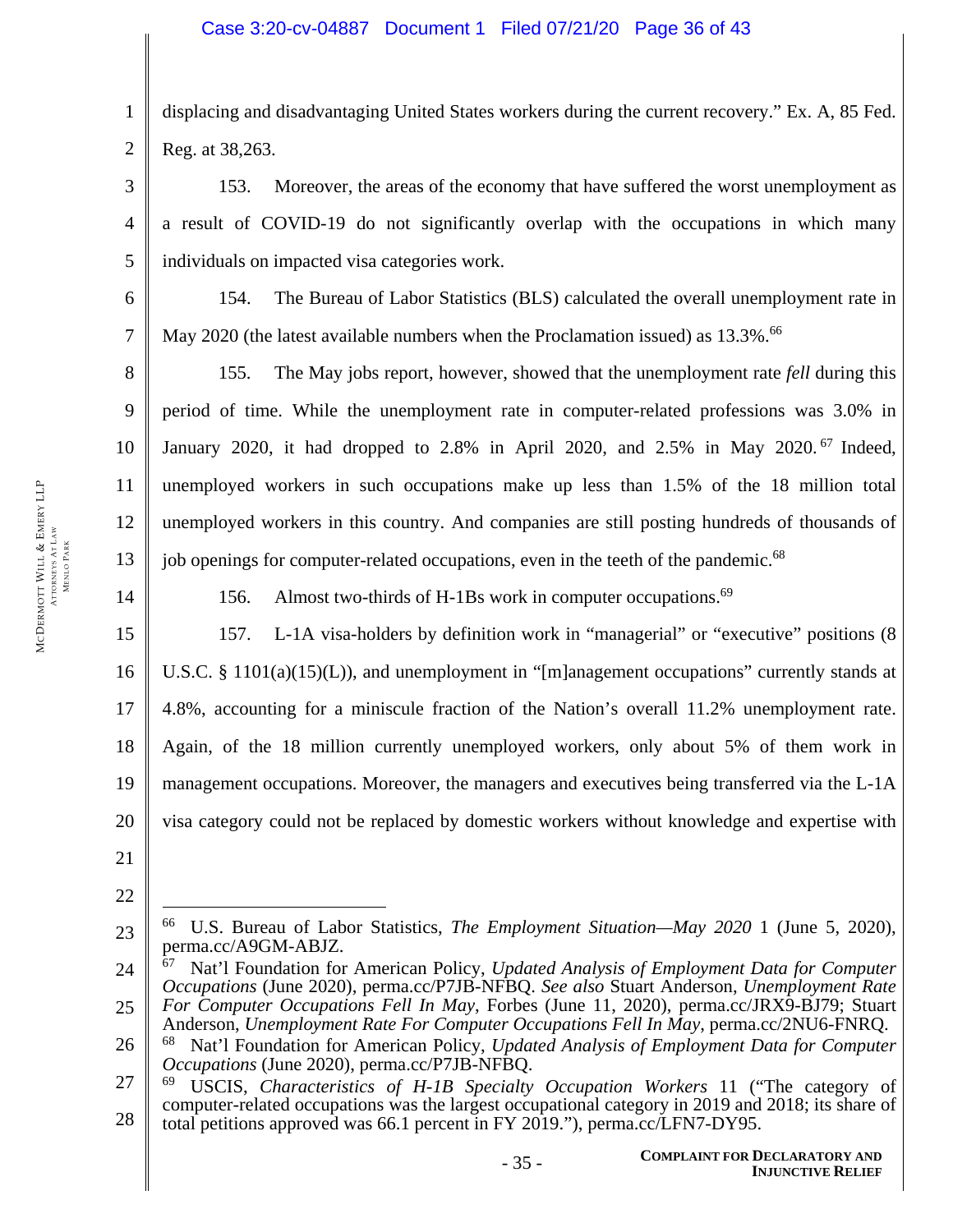1 2 the products, services, organization, methods, or research of the multinational company in question.

3 4 5 6 7 8 9 10 11 158. "Service occupations" have been hardest hit by the pandemic. But nonimmigrant workers play a vital role in helping maintain jobs in service occupations and other professions impacted by COVID-19. Today, virtually all companies feature a technology component, and that technology is often what drives growth. Retailers use innovative technologies to better improve customer experiences and purchasing decisions; thriving retail is crucial for the service-oriented employees that it employs. Hotels too have significant technology functions, to enhance guest stays, provide new options for services, and retain customer loyalty. These operations—which rely on computer-related professions and other workers—inure to the benefit of all employees across occupations, including those most adversely impacted by COVID-19.

12 13 14 15 159. The current Administration's desire to suspend temporary foreign workers long predates the COVID-19 crisis.<sup>70</sup> And certain organizations have long urged the imposition of bans described as "temporary," but that are in fact intended to result in permanent cuts to immigration. $71$ 

16

160. Accordingly, the Proclamation's invocation of the COVID-19 pandemic is pretext

17 for preexisting (and extra-statutory) policy preferences.<sup>72</sup>

<sup>18</sup>  19 20 21 22 23  $\overline{a}$ 70 *See, e.g.*, Michael D. Shear & Miriam Jordan, *Trump Suspends Visas Allowing Hundreds of Thousands of Foreigners to Work in the U.S.*, N.Y. Times (June 22, 2020) (noting that "Stephen Miller, the White House aide and the architect of Mr. Trump's immigration policy, has pushed for years to limit or eliminate the [H-1B] worker visas, arguing that they harm employment prospects for Americans."), perma.cc/HUY3-QH2R; Ron Nixon, *Donald Trump Wants to Cut Visa Program He Used for His Own Models*, N.Y. Times (Aug. 16, 2016) (reporting 2016 statement from then-Candidate Trump: "I will end forever the use of the H-1B as a cheap labor program, and institute an absolute requirement to hire American workers first for every visa and immigration program. No exceptions."), perma.cc/6Z7M-WH46. 71 *See, e.g.*, Federation for American Immigration Reform (FAIR), *Oral History Project: Daniel Stein* 57 (August 1994) (comments of Dan Stein, now the president of FAIR, that a "moratorium .

<sup>24</sup>  25 . . shifts the burden of proof onto the opposition, the proponents of immigration, to prove why it's needed at all. From going suddenly from a position of having to disprove the status quo, the opposition now has to explain why it is in the national interest to keep immigration going."), perma.cc/LNR6-L5ST.

<sup>26</sup>  27 28 72 *See, e.g.*, Michael D. Shear & Maggie Haberman, *Trump's Temporary Halt to Immigration Is Part of Broader Plan, Stephen Miller Says*, N.Y. Times (Apr. 24, 2020) (reporting "a private conference call with the president's supporters," in which Stephen Miller "pledged" that the Administration's April 22, 2020 proclamation suspending entry on immigrant visas, also purportedly justified by the COVID-19 pandemic, "was only a first step in the administration's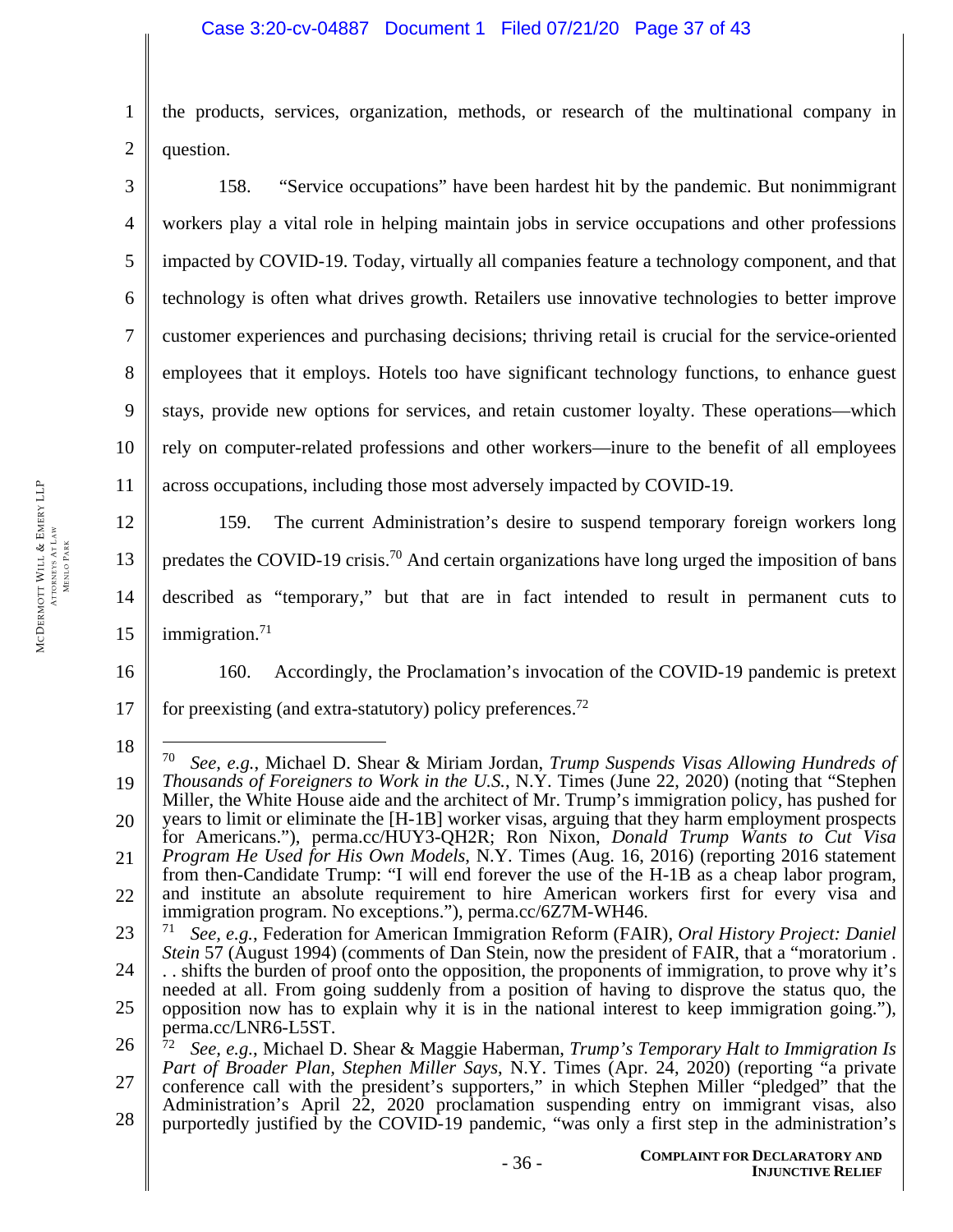### Case 3:20-cv-04887 Document 1 Filed 07/21/20 Page 38 of 43

161. The Department of State's suspension of the issuance and processing of H-1B, H-2B, L-1, and J-1 visas cannot be justified by the Proclamation or the Executive's Section 212(f) authority. Section 212(f) authorizes the President to "suspend the entry of all aliens or any class of aliens as immigrants or nonimmigrants." <sup>73</sup> It does not authorize the Executive—or the Department of State—to suspend the processing or issuance of visas. The Department of State's conduct lacks legal justification, it conflicts with federal law obligating the processing of visas, and it fails to account for important aspects of the issue, including those identified in this Complaint.

9 10 11 12 162. The Proclamation fails to explain how it is consistent with the robust labor protections incorporated in the visa categories, including the regulatory structure. Nor does it demonstrate why those protections are insufficient to address the problem allegedly motivating the Proclamation.

13 14 15 16 17 18 19 20 21 22 23 24 163. The Proclamation does not account for several very serious aspects of the issue at hand. For example, the Proclamation does not address the broad research and economic studies proving that temporary foreign workers create net new jobs, contributing to economic growth of the Nation as a whole. The Proclamation does not account for the substantial reliance interests that companies have placed when choosing where to site their facilities and structure their operations. Nor does it account for the reliance interests of individual employees, who have accepted jobs with companies in the United States, and who are reliant on an operational nonimmigrant visa system for both themselves and their family members. The Proclamation does not consider the impact to the nation's public diplomacy goals. The Proclamation does not consider the implications it has on U.S. companies that have been forced to fire or furlough domestic workers because of the inability for nonimmigrant visa holders to enter the United States.

25

 $\overline{a}$ 

26 27 28 longer-term goal of shrinking legal immigration"), perma.cc/C5SG-LT9L; Nick Miroff & Josh Dawsey, *Stephen Miller has long-term vision for Trump's 'temporary' immigration order,*  according to private call with supporters, Wash. Post (Apr. 24, 2020) ("Miller indicated that the strategy is part of a long-term vision and not seen only as a stopgap."), perma.cc/NJ2E-JJGN.  $73$  8 U.S.C. § 1182(f).

1

2

3

4

5

6

7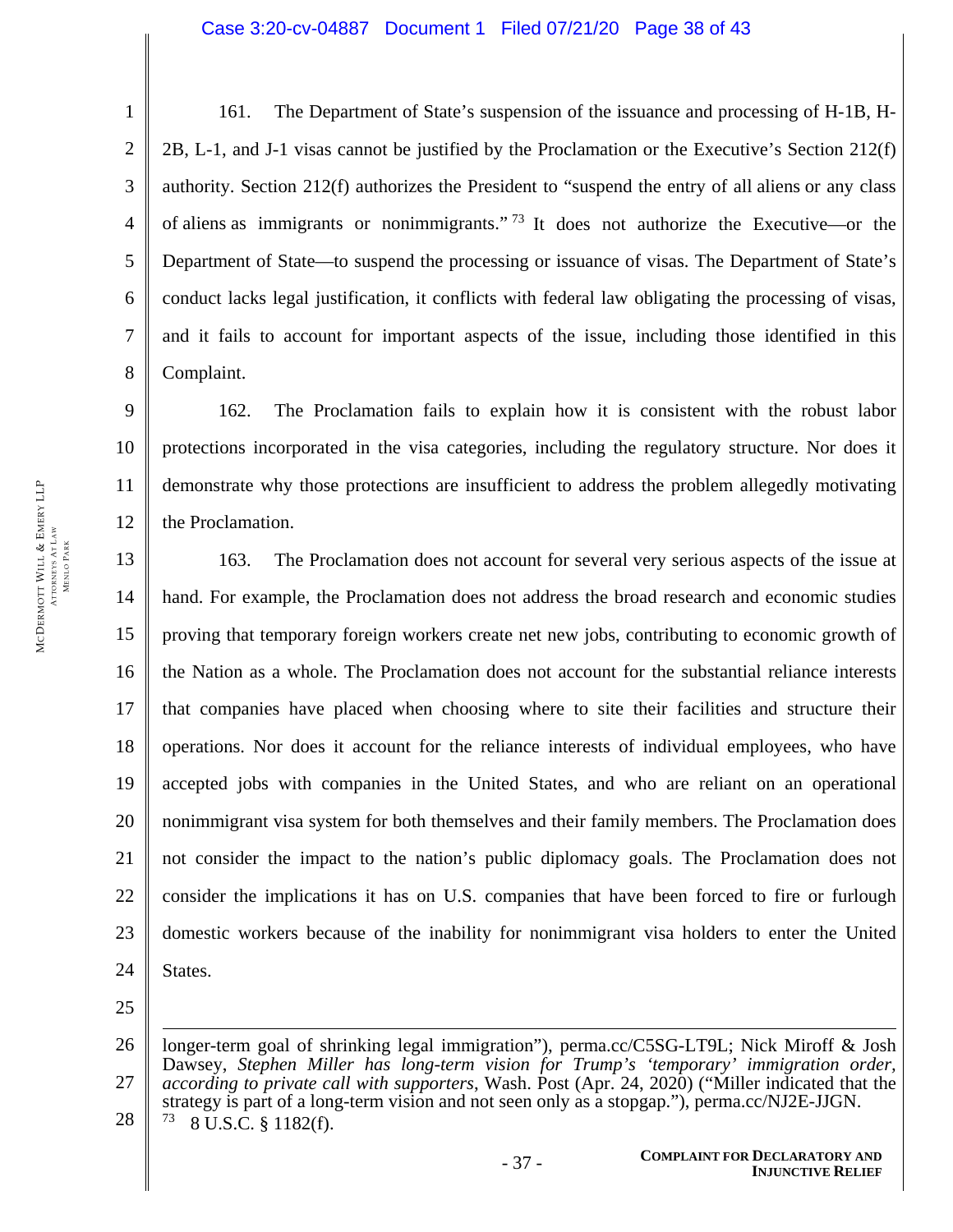| 1              | <b>CLAIMS FOR RELIEF</b>                                                                            |  |  |
|----------------|-----------------------------------------------------------------------------------------------------|--|--|
| $\overline{2}$ | <b>COUNT I</b>                                                                                      |  |  |
| 3              | The Proclamation Exceeds the Authority<br>of the Executive Branch (Ultra Vires Conduct              |  |  |
| 4              | Plaintiffs incorporate and re-allege the foregoing paragraphs as though fully set<br>164.           |  |  |
| 5              | forth herein.                                                                                       |  |  |
| 6              | 165.<br>The Proclamation is in excess of the President's authority under Sections $212(f)$          |  |  |
| 7              | and 215(a) of the INA (8 U.S.C. §§ 1182(f), 1185(a)).                                               |  |  |
| 8              | The Proclamation is inconsistent with duly enacted statutes, including those that<br>166.           |  |  |
| 9              | calibrate the labor market protections in connection with nonimmigrant visas. The President may     |  |  |
| 10             | not "nullify[] Congress's considered judgments on matters of immigration." Hawaii v. Trump,         |  |  |
| 11             | 878 F.3d 662, 685 (9th Cir. 2017), rev'd on other grounds, 138 S. Ct. 2392 (2018); see Doe #1,      |  |  |
| 12             | 957 F.3d at 1067 (proclamation at issue "rais[es] serious questions as to whether the President has |  |  |
| 13             | effectively rewritten provisions of the INA."); cf. Hawaii, 138 S. Ct. at 2411 ("We may assume      |  |  |
| 14             | that $\S$ 1182(f) does not allow the President to expressly override particular provisions of the   |  |  |
| 15             | $INA.$ ").                                                                                          |  |  |
| 16             | 167.<br>The Proclamation suspends the entry of noncitizens in response to a purely                  |  |  |
| 17             | domestic economic policy problem, but Congress has already struck the policy balance in the area    |  |  |
| 18             | at issue. The INA does not authorize the President to enter such an order. See Doe #1 v. Trump,     |  |  |
| 19             | 957 F.3d 1050, 1067 (9th Cir. 2020); cf. Hawaii, 138 S. Ct. at 2415 (discussing "the President's    |  |  |
| 20             | flexible authority to suspend entry based on foreign policy interests").                            |  |  |
| 21             | 168.<br>The Proclamation further exceeds the scope of Section 212(f) because it directs             |  |  |
| 22             | Defendant departments and secretaries to refuse to issue, process, receive, or adjudicate requests  |  |  |
| 23             | for visas in the categories at issue, including H-1B, H-2B, H-4, L-1, L-2, J-1, and J-2. This       |  |  |
| 24             | exceeds the scope of Section 212(f), which authorizes the President solely to suspend entry of      |  |  |

26 issuance or processing of visas.

25

27 28 169. The entry ban contained in the Proclamation is not plausibly or rationally related to its stated purpose of addressing the temporary spike in U.S.-worker unemployment caused by

non-citizens into the United States. Section 212(f) does not authorize the President to suspend the

 $\mathbb{I}$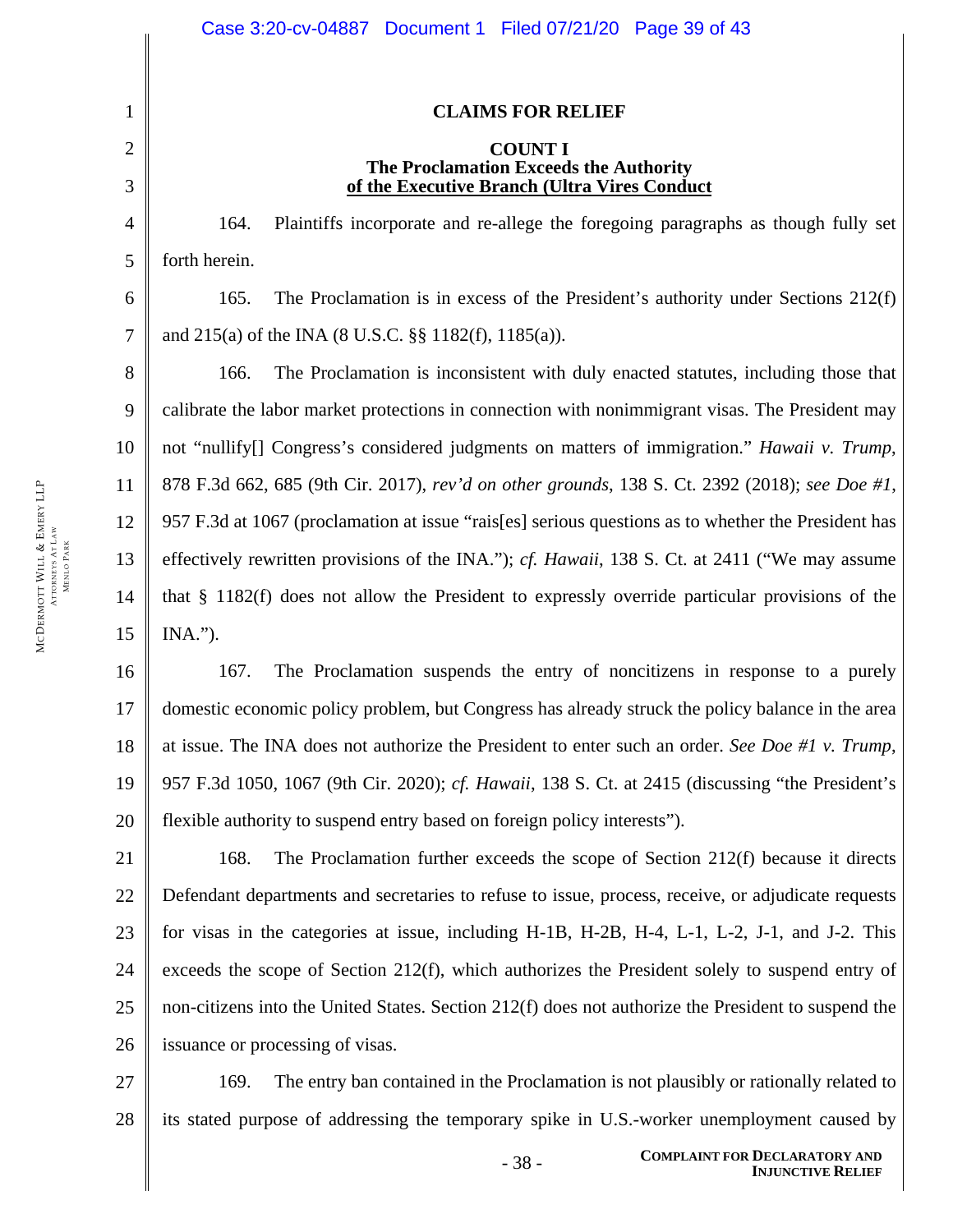COVID-19, as required by law. Indeed, Section 212(f) requires, as a "prerequisite" to any suspension of entry (*Hawaii*, 138 S. Ct. at 2408), that the President make a "find[ing] that the entry of" the affected noncitizens "would be detrimental to the interests of the United States" (8 U.S.C. § 1182(f)). The Proclamation fails this requirement because, among other reasons, it does not take account of several crucial aspects of the issues at hand, it does not address important reliance interests, it does not consider evidence that bears on the judgments made, and it does not reflect a rational fit between the problem identified and the action taken.

8 9 10 11 12 13 14 15 16 17 18 19 20 21 22 170. The foregoing limitations to the scope of the President's authority—including that the Executive may not use Section 212(f) to invalidate duly enacted statutes, that the Executive may not use Section 212(f) in response to a purely domestic economic concern, especially where Congress has addressed the issue, and that the Executive's use of Section 212(f) must be accompanied by rational "find[ings]"—ensure that authority Congress has bestowed on the President in Section 212(f) is constitutional. *See generally Gundy v. United States*, 139 S. Ct. 2116 (2019); *id.* at 2131-2148 (Gorsuch, J., dissenting). If, by contrast, Section 212(f) contains no such limits on the scope of Executive authority, then the Proclamation is *ultra vires* because Section 212(f) effects an unconstitutional delegation of "the Legislative Power" in Article I, and thus cannot confer lawful authority upon the President. Properly construing the INA as limiting the President's ability to impose the Proclamation, however, avoids the grave constitutional doubts otherwise raised by the non-delegation doctrine. *See, e.g.*, *United States v. Shill*, 740 F.3d 1347, 1355 (9th Cir. 2014) ("[A] 'statute must be construed, if fairly possible, so as to avoid not only the conclusion that it is unconstitutional but also grave doubts upon that score.'") (quoting *Almendarez-Torres v. United States*, 523 U.S. 224, 237 (1998)).

23 24 25 26 27 28 171. The Court has inherent equitable power to enjoin actions by federal officers in excess of their lawful authority. *See, e.g.*, *Sierra Club v. Trump*, 929 F.3d 670, 694 (9th Cir. 2019) ("The Supreme Court has 'long held that federal courts may in some circumstances grant injunctive relief against' federal officials violating federal law.") (quoting *Armstrong v. Exceptional Child Ctr., Inc.*, 135 S. Ct. 1378, 1384 (2015)); *E.V. v. Robinson*, 906 F.3d 1082, 1090-1091 (9th Cir. 2018) (acknowledging freestanding cause of action for "suits alleging that a

1

2

3

4

5

6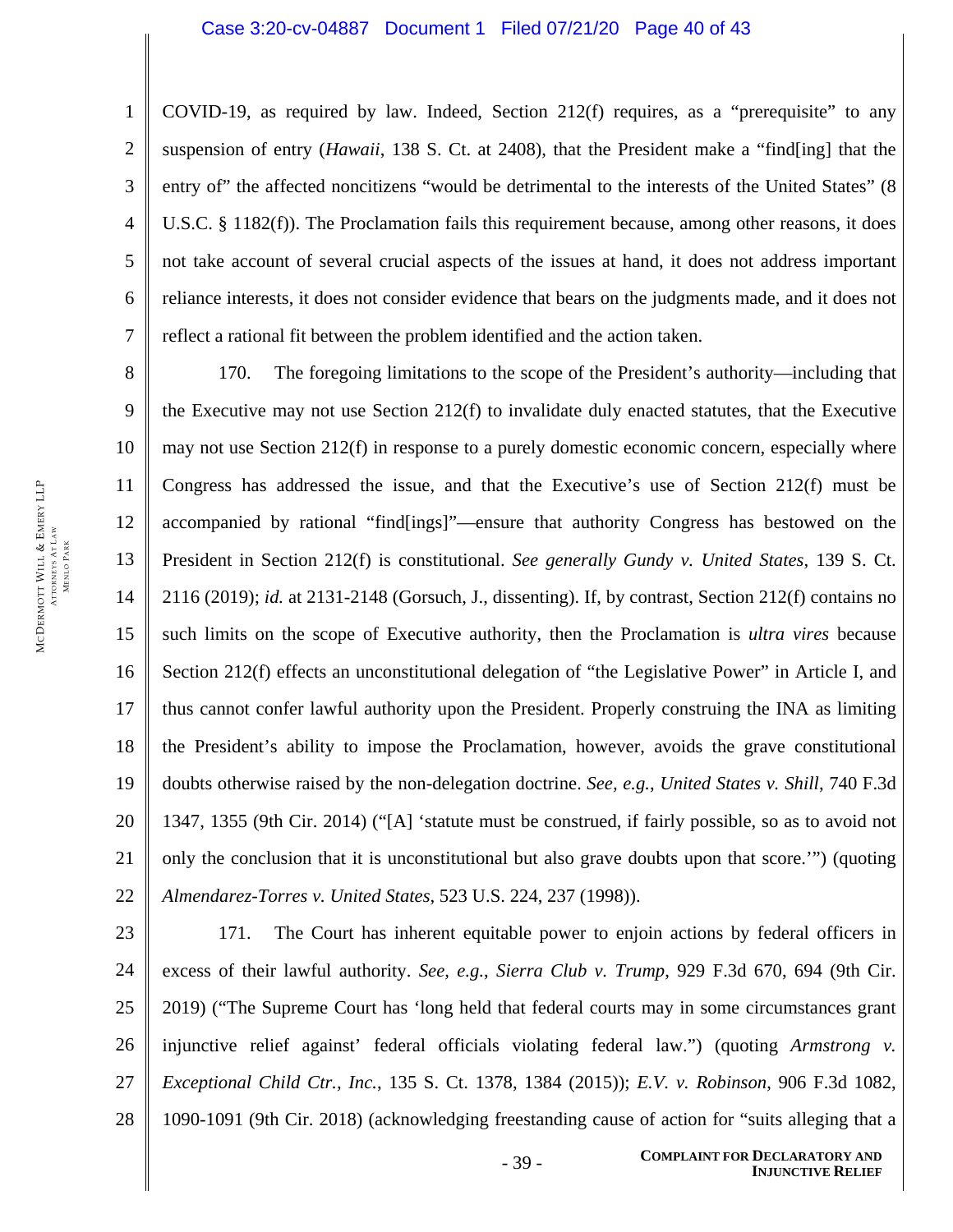1 2 3 4 federal official acted ultra vires of statutorily delegated authority" or "violated the Constitution"); *Trudeau v. Fed. Trade Comm'n*, 456 F.3d 178, 189-190 (D.C. Cir. 2006) ("[J]udicial review is available when an agency acts *ultra vires*, even if a statutory cause of action is lacking.") (quotation marks omitted).

#### **COUNT II Violation of the Administrative Procedure Act**

172. Plaintiffs incorporate and re-allege the foregoing paragraphs as though fully set forth herein.

9 10 11 173. The Administrative Procedure Act (APA) empowers courts to "hold unlawful and set aside" agency action that is "arbitrary, capricious, an abuse of discretion, or otherwise not in accordance with law."  $5$  U.S.C.  $\S$  706(2)(A).

12 13 174. It likewise authorizes courts to set aside agency action that is "without observance of procedure required by law." *Id*. § 706(2)(D).

14 15 175. The implementation of the Proclamation by the Defendant departments and secretaries violates the requirements of the APA.

16 17 18 176. In implementing the Proclamation, Defendant departments have refused to issue, process, receive, or adjudicate requests for visas in the categories at issue, including H-1B, H-2B, H-4, L-1, L-2, J-1, and J-2. This constitutes final agency action subject to review under the APA.

19 20 21 177. This implementation of the Proclamation is in excess of statutory authority because Section 212(f) does not authorize the President to suspend the issuance, processing, receipt, or adjudication of requests or petitions for visas in the categories at issue.

22 23 178. Implementation of the Proclamation is inconsistent with duly enacted statutes, including those that calibrate the labor market protections in connection to nonimmigrant visas.

24 25 26 27 28 179. Implementation of the Proclamation's entry ban (and related provisions, including the suspension of visa processing) is arbitrary and capricious because it is not rationally related to the problem—domestic unemployment caused by COVID-19—it is purportedly aimed at addressing. Among other arbitrary and capricious aspects, visa categories in question (a) are not used in sectors where unemployment is high; (b) are issued to family members who lack work

5

6

7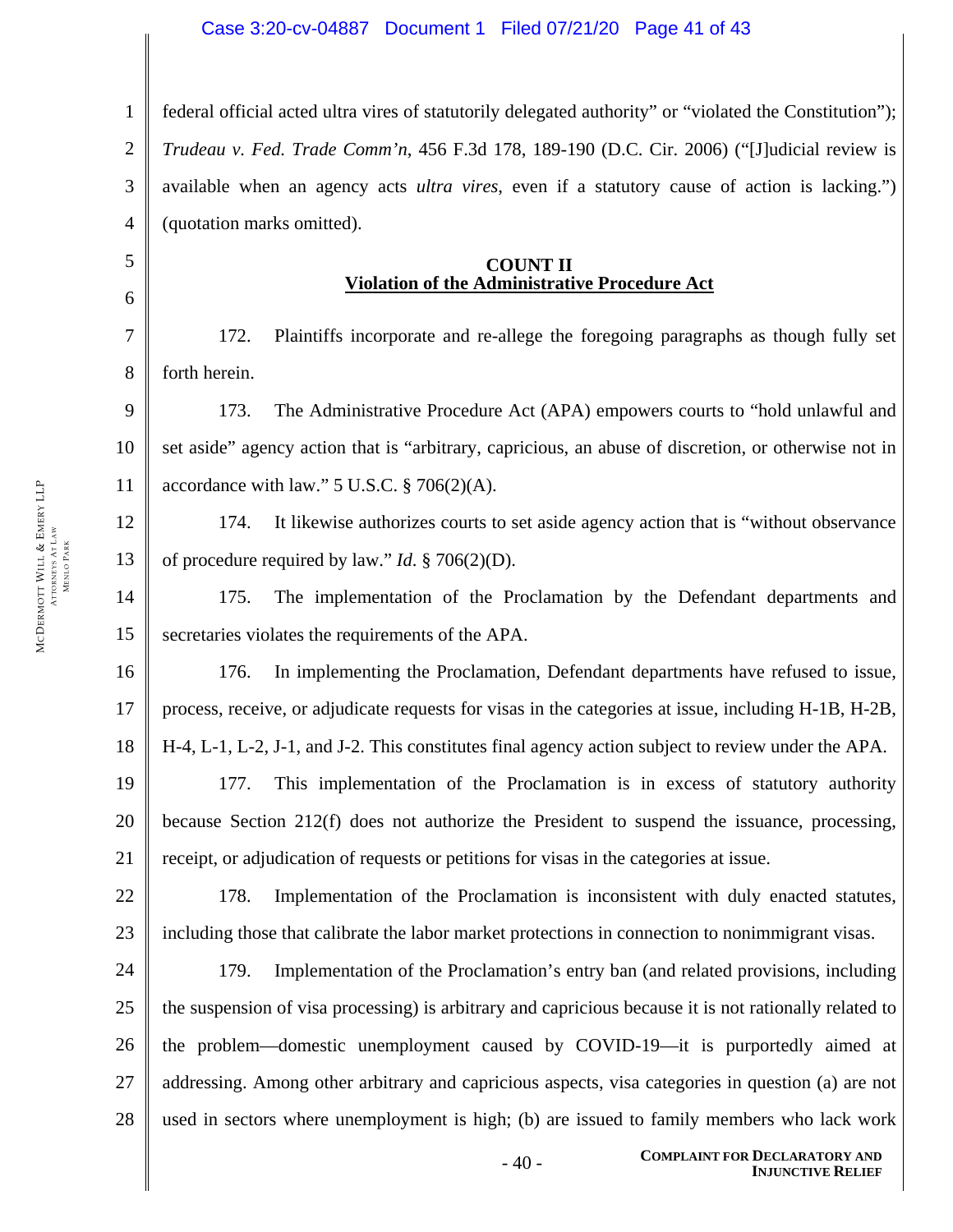### Case 3:20-cv-04887 Document 1 Filed 07/21/20 Page 42 of 43

1 2 3 4 5 authorization entirely; or (c) result in the net creation of jobs for domestic workers. *See, e.g.*, *Dep't of Commerce v. New York*, 139 S. Ct. 2551, 2569 (2019) (APA review entails determining whether the government has "articulated 'a satisfactory explanation' for [its] decision, 'including a rational connection between the facts found and the choice made.'") (quoting *Motor Vehicle Mfrs. Ass'n of U.S., Inc. v. State Farm Mut. Automobile Ins. Co.*, 463 U.S. 29, 43 (1983)).

6 10 180. Implementation of the Proclamation reflects a change in position that disregards without reasoned explanation the substantial economic and other reliance interests in the status quo ante. *See, e.g.*, *Encino Motorcars, LLC v. Navarro*, 136 S. Ct. 2117, 2126 (2016) (setting aside agency action because it "was issued without the reasoned explanation that was required in light of the Department's change in position and the significant reliance interests involved"); *Dep't of Homeland Sec. v. Regents of the Univ. of Cal.*, 140 S. Ct. 1891, 1913 (2020) (same).

12 13 14 15 16 17 18 19 20 181. Implementation of the Proclamation fails to take into account several critically important considerations that are necessarily part of the issue addressed. For example, neither the Proclamation nor its implementation addresses the robust evidence that nonimmigrant temporary workers increase net employment, that the job occupations currently experiencing high unemployment rates do not correspond to the occupations most frequently performed by those entering the United States on nonimmigrant visas, that companies have invested considerable resources in reliance on their ability to hire global talent and move employees from abroad to work at U.S. facilities, and that individual employees and their families have relied on nonimmigrant visa programs in structuring their lives.

21 22

7

8

9

11

### **PRAYER FOR RELIEF**

23 24 WHEREFORE, Plaintiffs respectfully request that the Court enter judgment in their favor, and that the Court:

- 25 26 (a) issue a declaratory judgment establishing that the Proclamation is in excess of the Executive Branch's lawful authority;
- 27 28 (b) enjoin Defendants from implementing, enforcing, or otherwise carrying out the provisions of the Proclamation;